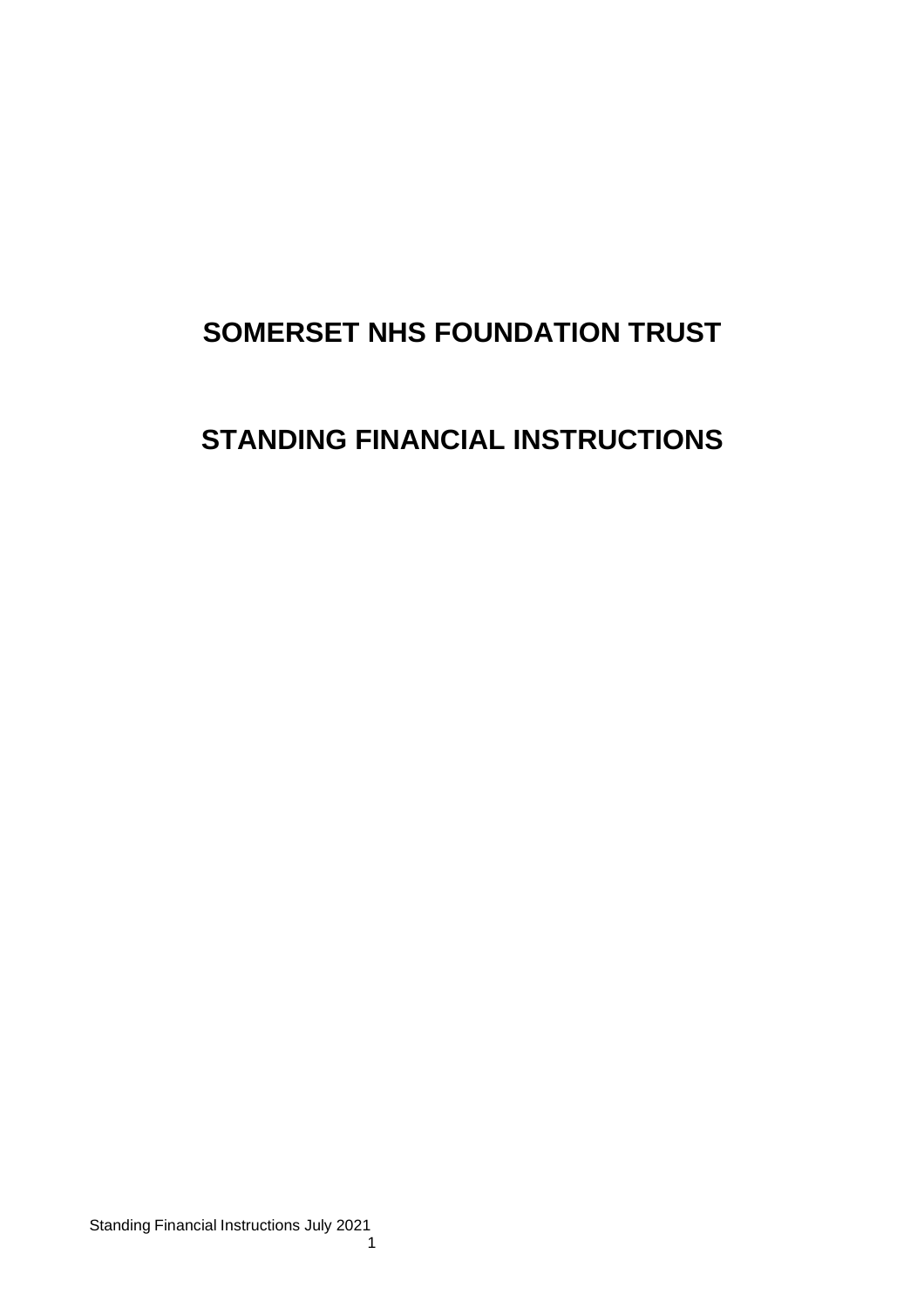# **CONTENTS**

| 1<br>$\overline{2}$<br>3<br>4<br>5          | Introduction<br>Interpretation<br>Responsibilities and delegation<br>Audit<br>Allocations, business planning, budgets, budgetary control and             | $\mathsf 3$<br>5<br>8<br>10<br>15 |  |
|---------------------------------------------|----------------------------------------------------------------------------------------------------------------------------------------------------------|-----------------------------------|--|
| 6<br>7                                      | monitoring<br>Annual accounts and reports<br><b>Bank accounts</b>                                                                                        | 18<br>19                          |  |
| 8                                           | Income, Fees and Charges and Security of Cash, Cheques and Other<br>Negotiable Instruments bribery, and Corruption                                       | 20                                |  |
| 9                                           | Supplier invoice receipt/approval and bank details                                                                                                       | 23                                |  |
| 10<br>11                                    | Agreement for provision of services<br>Terms of service, allowances and payment of directors, employees,<br>volunteers, off-payroll workers and officers | 23<br>25                          |  |
| 12                                          | Non-pay expenditure                                                                                                                                      | 29                                |  |
| 13                                          | Joint Finance Arrangements with Local Authorities and Voluntary                                                                                          | 33                                |  |
|                                             | <b>Bodies</b>                                                                                                                                            |                                   |  |
| 14                                          | <b>External Borrowing</b>                                                                                                                                | 33                                |  |
| 15                                          | 35<br><b>Capital Investment</b>                                                                                                                          |                                   |  |
| 16                                          | 39<br>Stores and receipts                                                                                                                                |                                   |  |
| 17                                          | 40<br>Disposals and Condemnations/Losses and Special Payments                                                                                            |                                   |  |
| 18                                          | 41<br><b>Information Technology</b>                                                                                                                      |                                   |  |
| 19                                          | 43<br><b>Patient's Property</b>                                                                                                                          |                                   |  |
| 20                                          | Funds held on Trust including Charitable Funds<br>44                                                                                                     |                                   |  |
| 20.1                                        | 44<br>Funds held on Trust Introduction                                                                                                                   |                                   |  |
| 20.2                                        | 45<br><b>Existing donated funds</b>                                                                                                                      |                                   |  |
| 20.3                                        | New donated funds                                                                                                                                        | 45                                |  |
| 20.4                                        | Sources of new funds                                                                                                                                     | 46                                |  |
| 20.5                                        | 47<br><b>Investment Management</b>                                                                                                                       |                                   |  |
| 20.6                                        | <b>Expenditure Management</b>                                                                                                                            | 48                                |  |
| 20.7                                        | <b>Banking services</b>                                                                                                                                  | 48                                |  |
| 20.8                                        | 48<br>Asset management                                                                                                                                   |                                   |  |
| 20.9                                        | Reporting & accounting & audit<br>49                                                                                                                     |                                   |  |
| 20.10                                       | Authorised limits for charitable trust funds<br>49                                                                                                       |                                   |  |
| 21                                          | Acceptance of gifts<br>49                                                                                                                                |                                   |  |
| 22                                          | <b>Retention of Documents</b><br>50                                                                                                                      |                                   |  |
| 23                                          | Freedom of Information                                                                                                                                   | 50                                |  |
| 24                                          | <b>Risk Management and Insurance</b>                                                                                                                     | 50                                |  |
| <b>Financial Limits</b><br>52<br>Appendix 1 |                                                                                                                                                          |                                   |  |
| Appendix 2                                  | Financial Limits - Charitable Funds                                                                                                                      | 56                                |  |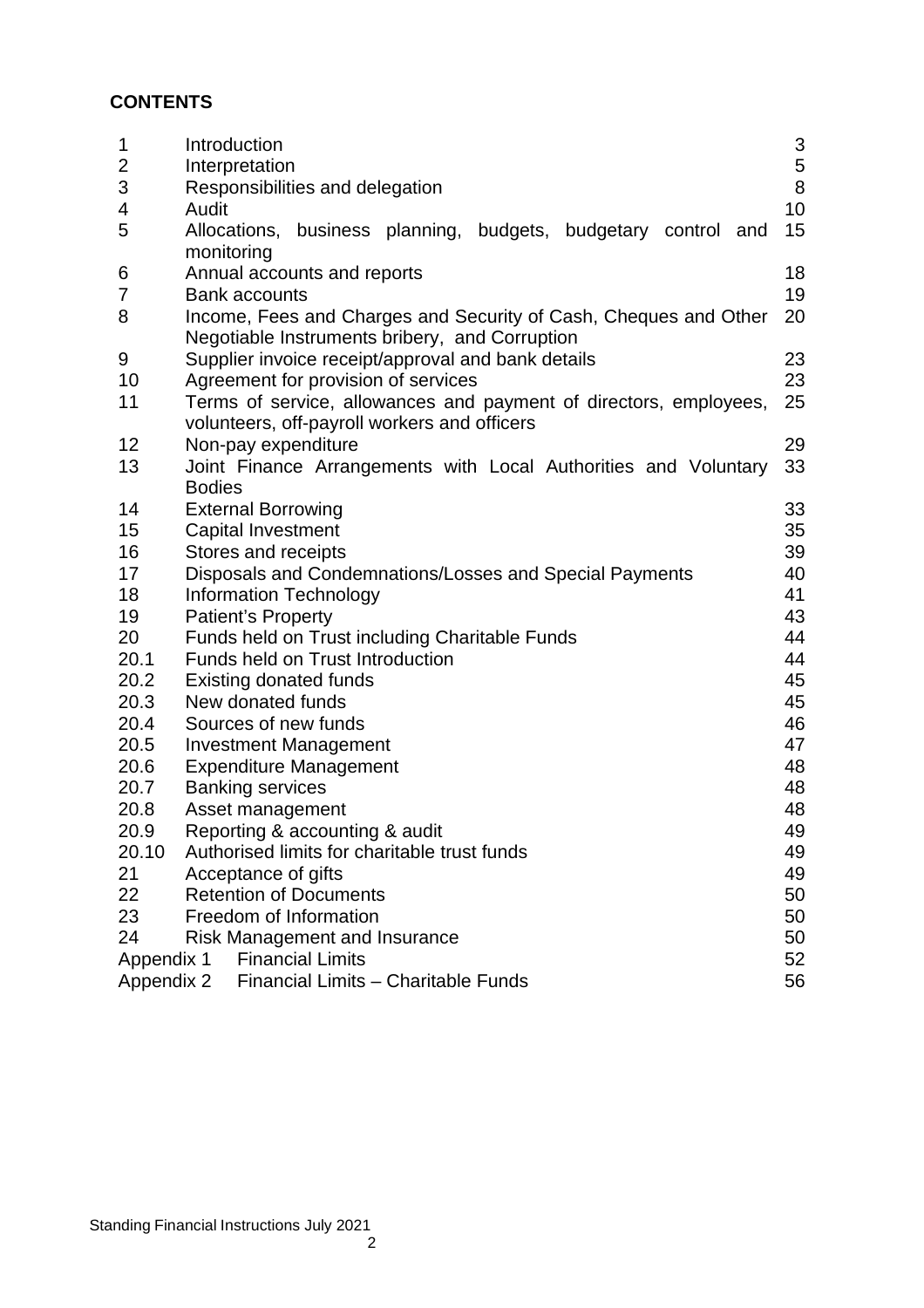# **1. INTRODUCTION**

- 1.1 The **SOMERSET NHS FOUNDATION TRUST** (the "Trust") became a Public Benefit Corporation on 1 May 2008 following approval by the Independent Regulator of NHS Foundation Trusts (the office now known as NHS Improvement) pursuant to the National Health Service Act 2006 (the "2006 Act").
- 1.2 The principal place of business of the Trust is at the Trust Headquarters at Musgrove Park Hospital, Taunton, Somerset, TA1 5DA.
- 1.3 The Trust is governed by the 2006 Act, as amended by the Health and Social Care Act 2012, its Constitution and NHS provider licence granted by the NHS Improvement the sector regulator. The functions of the Trust are conferred by the Regulatory Framework. The Regulatory Framework and in particular paragraph 1.3 of Annex 8 of the Constitution requires the Board of Directors of the Trust to adopt a Scheme of Delegation and Standing Financial Instructions (SFIs) as a comprehensive business framework for the regulation of its proceedings and business. Their content and approval are the sole responsibility of the Board of Directors and are not required to be submitted for approval to any group or organisation including NHS Improvement or the Council of Governors. The Trust's Standing Orders are part of the Constitution.
- 1.4 The Trust is also required to comply with guidance issued by Monitor (NHS Improvement) including (but not limited to) the following:
	- Code of Governance for NHS Foundation Trusts;
	- Managing Operating Cash in NHS Foundation Trusts;
	- Monitor & HM Treasury Approval for Special Payments;
	- The Asset Register and Disposal of Assets: Guidance for providers of CRS;
	- NHS Foundation Trust Accounting Officer Memorandum:
	- NHS Foundation Trust Annual Reporting Manual;
	- Prudential Borrowing Code for NHS Foundation Trusts;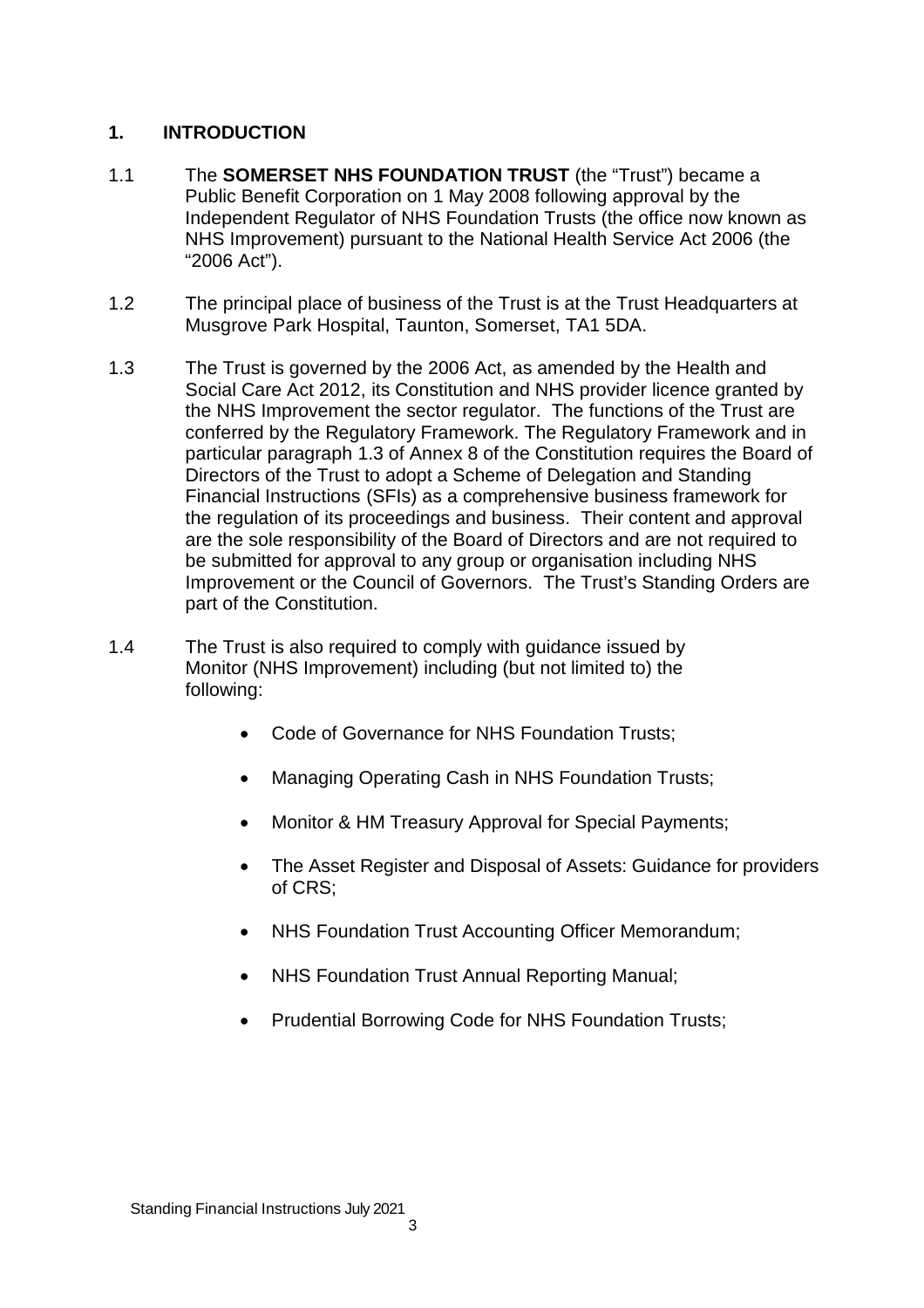- Quality Governance Framework;
- Risk Assessment Framework;
- Risk Evaluation for Investment Decisions by NHS Foundation Trusts;
- Roles and Responsibilities in the Approval of NHS Foundation Trust PFI Schemes;
- Transaction Manual for Providers and Commissioners of NHS Services Covering: Acquisitions, Divestments, Demergers, Joint Ventures, Franchises and Statutory Mergers;

including all amendments, replacements or modifications made and including any other guidance issued by NHS Improvement.

The Health and Social Care Act 2012 introduced changes in relation to private healthcare provision, thereby removing the former "private patient cap". Foundation Trusts have an obligation to ensure that the total income derived from their principal purpose (to deliver goods and services for the purposes of the health service in England) is greater than their total income from the provision of goods and services "for any other purposes" including the provision of private healthcare.

- 1.5 These SFIs, together with the Standing Orders and the Scheme of Delegation, provide a comprehensive business framework for the functions of the Trust and have effect as if they all are incorporated into the Standing Orders. All Executive and Non-Executive Directors, and Officers should be aware of the existence of these documents and, where necessary, be familiar with the detailed provisions.
- 1.6 These SFIs detail the financial responsibilities, policies and procedures to be adopted by the Trust. They are designed to ensure that the Trust's financial transactions are carried out in accordance with the law, Regulatory Framework and Government policy in order to achieve probity, accuracy, economy, efficiency and effectiveness. They should be used in conjunction with the Scheme of Decisions Reserved to the Board and the Scheme of Delegation adopted by the Trust.
- 1.7 These SFIs identify the financial responsibilities which apply to everyone working for the Trust and its constituent organisations including Trading Units. They do not provide detailed procedural advice. These statements should therefore be read in conjunction with the detailed departmental and financial procedure notes. **All financial procedures must be approved by the Director of Finance** or his/her nominated authorised deputy**.**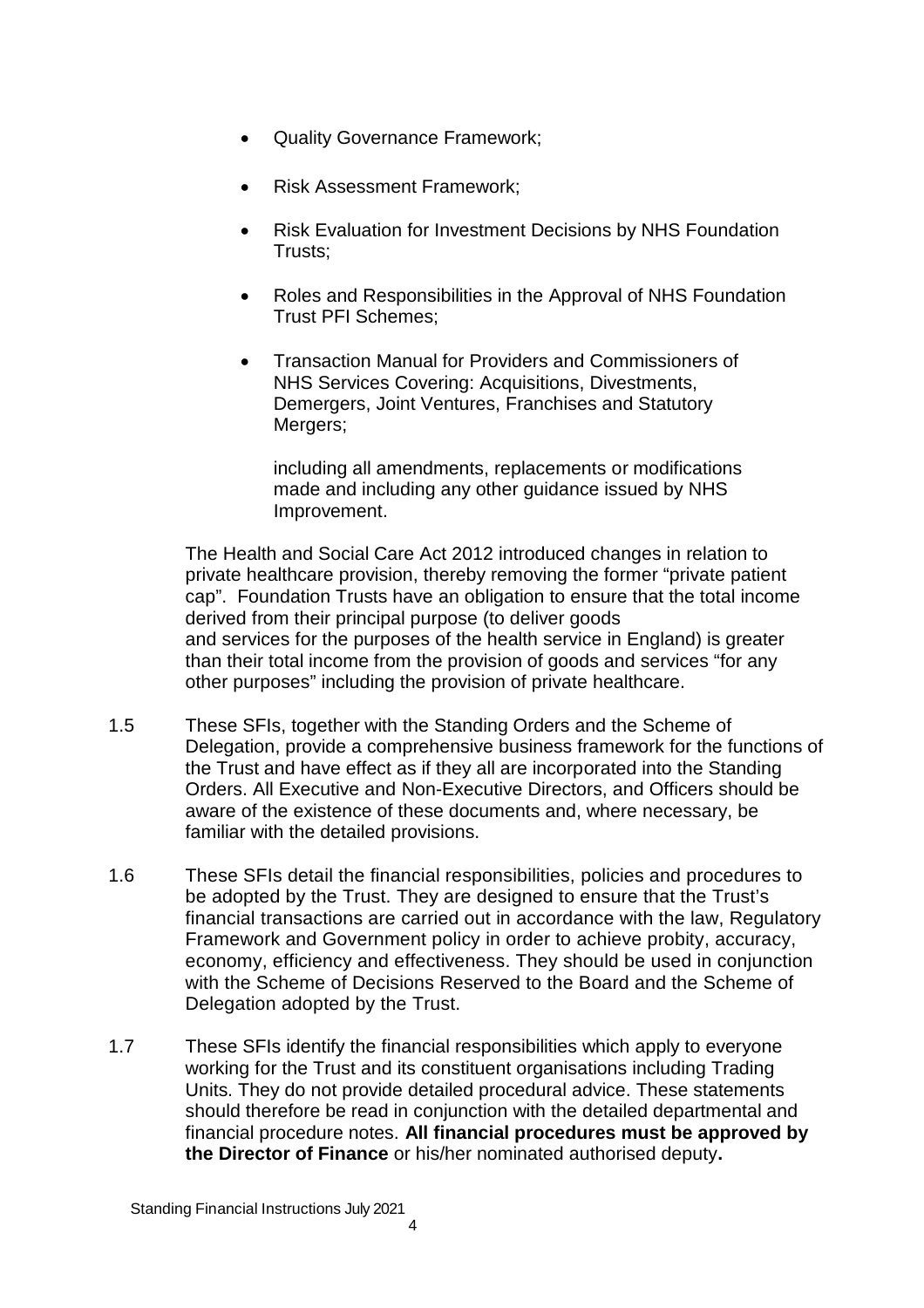1.8 Should any difficulties arise regarding the interpretation or application of any of the SFIs then the advice of the Director of Finance or nominated authorised deputy **must be sought before acting.** The user of these SFIs should also be familiar with and comply with the provisions of the Trust's Standing Orders (SOs), as contained in the Constitution.

## **2. INTERPRETATION**

- 2.1 Save as otherwise permitted by law, at any meeting of the Board of Directors the Chairman shall be the final authority on the interpretation of Standing Financial Instructions (on which the Chairman should be advised by the Chief Executive or Director of Finance) and the Chairman's decision shall be final and binding except in the case of manifest error.
- 2.2 Wherever a financial limit is stipulated but no value given, reference should be made to the Trust's decision on Financial Limits, which shall be issued to accompany the Standing Orders and the Standing Financial Instructions. The Board of Directors should periodically review the Financial Limits.
- 2.3 Any expression to which a meaning is given in the National Health Service Act 2006 shall have the same meaning in these instructions and in addition:

## **"Accounting Officer"**

means the Officer responsible for discharging the functions specified in paragraph 25(5) of Schedule 7 to the 2006 Act. For this Trust it shall be the Chief Executive.

#### **"Audit Committee"**

means the Audit Committee established in accordance with the Constitution and SFI 4.1.

#### **"Auditor"**

means the auditor as appointed by the Council of Governors in accordance with the Constitution.

#### **"Board of Directors"**

means the board of directors as constituted in accordance with the **Constitution** 

#### **"Budget"**

means a resource, expressed in financial terms, proposed by the Board of Directors for the purpose of carrying out, for a specific period, any or all of the functions of the Trust.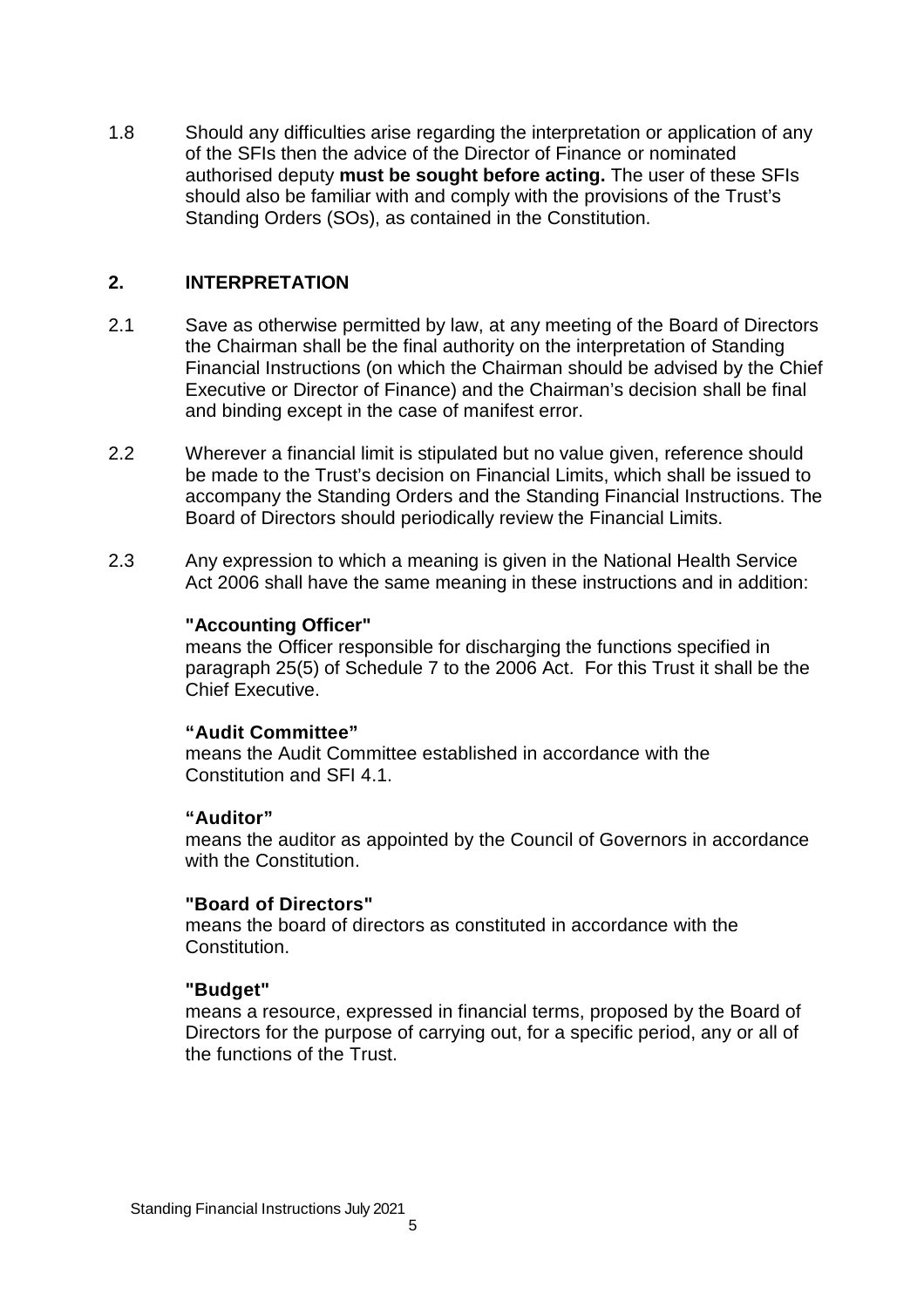#### **"Budget Holder"**

means the Director or Officer with delegated authority to manage finances (Income and Expenditure) for a specific area of the organisation.

#### **"Chairman"**

means the person appointed in accordance with the Constitution to ensure that the Board of Directors and Council of Governors successfully discharge their overall responsibilities for the Trust as a whole. The expression "Chairman" shall be deemed to include the Deputy Chairman and any other Non-Executive Director appointed if the Chairman is absent from the meeting and is otherwise unavailable.

#### **"Chief Executive"**

means the Chief Executive Officer of the Trust appointed in accordance with the Constitution.

#### **"Constitution"**

means the Constitution of the Trust as approved by the Council of Governors and the Board.

#### **"Council of Governors"**

means the Council of Governors as constituted in accordance with the Constitution, which has the same meaning as the Board of Governors in Paragraph 7 to Schedule 7 of the 2006 Act.

#### **"Executive Director"**

means a Member of the Board appointed as an Executive Director in accordance with the Constitution.

#### **"Executive Team"**

means a group of Executive Directors.

#### **"Director of Finance"**

means the Chief Financial Officer of the Trust appointed in accordance with the Constitution.

#### **"Finance Committee"**

means the Finance Committee established by the Board.

#### **"Financial Limits"**

means the financial limits set out in the Appendix to the Scheme of Delegation.

#### **"Funds held on Trust"**

means those funds which the Trust holds on its date of incorporation, receives on distribution by statutory instrument or chooses subsequently to accept under powers derived under S.40 of the NHS Act 2006, as amended. Such funds may or may not be charitable.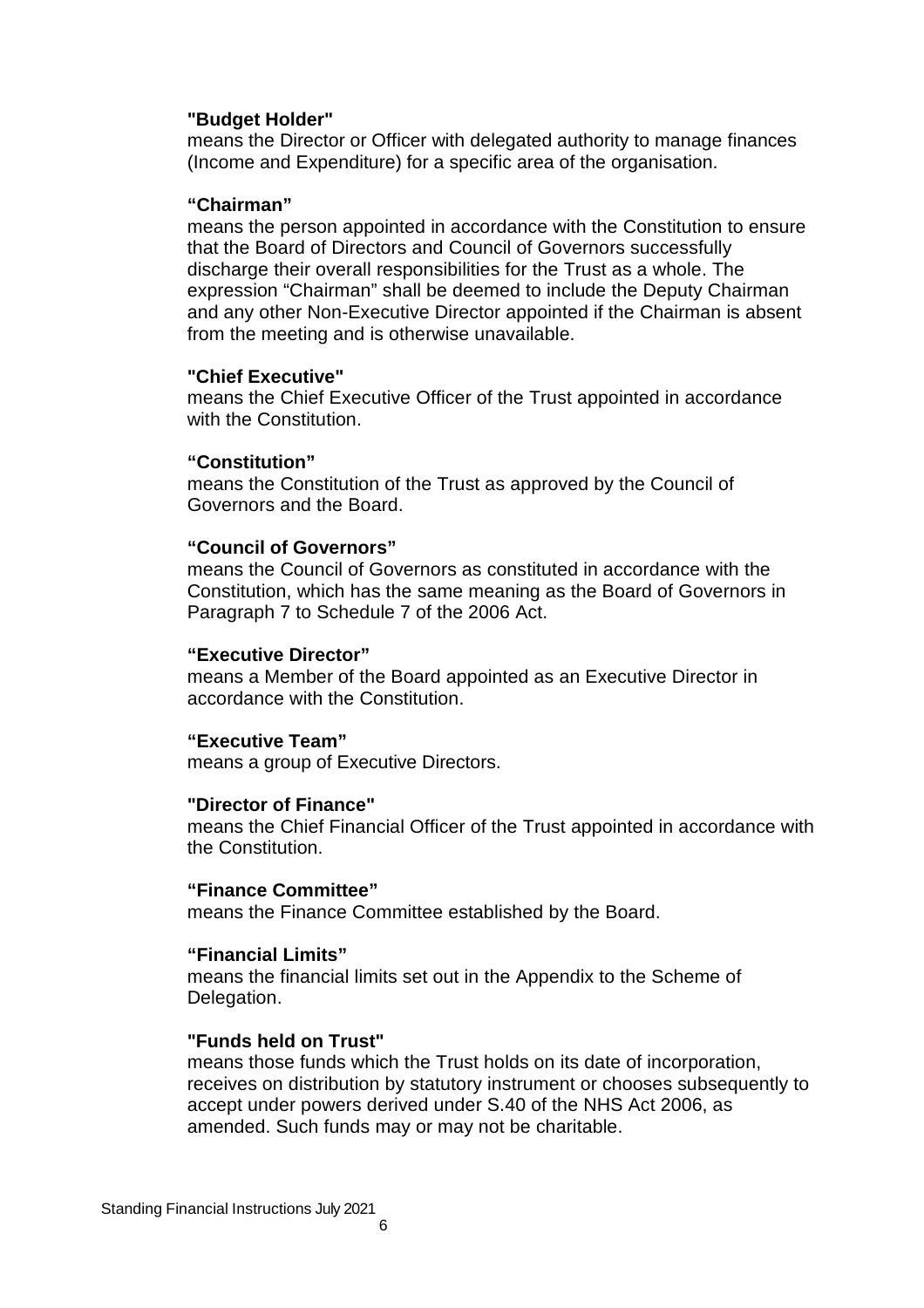#### **"Internal Audit"**

means the function described in SFI 4.3.

#### **"Licence"**

means the NHS Provider Licence issued by NHS Improvement in accordance with section 96(2) of the Health and Social Care Act 2012.

#### **"Member of the Board"**

means an Executive Director or Non-Executive Director (including for the avoidance of doubt the Chairman) or both, as the context requires.

#### **"NHS Improvement"**

means the Independent Regulator of NHS Foundation Trusts established under section 31 and Schedule 8 of the 2006 Act, as amended by the Health and Social Care Act 2012, from 1 April 2016.

#### **"Nominated Officer"**

means an Officer charged with the responsibility for discharging specific tasks within SOs and SFIs.

#### **"Non-Executive Director"**

means a Member of the Board appointed as a Non-Executive Director in accordance with the Constitution.

#### **"Officer"**

means an employee of the Trust or any other staff member or person holding a paid appointment or office with the Trust or an agent/third party working on behalf of the Trust.

#### **"Regulatory Framework"**

means the 2006 Act, as amended by the Health and Social Care Act 2012, the Constitution and the NHS Provider Licence as issued by NHS Improvement.

#### **"Scheme of Delegation"**

means both the document containing the Reservation of Powers to the Board of Directors and the Scheme of Delegation for the Trust. "SFIs" means these Standing Financial Instructions.

#### **"SOs"**

means the Standing Orders of the Board of Directors.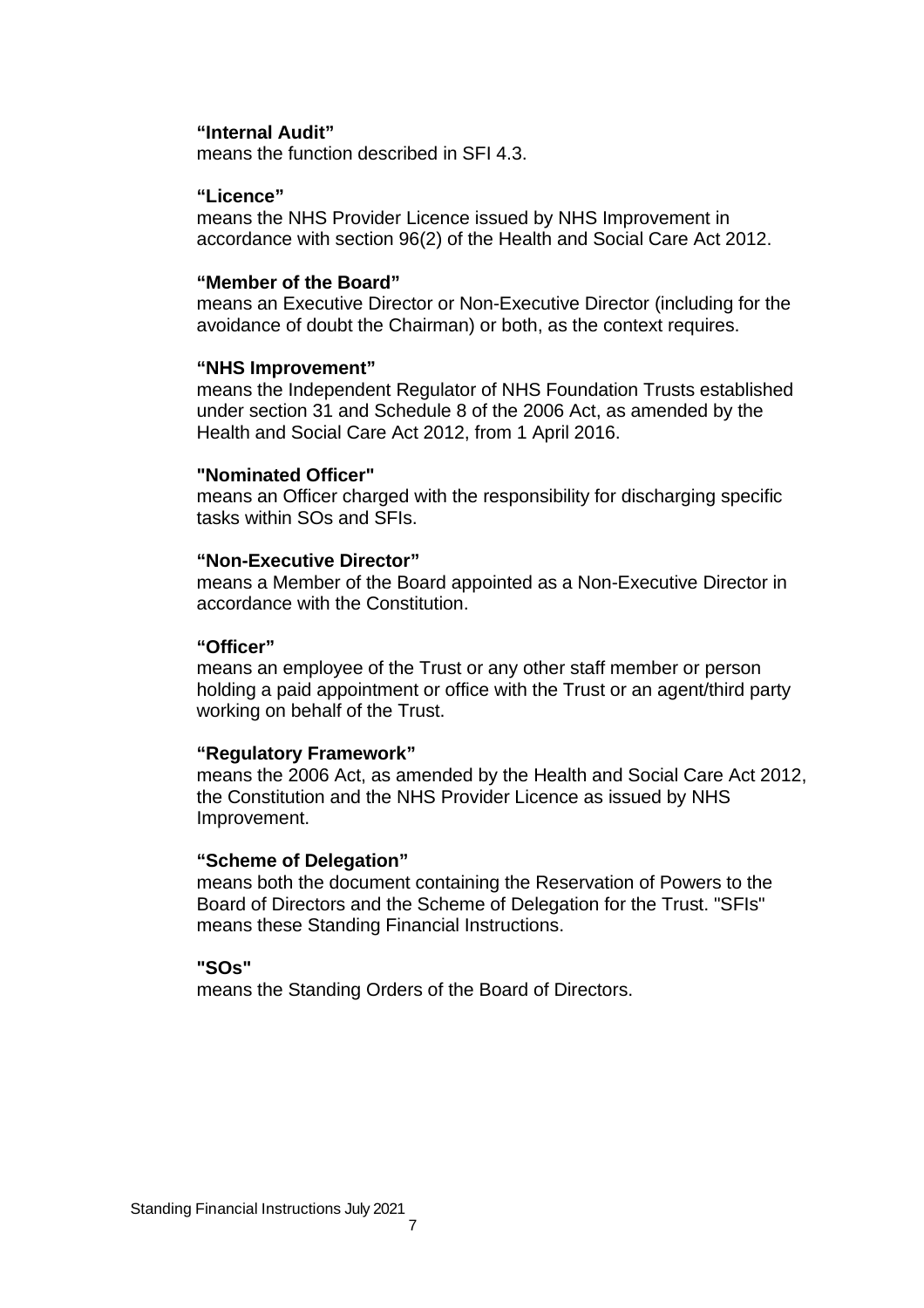#### **"the 2006 Act"**

means the National Health Service Act 2006.

#### **"Tendering Procedure"**

means the procedure set out at Section 10 in the Standing Orders for the Board of Directors.

## **"Trust"**

means the Somerset NHS Foundation Trust.

#### 2.4 **Compliance – Failure to comply with Standing Financial Instructions and Standing Orders is a disciplinary matter that could result in dismissal**

If for any reason these Standing Financial Instructions are not complied with, full details of the non-compliance and any justification for noncompliance and the circumstances around the non- compliance shall be reported to the next formal meeting of the Audit Committee for referring action or ratification. All Directors and Officers have a duty to disclose any non-compliance with these Standing Financial Instructions to the Director of Finance as soon as possible.

# **3. RESPONSIBILITIES AND DELEGATION**

#### 3.1 **The Board of Directors**

- 3.1.1 The Board of Directors exercises financial supervision and control by:
	- formulating the financial strategy;
	- requiring the submission and approval of budgets within approved allocations/overall income;
	- defining and approving essential features in respect of important procedures and financial systems (including the need to obtain value for money); and
	- defining specific responsibilities placed on the Board of Directors an Officers as indicated in the Scheme of Delegation containing the powers of delegation and reservation as the Trust has established.
- 3.1.2 The Board of Directors has resolved that certain powers and decisions may only be exercised by the Board of Directors in formal session. These are set out in the Reservation of Powers to the Board in the Scheme of Delegation.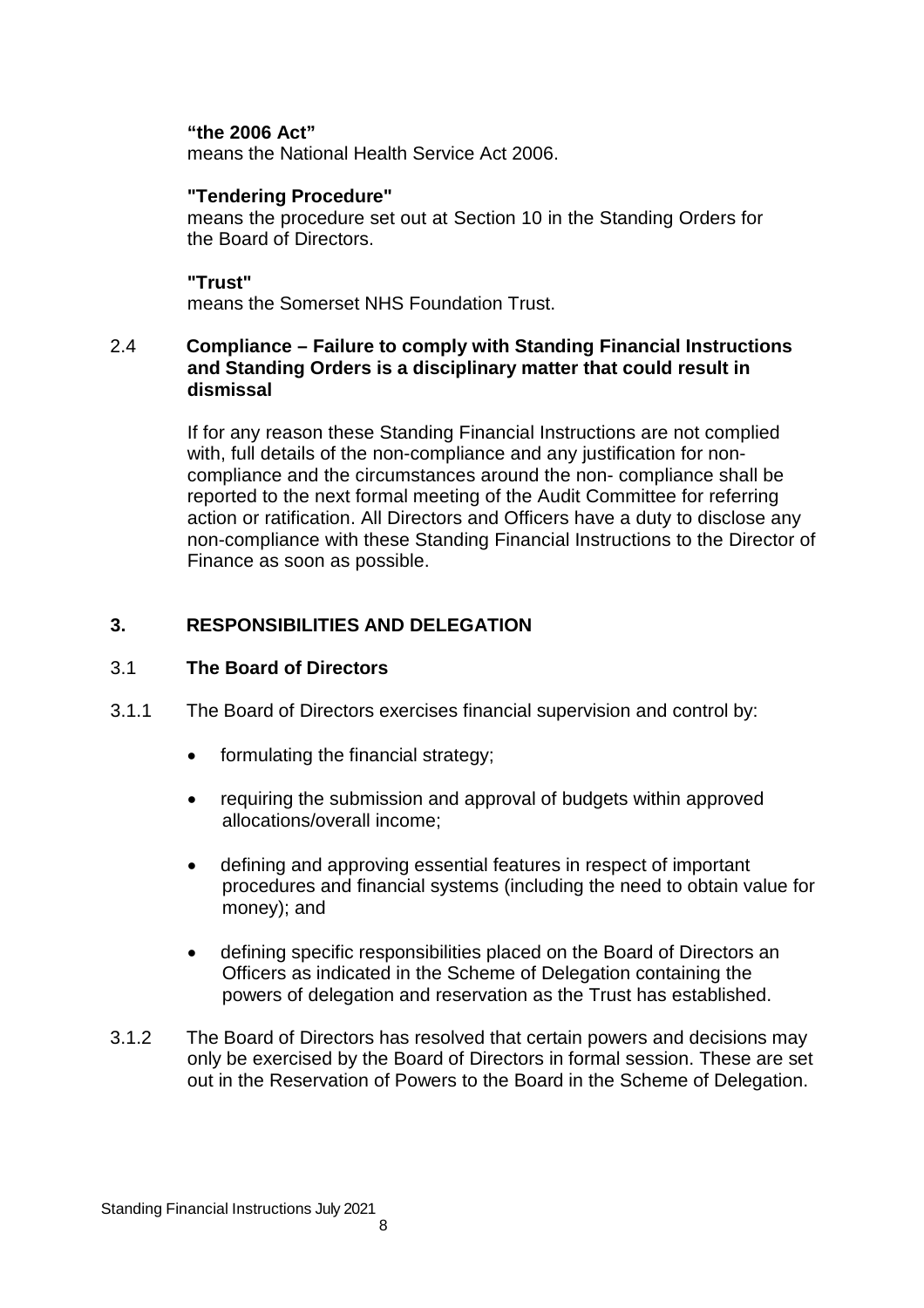3.1.3 The Board of Directors will delegate responsibility for the performance of its functions in accordance with the Scheme of Delegation adopted by the Trust.

# 3.2 **The Chief Executive and Director of Finance**

- 3.2.1 Within these SFIs, it is acknowledged that the Chief Executive is ultimately accountable to the Board of Directors and as Accounting Officer, to NHS Improvement and to Parliament for ensuring that the Board of Directors meets its obligation to perform its functions within the available financial resources. The Chief Executive Officer will at all times comply with the NHS Foundation Trust Accounting Officer Memorandum (April 2008). The Chief Executive has overall executive responsibility for the Trust's activities, is responsible to the Board of Directors for ensuring that its financial obligations and targets are met and has overall responsibility for the Trust's system of internal control.
- 3.2.2 The Chief Executive and Director of Finance will, as far as possible, delegate their detailed responsibilities but they remain accountable for financial control.
- 3.2.3 It is a duty of the Chief Executive to ensure that existing Directors and Officers and all new appointees are notified of and understand their responsibilities within these SFIs.

# **Director of Finance**

- 3.2.4 The Director of Finance is responsible for:
	- implementing the Trust's financial policies and for coordinating any corrective action necessary to further these policies;
	- maintaining an effective system of internal financial control including ensuring that detailed financial procedures and systems incorporating the principles of separation of duties and internal checks are prepared, documented and maintained to supplement these instructions; and
	- ensuring that sufficient records are maintained to show and explain the Trust's transactions, in order to disclose with reasonable accuracy, the financial position of the Trust at any time; and without prejudice to any other functions of the Directors and Officers to the Trust. The duties of the Director of Finance include:
	- the provision of financial advice to the Trust, other Board of Directors and Officers;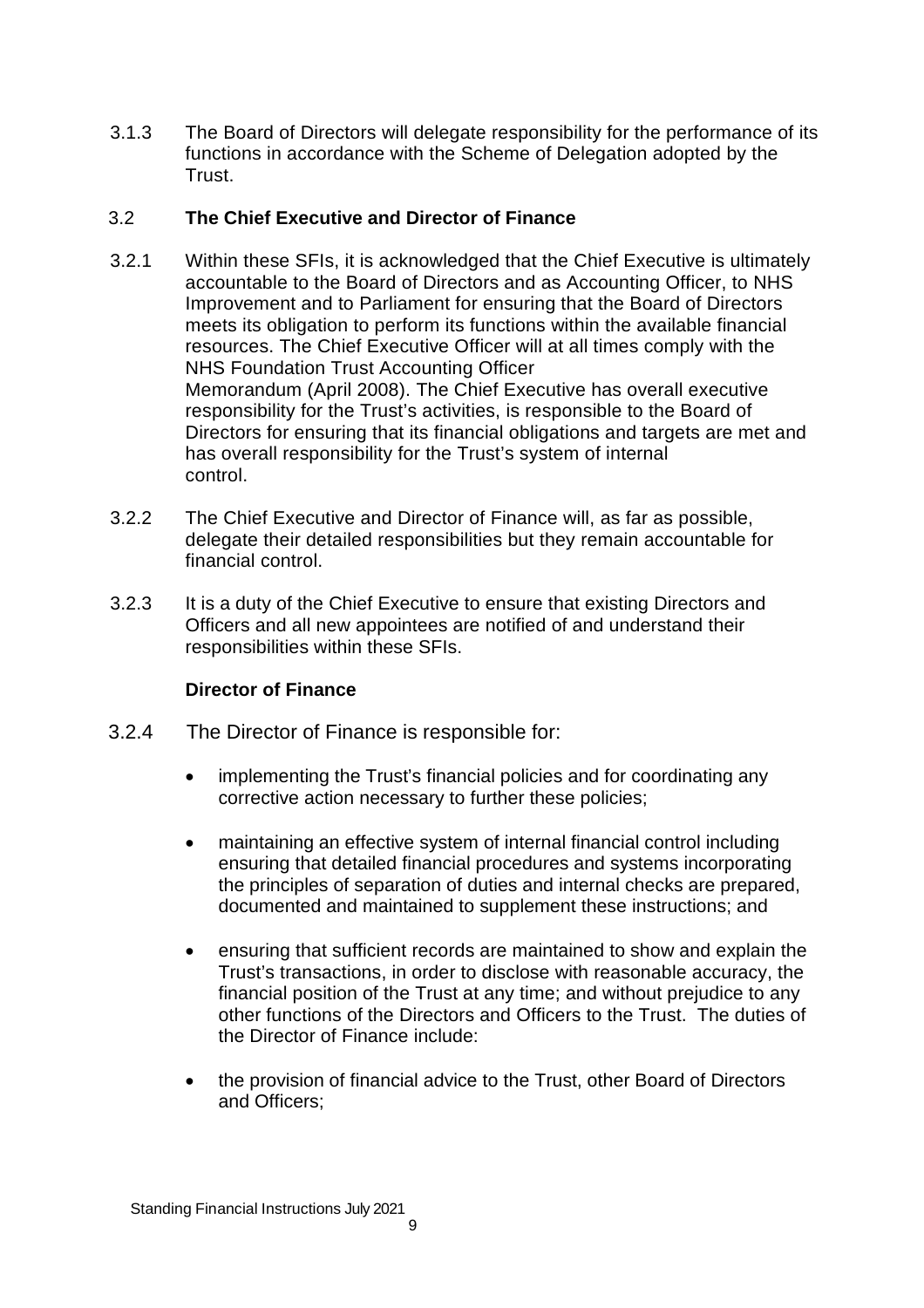- the design, implementation and supervision of systems of internal financial control; and
- the preparation and maintenance of such accounts, certificates, estimates, records and reports as the Trust may require for the purpose of carrying out its statutory duties.

## **Board Members and Officers**

- 3.2.5 All Directors and Officers, severally and collectively, are responsible for:
	- $\bullet$  the security of the property of the Trust;
	- avoiding loss;
	- exercising economy and efficiency in the use of resources; and
	- conforming to the requirements of Standing Orders, Standing Financial Instructions, relevant financial procedures and the Scheme of Delegation.

## **Contractors and their employees**

- 3.2.6 Any Officer including a contractor or employee of a contractor who is empowered by the Trust to commit the Trust to expenditure or who is authorised to obtain income shall be covered by these SFIs. It is the responsibility of the Chief Executive to ensure that such persons are made aware of this.
- 3.2.7 For any and all Directors and Officers who carry out a financial function, the form in which financial records are kept and the manner in which Directors and Officers discharge their duties must be to the satisfaction of the Director of Finance.

#### **4. AUDIT**

#### 4.1 **Audit Committee**

4.1.1 In accordance with the Constitution and Standing Orders, the Board of Directors shall formally establish an Audit Committee; with clearly defined terms of reference and in accordance with guidance in the FT Code of Governance issued by Monitor in 2014, the Audit Code for NHS Foundation Trusts (2007) and any other relevant directions and guidance issued by NHS Improvement or any other relevant body, which will provide and independent an objective view of internal control by: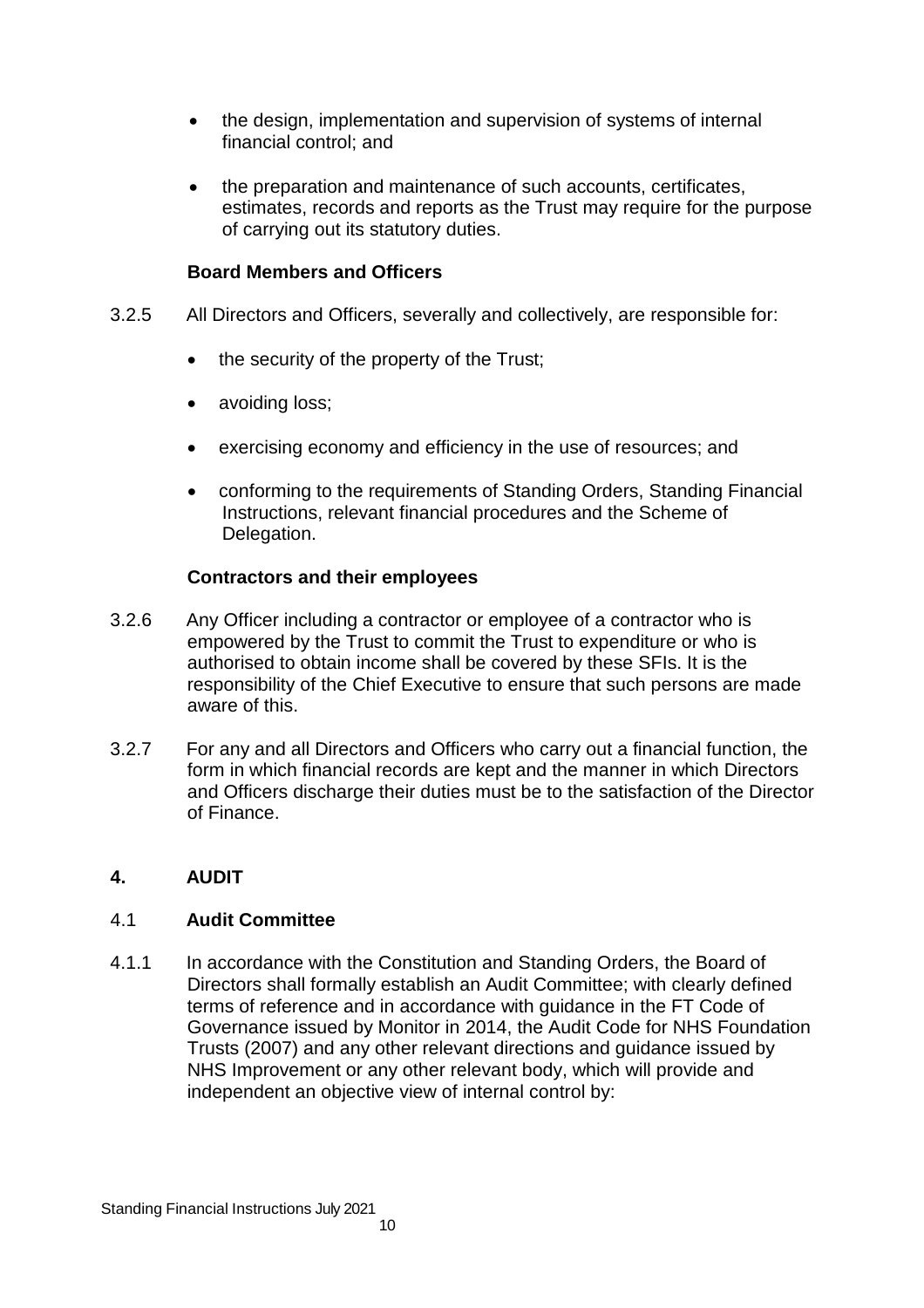- overseeing Internal and External Audit services;
- reviewing financial and information systems and monitoring the integrity of the financial statements and reviewing significant financial reporting judgments;
- reviewing the establishment and maintenance of an effective system of integrated governance, risk management and internal control, across the whole of the Trust's activities (both clinical and nonclinical), that supports the achievement of the Trust's objectives;
- monitoring compliance with Standing Orders and Standing Financial Instructions;
- reviewing schedules of losses and special payments and making recommendations to the Board of Directors; and
- reviewing the information prepared to support the controls assurance statements prepared on behalf of the Board of Directors and advising the Board of Directors accordingly.
- 4.1.2 Where the Audit Committee feel there is evidence of ultra vires transactions, evidence of improper acts, or if there are other important matters that the Audit Committee wishes to raise, the chairman of the Audit Committee should raise the matter at a full meeting of the Board of Directors (to the Director of Finance in the first instance). Exceptionally the matter may need to be referred to NHS Improvement.
- 4.1.3 It is the responsibility of the Director of Finance to ensure that an adequate internal audit service is provided and the Audit Committee shall be involved in the selection process when an internal audit service provider is changed.

#### 4.2 **Director of Finance**

- 4.2.1 The Director of Finance is responsible for:
	- ensuring there are arrangements to review, evaluate and report on the effectiveness of internal financial control including the establishment of an effective internal audit function;
	- ensuring that the internal audit is adequate and meets NHS Improvement's mandatory audit standards;
	- Ensuring that there is an adequate provision of strategic management of all counter fraud, Bribery and corruption work within the organisation and providing assurance to the executive board in relation to the quality and effectiveness of the work undertaken. The includes that ensuring that the NHS Counter Fraud Authorities Standards for Provider are met;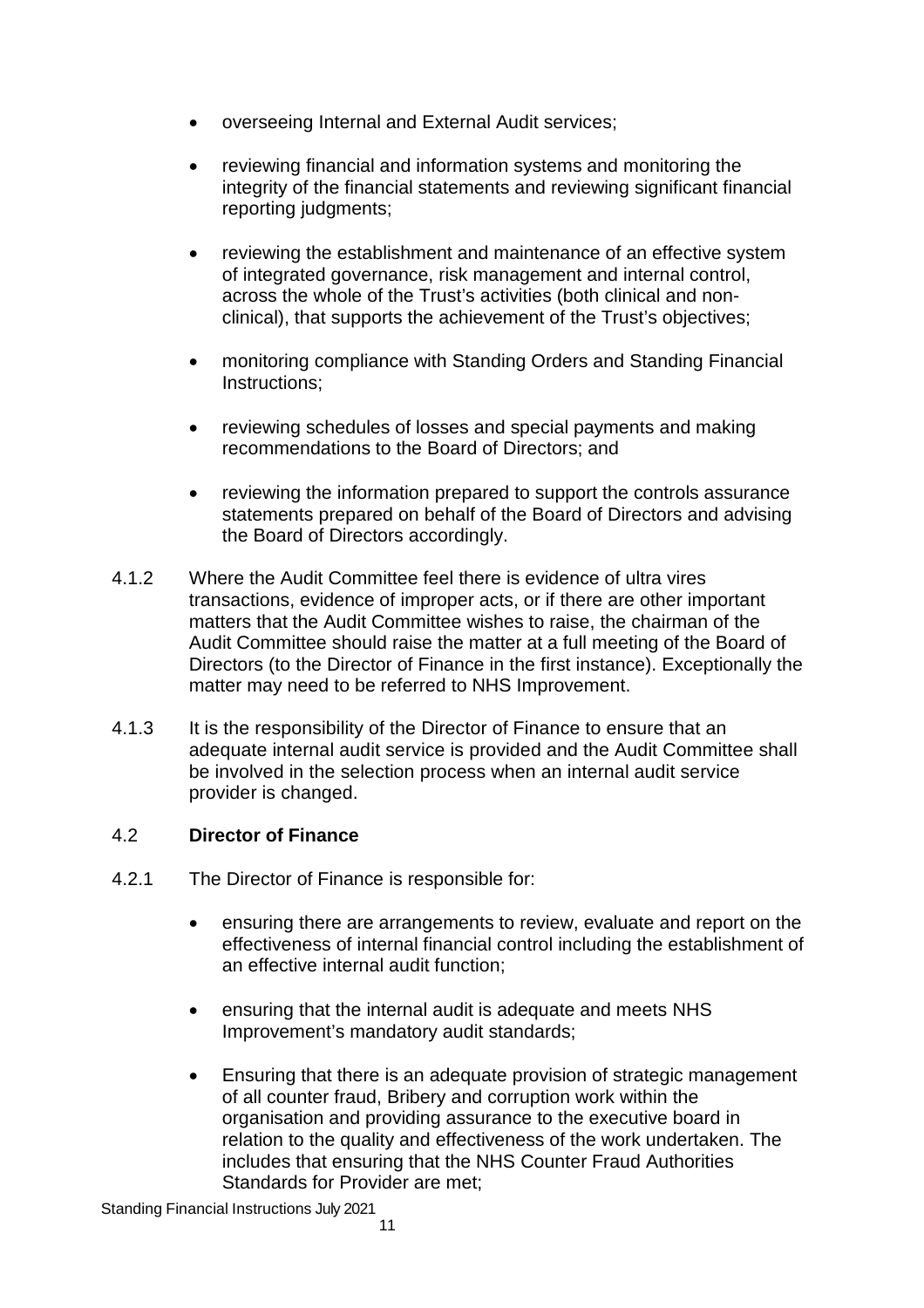- Deciding at what stage to involve the police in cases of misappropriation and other irregularities not involving fraud, Bribery or corruption; liaising with NHS Improvement as appropriate;
- ensuring that an annual internal audit report is prepared for the consideration of the Audit Committee and the Board of Directors.
- 4.2.2 The report must cover:
	- a clear opinion on the effectiveness of internal control in accordance with current controls assurance guidance issued by NHS Improvement including for example compliance with control criteria and standards;
	- major internal financial control weaknesses discovered;
	- progress on the implementation of internal audit recommendations;
	- progress against plan over the previous year;
	- strategic audit plan covering the coming three years; and
	- a detailed plan for the coming year.
- 4.2.3 The Director of Finance or designated auditor is entitled without necessarily giving prior notice to require and receive:
	- access to all records, documents and correspondence relating to any financial or other relevant transactions, including documents of a confidential nature;
	- access at all reasonable times to any land, premises held by the Board of Directors or Officers of the Trust;
	- the production of any cash, stores or other property of the Trust under a Member of the Board's or Officer's control; and explanations concerning any matter under investigation.

#### 4.3 **Role of Internal Audit**

- 4.3.1 Internal audit will review, appraise and report upon:
	- the extent of compliance with, and the financial effect of relevant established policies, plans and procedures;
	- the adequacy and application of financial and other related management controls;
	- the suitability of financial and other related management data;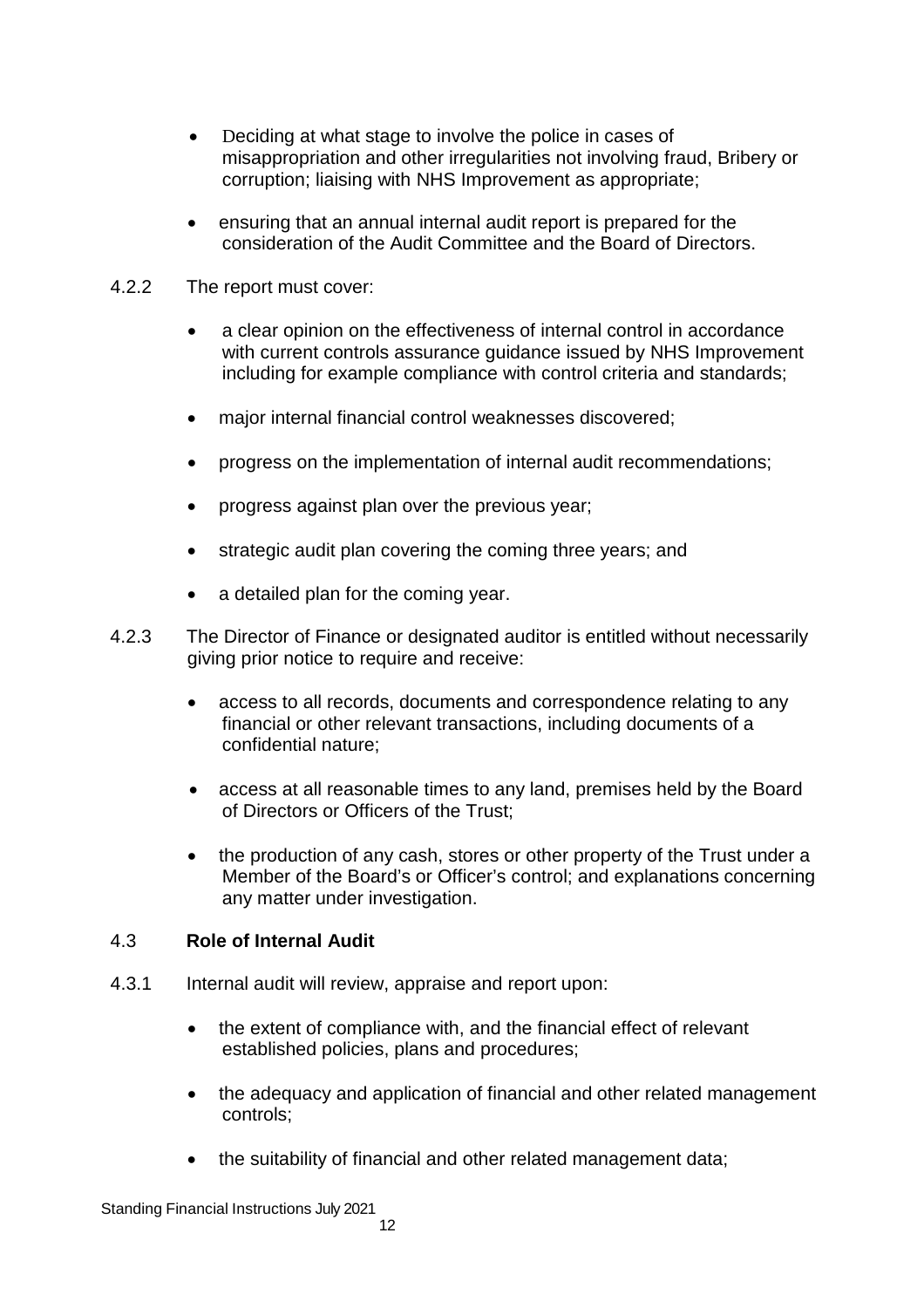- the extent to which the Trust's assets and interests are accounted for and safeguarded from loss of any kind, arising from waste, extravagance, inefficient administration; and poor value for money and other causes.
- 4.3.2 Internal Audit shall also independently verify the controls assurance statements in accordance with guidance from NHS Improvement.
- 4.3.3 Whenever any matter arises which involves, or is thought to involve, irregularities concerning cash, stores, or other property or any suspected irregularity in the exercise of any function of a pecuniary nature, the Director of Finance must be notified immediately.
- 4.3.4 The Head of Internal Audit will normally attend Audit Committee meetings and has a right of access to all Audit Committee members, the Chairman and Chief Executive of the Trust.
- 4.3.5 The Head of Internal Audit shall be accountable to the Chief Executive. The reporting system for internal audit shall be agreed between the Director of Finance, the Audit Committee and the Head of Internal Audit. The agreement shall be in writing and shall comply with the guidance on reporting contained in the Audit Code for NHS Foundation Trusts and NHS Foundation Trust Annual Reporting Manual and the NHS Foundation Trust Accounting Officer Memorandum. The reporting system shall be reviewed at least every three years.

# 4.4 **Fraud and Corruption**

- 4.4.1 In accordance with the NHS Standard Contact the Trust will comply with the conditions set out in Service Condition 24 which places the following responsibilities on NHS Providers:
	- requires that the Trust to put in place and maintain appropriate counter fraud arrangements;
	- requires that the Trust to take necessary action to meet the NHS Counter Fraud Authorities (NHSCFA) standards for NHS providers in line with the current strategy;
	- allow, if requested by coordinating commissioner or the NHSCFA, to allow a review of the counter fraud arrangements put in place by the provider and implement any modifications;
	- report any suspected cases of fraud to the Local Counter Fraud Manager and/or the NHSCFA;
	- allow access to any property, staff, premises or information for the purpose of investigating and detecting fraud, bribery or corruption within five operational days.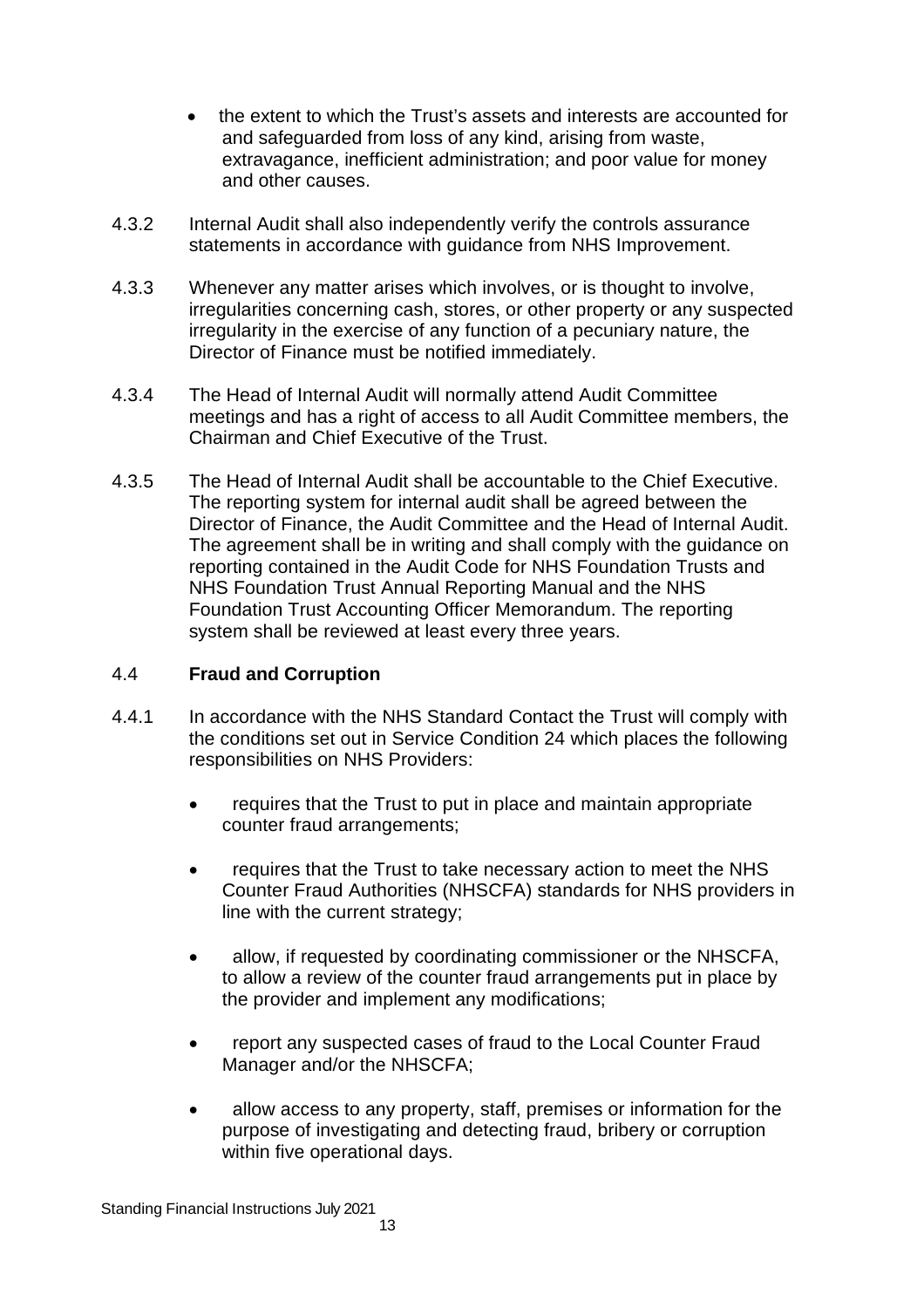- 4.4.2 The Trust is committed to ensuring that NHS resources are appropriately protected and the Director of Finance is accountable for the provision of strategic management for all counter fraud, bribery and corruption work. This includes the provision of assurance to the executive board in relation to the quality and effectiveness of the work undertaken.
- 4.4.3 The Trust has a nominated and accredited Counter Fraud Manager who reports directly to the Director of Finance to undertaken the full range of counter fraud, bribery and corruption work. This includes both proactive and reactive work to prevent, deter and hold those who commit offences to account.
- 4.4.4 The Trusts' non-executive Directors or lay members and board/governing level senior management are accountable for gaining assurances that there are sufficient controls and management mechanisms in relation to fraud, bribery and corruption.
- 4.4.5 Any officer discovering or suspecting a fraud, bribery or corruption concern/risk which may result in an actual or potential risk of any financial loss to the organisation must report these concerns immediately to the Director of Finance, LCFM; 01935 384106 / 07867 526312 or the NHSCFA 0800 028 4060 (24 hours) or https://cfa.nhs.uk/reportfraud

Concerns may be reported anonymously to both the LCFM and the NHSCFA. If concerns are reported in respect of an area of business for which staff are responsible, or in the course of your official NHS duties, it is not usually appropriate to use this option.

# 4.5 **Security Management Service**

- 4.5.1 The Trust must put in place and maintain appropriate arrangements to address security management issues, having regard to NHS Security Management Standards.
- 4.5.2 NHS Protect (formerly responsible for NHS Security Management) has now relinquished this responsibility, however,
	- The requirements of the NHS Standard Contract still apply; and
	- The NHS Protect Security Standards are still considered good practice.

# 4.6 **External Audit**

4.6.1 The Auditor is appointed in accordance with the Constitution by the Trust, subject to approval by the Council of Governors, and paid for by the Trust. The Auditor must ensure a cost efficient service and comply with NHS Improvement's Audit Code.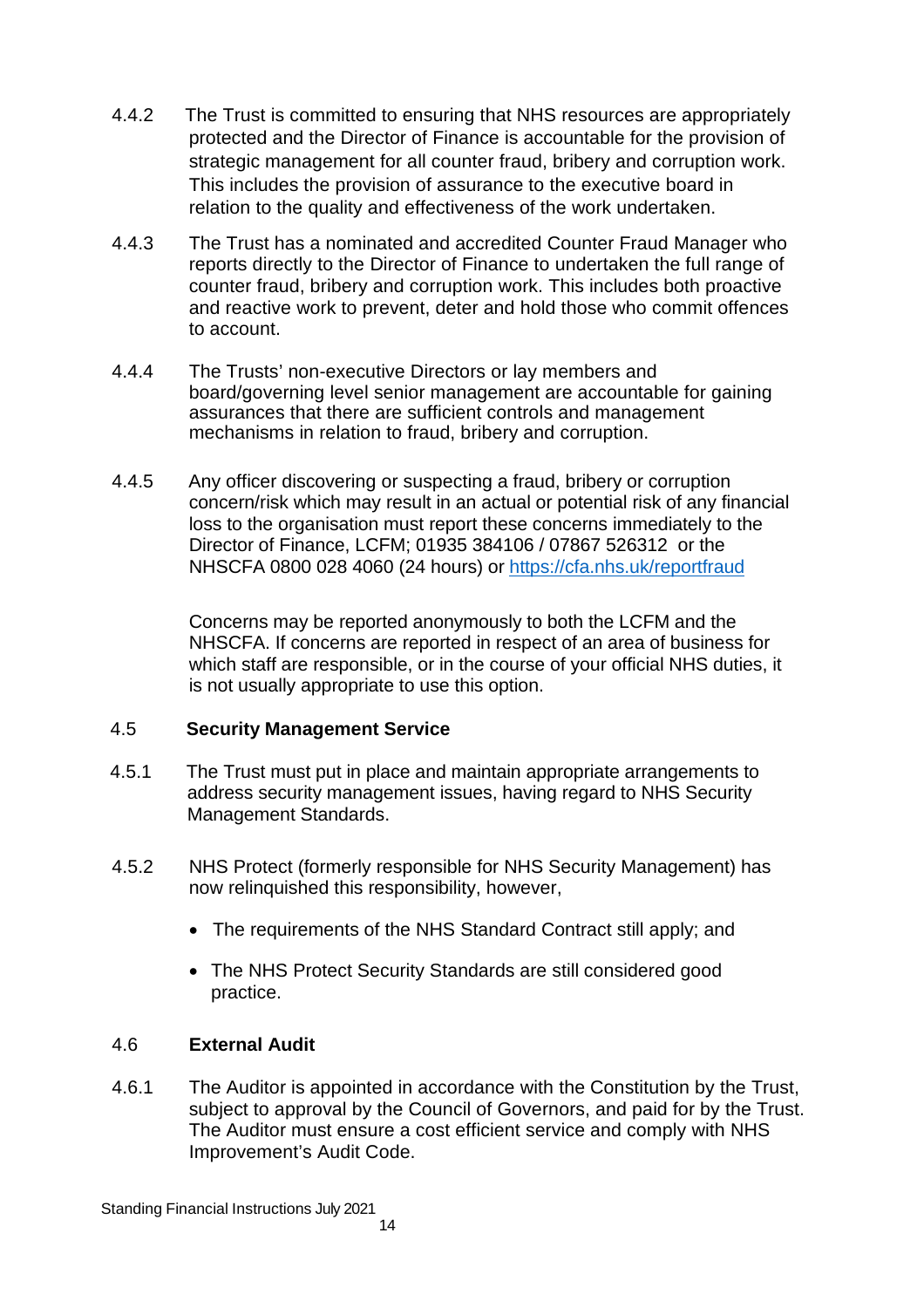4.6.2 The Trust shall ensure that the Auditor is provided with every facility and all information which they may reasonably require for the purposes of their functions under Schedule 10 of the 2006 Act.

# 4.7 **Senior Information Risk Owner**

- 4.7.1 The Board shall nominate an Executive Director to be responsible to the Board for information risk management (the Senior Information Risk Owner).
- 4.7.2 The role of the Senior Information Risk Owner is defined in the Information Governance toolkit and is summarised in the Trust's Information Governance Policy as a Board level post. The Senior Information Risk Owner is the leading advocate for information risk to the Board, advising how information security risks could impact the strategic goals of the Trust.

# **5. ALLOCATIONS, BUSINESS PLANNING, BUDGETS, BUDGETARY CONTROL AND MONITORING**

# 5.1 **Preparation and approval of business plans and budgets:**

- 5.1.1 The Chief Executive will compile and submit to the Board of Directors an annual business plan which takes into account financial targets and forecast limits of available resources. The annual business plan will contain a statement of the significant assumptions on which the plan is based and details of major changes in workload, delivery of services or resources required to achieve the plan.
- 5.1.2 Prior to the start of the financial year, the Director of Finance will, on behalf of the Chief Executive, prepare and submit budgets for approval by the Board of Directors. Such budgets will be in accordance with the aims and objectives set out in the Trust's Annual Business Plan and;
	- accord with workload and manpower plans;
	- be produced following discussion with appropriate budget holders;
	- be prepared within the limits of available funds and identify potential risks.
- 5.1.3 The Director of Finance shall monitor financial performance against budget and business plan, periodically review them, and report to the Finance Committee and the Board of Directors.
- 5.1.4 All budget holders must provide information as required by the Director of Finance to enable budgets to be complied with.
- 5.1.5 The Director of Finance has a responsibility to ensure that adequate training is delivered on an on-going basis to budget holders to help them manage successfully.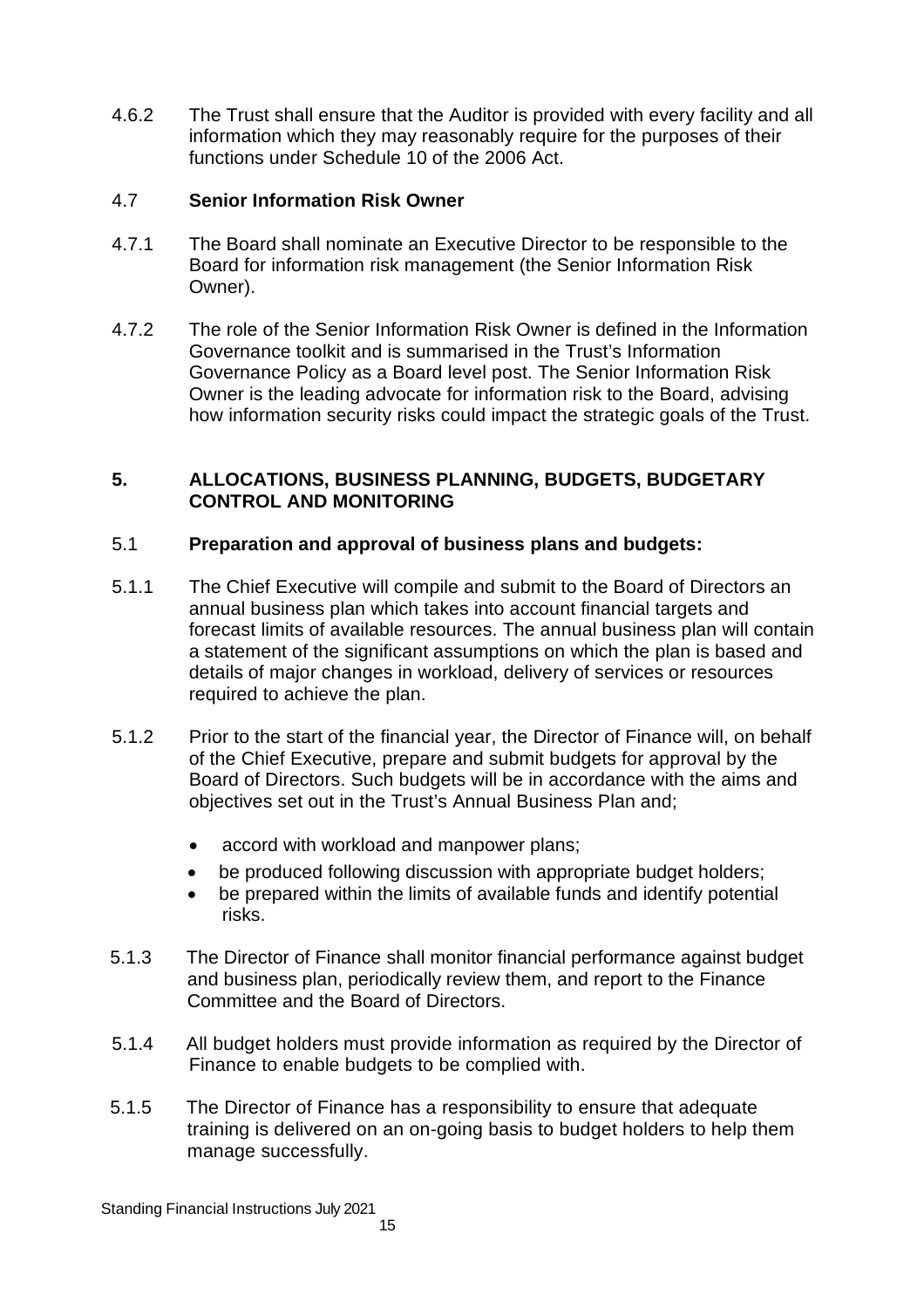## 5.2 **Budgetary delegation**

- 5.2.1 The Chief Executive may delegate the management of a budget to permit the performance of a defined range of activities including pooled budget arrangements under section 75 of the NHS Act 2006.
- 5.2.2 This delegation must be in writing and be accompanied by a clear definition of:
	- the amount of the budget;
	- the purpose(s) of each budget heading;
	- individual and group responsibilities;
	- authority to exercise virement;
	- achievement of planned levels of service; and
	- the provision of regular reports.
- 5.2.3 The Chief Executive and delegated budget holders must not exceed the budgetary total or virement limits set by the Board of Directors.
- 5.2.4 Any budgeted funds not required for their designated purpose(s) revert to the immediate control of the Chief Executive, subject to any authorised use of virement.
- 5.2.5 Non-recurring budgets should not be used to finance recurring expenditure without the authority in writing of the Chief Executive.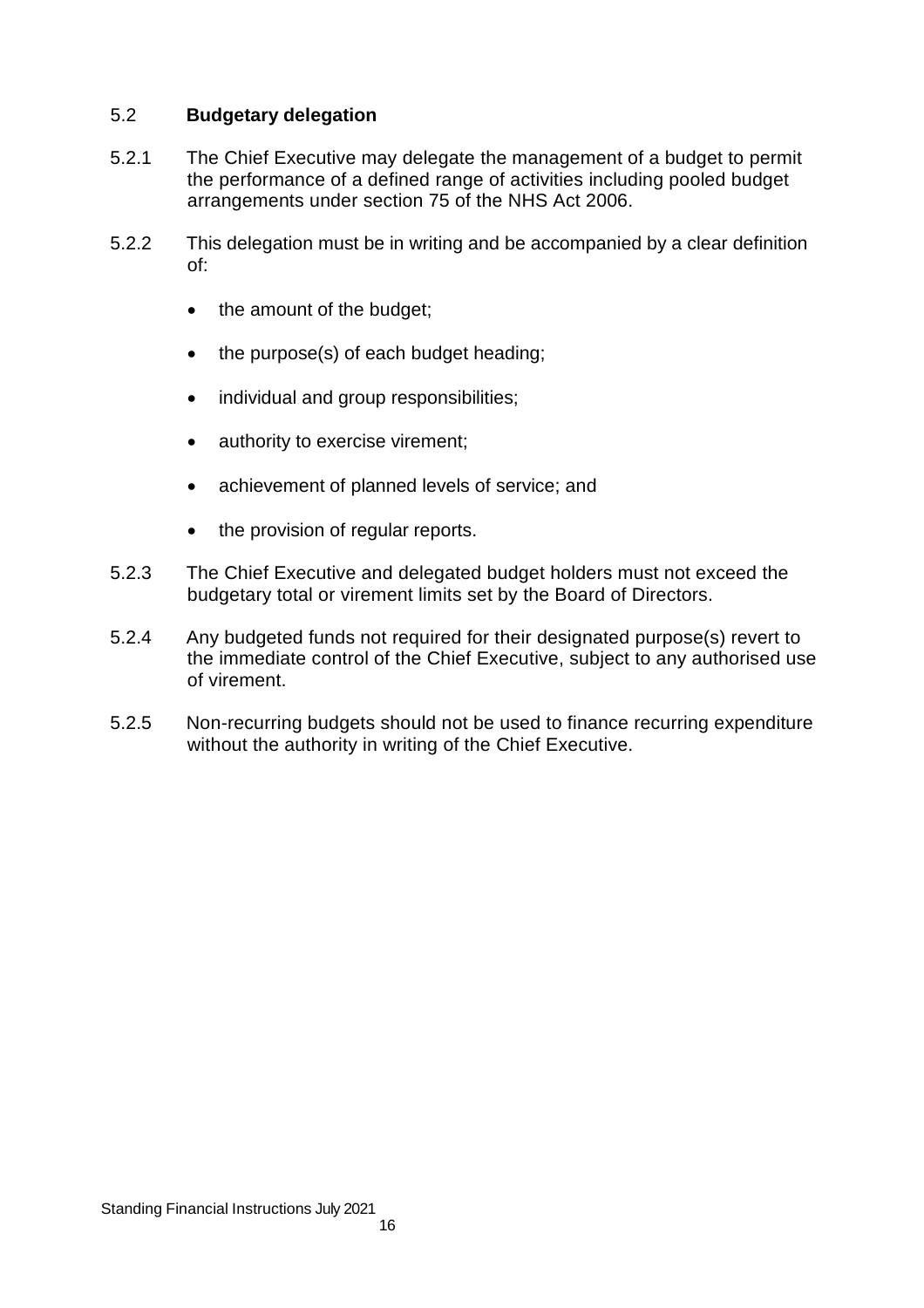# 5.3 **Budgetary control and reporting**

- 5.3.1 The Director of Finance will devise and maintain systems of budgetary control. These will include:
	- monthly financial reports to the Board in a form approved by the Board containing income and expenditure to date showing trends and forecast year end position;
	- movements in working capital;
	- capital project spend and projected outturn;
	- explanations of any material variances from plan;
	- details of any corrective action where necessary and the Chief Executive's and/or the Director of Finance's views of whether such actions are sufficient to correct the situation;
	- the issue of timely, accurate and comprehensible advice and financial reports to each budget holder, covering the areas for which they are responsible;
	- Investigation and reporting of variances from budgets. These reports will be monitored by the Finance Committee who will report to the Board on matters arising from their review.

#### 5.4 **Each budget holder is responsible for ensuring that**:

- 5.4.1 Any likely overspending or reduction of income which cannot be met by virement is not incurred without the prior consent of the Board of Directors.
- 5.4.2 The amount provided in the approved budget is not used in whole or in part for any purpose other than that specifically authorised subject to the rules of virement as set put in the Scheme of Delegation.
- 5.4.3 No permanent Officers are appointed outside of the agreed funded establishment without prior approval from the Executive Team.
- 5.4.4 The Chief Executive is responsible for identifying and implementing cost improvements and income generation initiatives in accordance with the requirements of the Annual Business Plan and a balanced budget.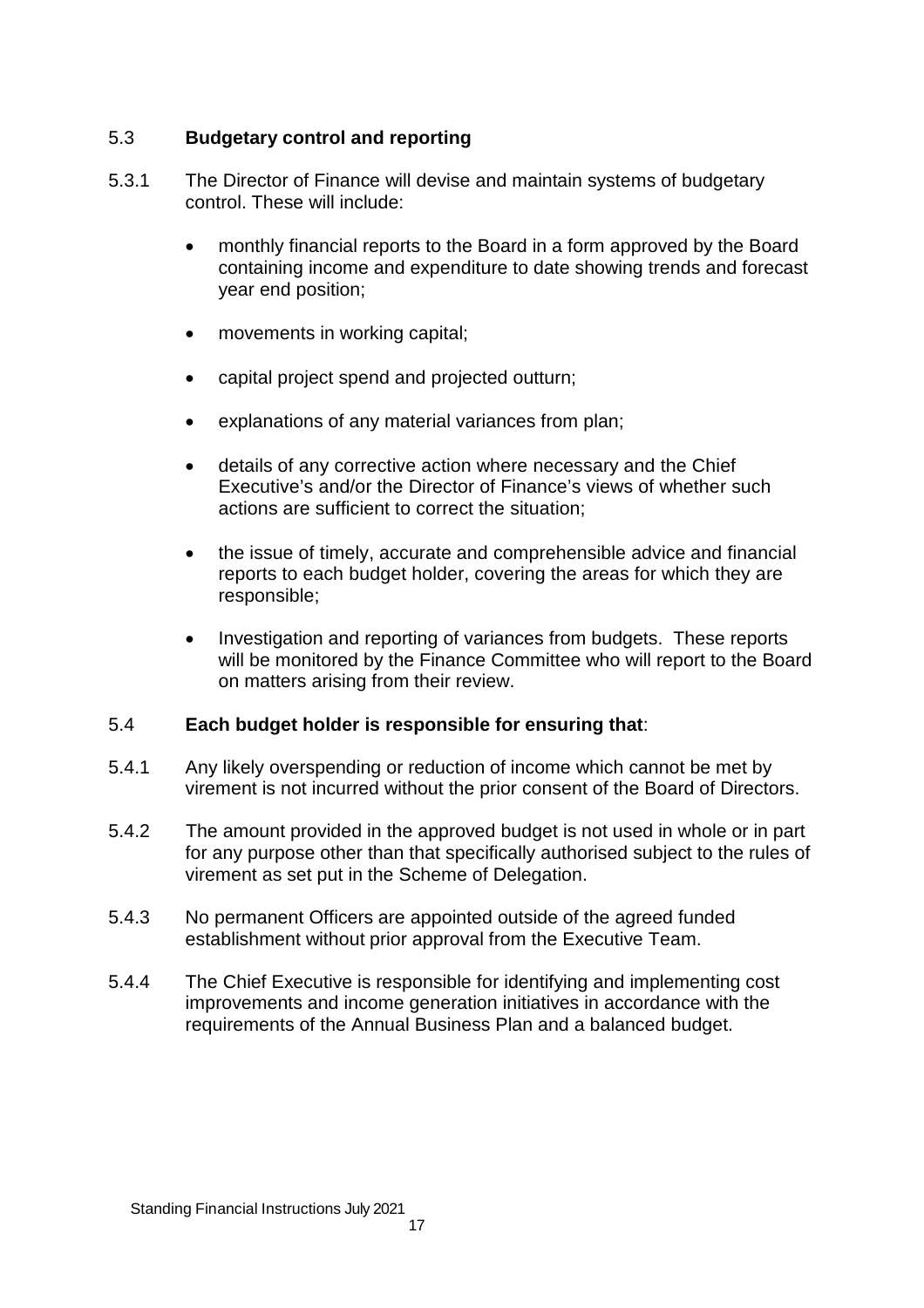## 5.5 **Capital expenditure**

5.5.1 The general rules applying to delegation and reporting shall also apply to capital expenditure. (The particular applications relating to capital are contained in SFI 15).

## 5.6 **Monitoring Returns**

5.6.1 The Chief Executive is responsible for ensuring that the appropriate monitoring forms are submitted to NHS Improvement and any other requisite monitoring organisation.

# **6. ANNUAL ACCOUNTS AND REPORTS**

- 6.1 The Director of Finance, on behalf of the Trust, will:
	- prepare financial returns in accordance with the accounting policies and guidance given by NHS Improvement, HM Treasury and the Department of Health, the Trust's accounting policies, and generally accepted accounting practice;
	- submit annual financial reports to NHS Improvement certified in accordance with current guidelines;
	- submit financial returns to NHS Improvement for each financial year in accordance with the timetable prescribed.

In accordance with the Constitution, the Trust's annual accounts must be audited by an auditor appointed by the Council of Governors and presented to a general meeting of the Council in accordance with the Constitution. The Trust's audited annual accounts must be presented to a public meeting and made available to the public.

- 6.2 The Trust will publish an annual report, in accordance with the Constitution and guidelines on local accountability and NHS Improvement's NHS Foundation Trust Annual Reporting Manual and send it to NHS Improvement and Parliament.
- 6.3 In accordance with paragraph 37.3 of the Constitution, the Trust shall give information prepared by the Board of Directors with regard to the Council of Governor's views as to its forward planning in respect of each financial year to NHS Improvement.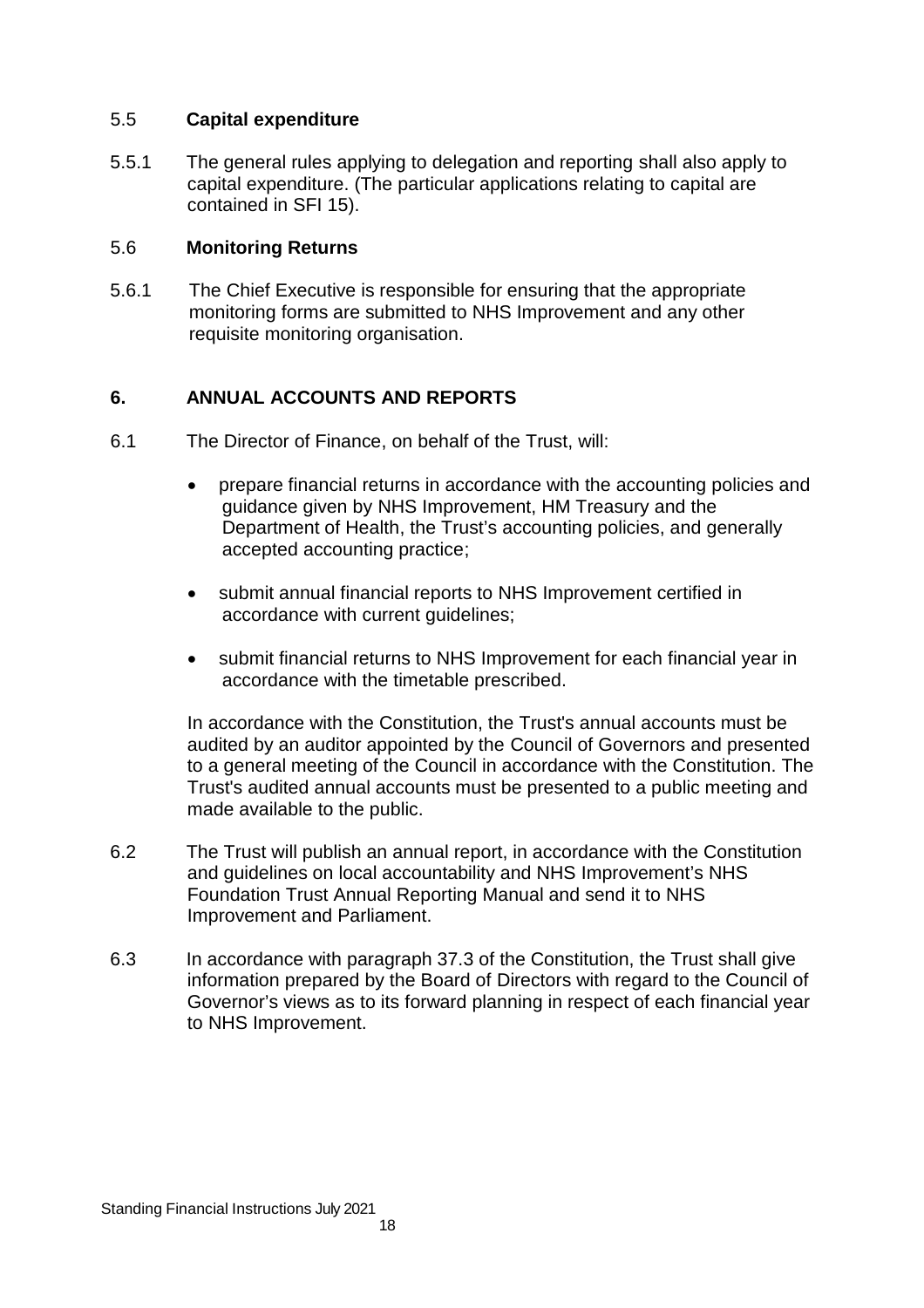# **7. BANK ACCOUNTS**

# 7.1 **General**

- 7.1.1 The Director of Finance is responsible for managing the Trust's banking arrangements and for advising the Trust on the provision of banking services and operation of accounts. This advice will take into account guidance issued from time to time by NHS Improvement.
- 7.1.2 The Board of Directors shall approve the banking arrangements.
- 7.1.3 No Trust monies or donated funds can be held in any personal bank accounts. Any accounts linked to the Trust; either by name or address should be managed and controlled by Finance, individual accounts held by departments is strictly forbidden.

## 7.2 **Bank and GBS Accounts**

- 7.2.1 The Director of Finance is responsible for:
	- bank accounts and Government Banking Service (GBS) accounts;
	- establishing separate bank accounts for the Trust's non- exchequer funds;
	- ensuring payments made from bank or GBS accounts do not exceed the amount credited to the account except where arrangements have been made;
	- reporting to the Board of Directors all arrangements made with the Trust's bankers for accounts to be overdrawn (together with remedial action taken);
	- monitoring compliance with HM Treasury guidance and any guidance issued by NHS Improvement or any other relevant guidance on the level of cleared funds.
	- managing the investment of surplus cash in accordance with the Trust's Treasury Management Policy and in compliance with the directives of the Finance Committee.
	- negotiating any appropriate loans from the Foundation Trust Financing Facility or other financial institutions in compliance with the directives of the Finance Committee and the Board.

# 7.3 **Banking Procedures**

- 7.3.1 The Director of Finance will ensure that detailed instructions on the operation of bank and GBS accounts are prepared which must include:
	- the conditions under which each bank account is to be operated; the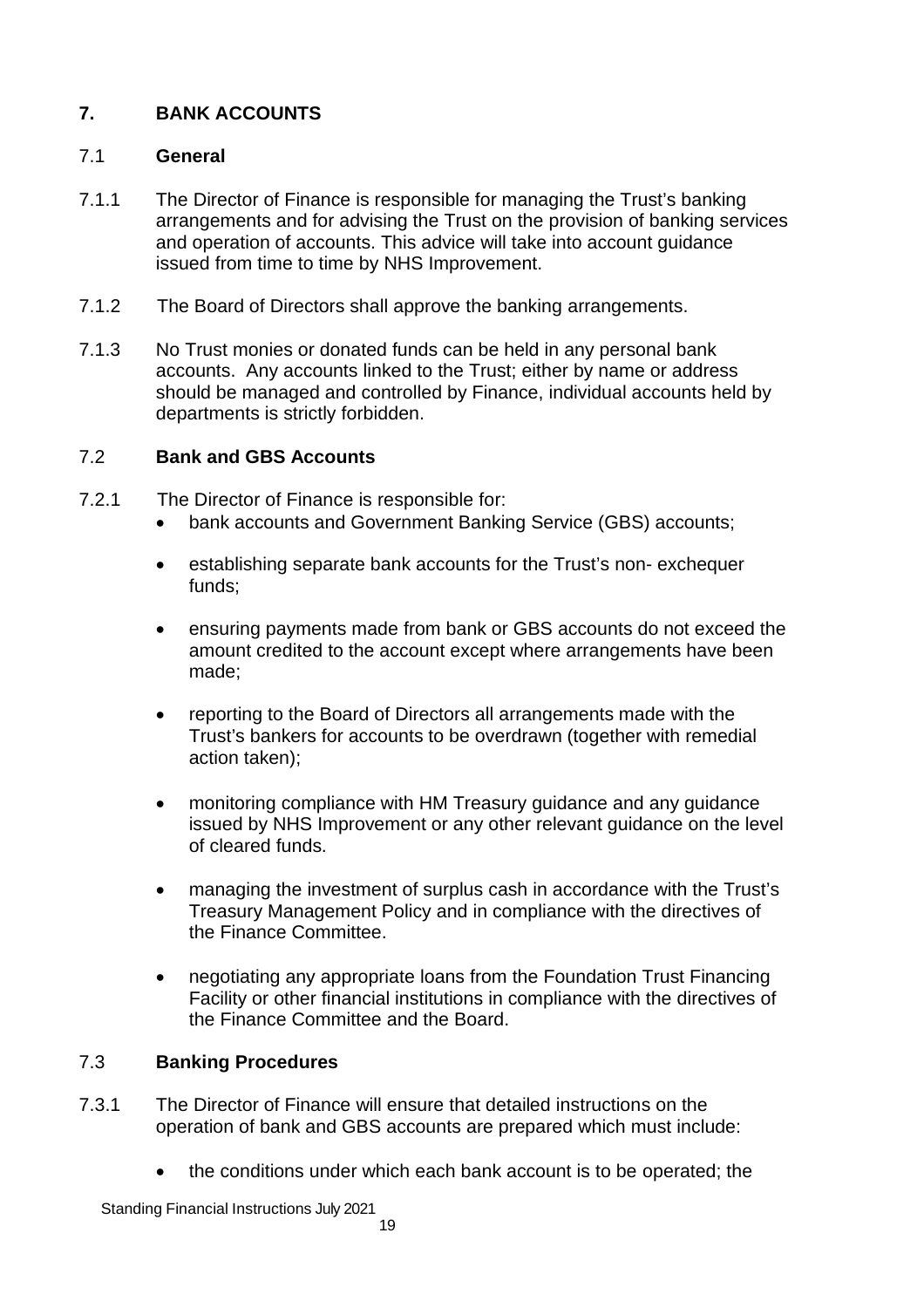limit to be applied at any overdraft; and those authorised to sign cheques or other orders drawn on the Trust's accounts;

 the Director of Finance must advise the Trust's bankers in writing of the conditions under which each account will be operated.

## **8. INCOME, FEES AND CHARGES AND SECURITY OF CASH, CHEQUES AND OTHER NEGOTIABLE INSTRUMENTS**

#### 8.1 **Income systems**

- 8.1.1 The Director of Finance is responsible for designing, maintaining and ensuring compliance with systems for the proper recording, invoicing, collection and coding of all monies due.
- 8.1.2 All such systems shall incorporate, where practicable, the principles of internal check and separation of duties.
- 8.1.3 The Director of Finance is also responsible for the prompt banking of all monies received.

## 8.2 **Fees and charges**

- 8.2.1 The Director of Finance is responsible for approving and regularly reviewing the level of all fees and charges other than those determined by the Department of Health or by Statute. Independent professional advice on matters of valuation should be taken as necessary. Where sponsorship income (including items in kind such as subsidised goods or loans of equipment) is considered the guidance in the Department of Health's Commercial Sponsorship – Ethical Standards in the NHS (Contained within the Code of Conduct & Managing Conflict of Interest and Personal Conduct Policy) shall be followed.
- 8.2.2 All employees must inform the Director of Finance promptly of money due arising from transactions which they initiate/deal with, including all contracts, leases, tenancy agreements, private patient undertakings and other transactions.

#### 8.3 **Income in Dispute/in Error**

8.3.1 Where an invoice is raised in error, it can only be cancelled by a credit note, appropriately authorised by Finance staff as per the trust's authorisation list.

#### 8.4 **Debt recovery**

- 8.4.1 The Director of Finance is responsible for the appropriate recovery.
- 8.4.2 Outstanding debts will be reviewed and follow up action taken, dependent upon the value of the debt and length of time outstanding. Where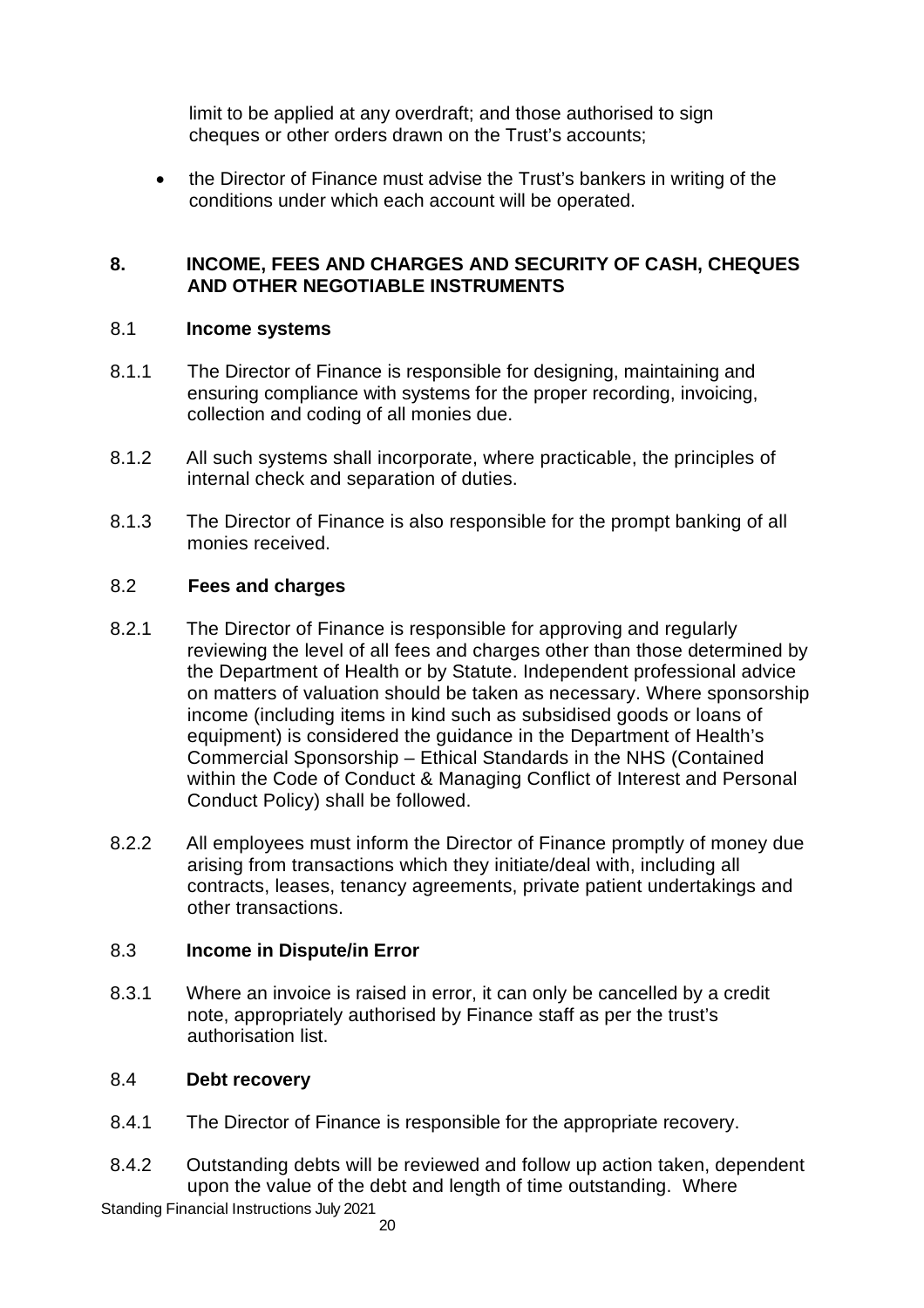applicable, debt recovery agencies will be used to recover such debts.

- 8.4.3 Income not received should be dealt with in accordance with losses procedures.
- 8.4.4 Overpayments should be detected (or preferably prevented) and recovery initiated.
- 8.4.5 Any losses identified resulting from Fraud or bribery will be notified by the LCFM to Finance and robust action will be taken to ensure any loss is recovered in full.

#### 8.5 **Security of cash, cheques and other negotiable instruments**

- 8.5.1 The Director of Finance is responsible for:
	- approving the form of all receipt books, agreement forms, or other means of officially acknowledging or recording monies received or receivable;
	- ordering and securely controlling any such stationery:
	- the provision of adequate facilities and systems for Officers whose duties include collecting and holding cash, including the provision of safes or lockable cash boxes, the procedures for keys, and for coin operated machines;
	- the provision of adequate facilities and systems for Officers to collect patient payments electronically either through physical card machines or virtual terminals;
	- prescribing systems and procedures for handling cash and negotiable securities on behalf of the Trust;
	- official money shall not under any circumstances be used for the encashment of private cheques or IOUs;
	- approval of Trust credit cards to initiate ordering and purchasing of immediate goods; all agreements signed by the cardholder.
- 8.5.2 Subject to the SFI clause, all cheques, postal orders, cash, etc., shall be banked intact. Disbursements shall not be made from cash received except under arrangements approved by the Director of Finance.
- 8.5.3 All Officers who hold cash will be provided with a safe or lockable cash box which shall normally be deposited in a safe. The nominated Officer will hold one key and shall arrange for a duplicate key to be lodged in the Trust Headquarters safe. Instructions for the release of this duplicate key should be prepared by the nominated Officer and approved by the Director of Finance. Loss of any key should be reported immediately to the Director of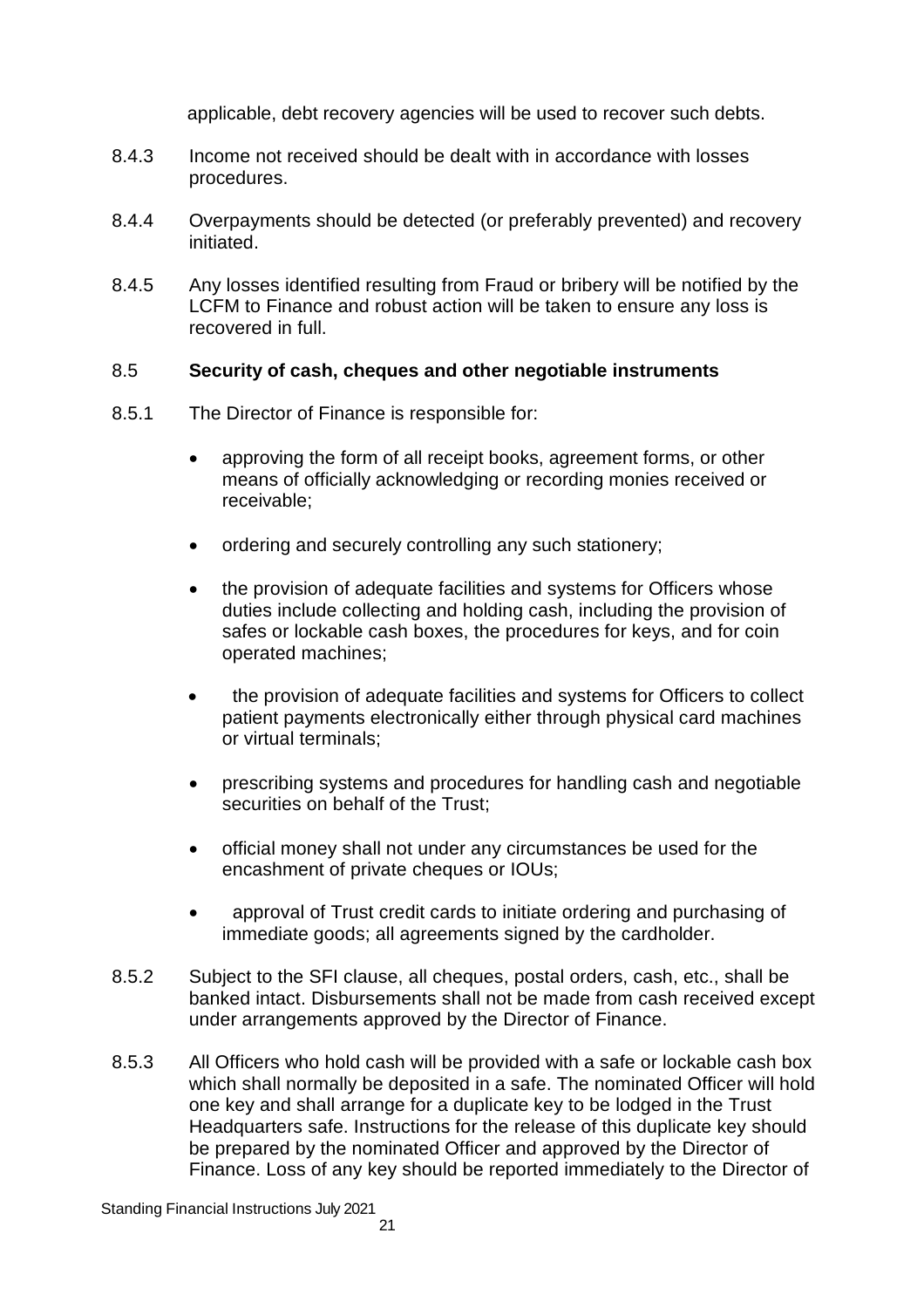Finance. During the absence of the key holder, the Officer who acts in their place shall be subject to the same controls as the key holder. A written discharge of the contents of the safe or cash box on the transfer of responsibilities should be retained for audit purposes with consideration to operational practices. The holders of safe keys shall not accept unofficial funds for depositing in their safes unless such deposits are in special sealed envelopes or locked containers. It shall be made clear to the depositors that the Trust is not to be held liable for any loss, and written indemnities must be obtained from the organisation or individuals absolving the Trust from responsibility for any loss.

- 8.5.4 The opening of incoming post shall be undertaken by two Officers (where possible) and all cash, cheques, postal orders and other forms of payment shall be entered immediately in an approved form or remittance register, which should be countersigned by a senior Officer.
- 8.5.5 An official receipt will be made out for all cash receipts when requested, showing the type of remittance and the reasons for payment.
- 8.5.6 A special receipt will be issued for all charitable fund donations which will enable the donor to express their wishes as to the purpose of the donation.
- 8.5.7 The opening of coin operated machines (including telephones) and the counting and recording of the takings shall be undertaken by two Officers together, except as may be authorised in writing by the Director of Finance and the coin box keys shall be held by a nominated manager.
- 8.5.8 All unused cheques and other orders shall be subject to the same security precautions as are applied to cash; bulk stocks of cheques shall normally be retained by the Trust's bankers and released by them only against a requisition signed by the Director of Finance or a nominated Officer.
- 8.5.9 The use of a cheque signing machine and/or cheques with a preprinted signature included shall be subject to such special security precautions as may be required from time to time by the Director of Finance.
- 8.5.10 Staff shall be informed on their appointment of their responsibilities and duties for the collection, handling or disbursement of cash and cheques.
- 8.5.11 Any loss or shortfall of cash, cheques, or other negotiable instruments, however occasioned, shall be reported immediately in accordance with the agreed procedures for reporting losses and for recording incidents.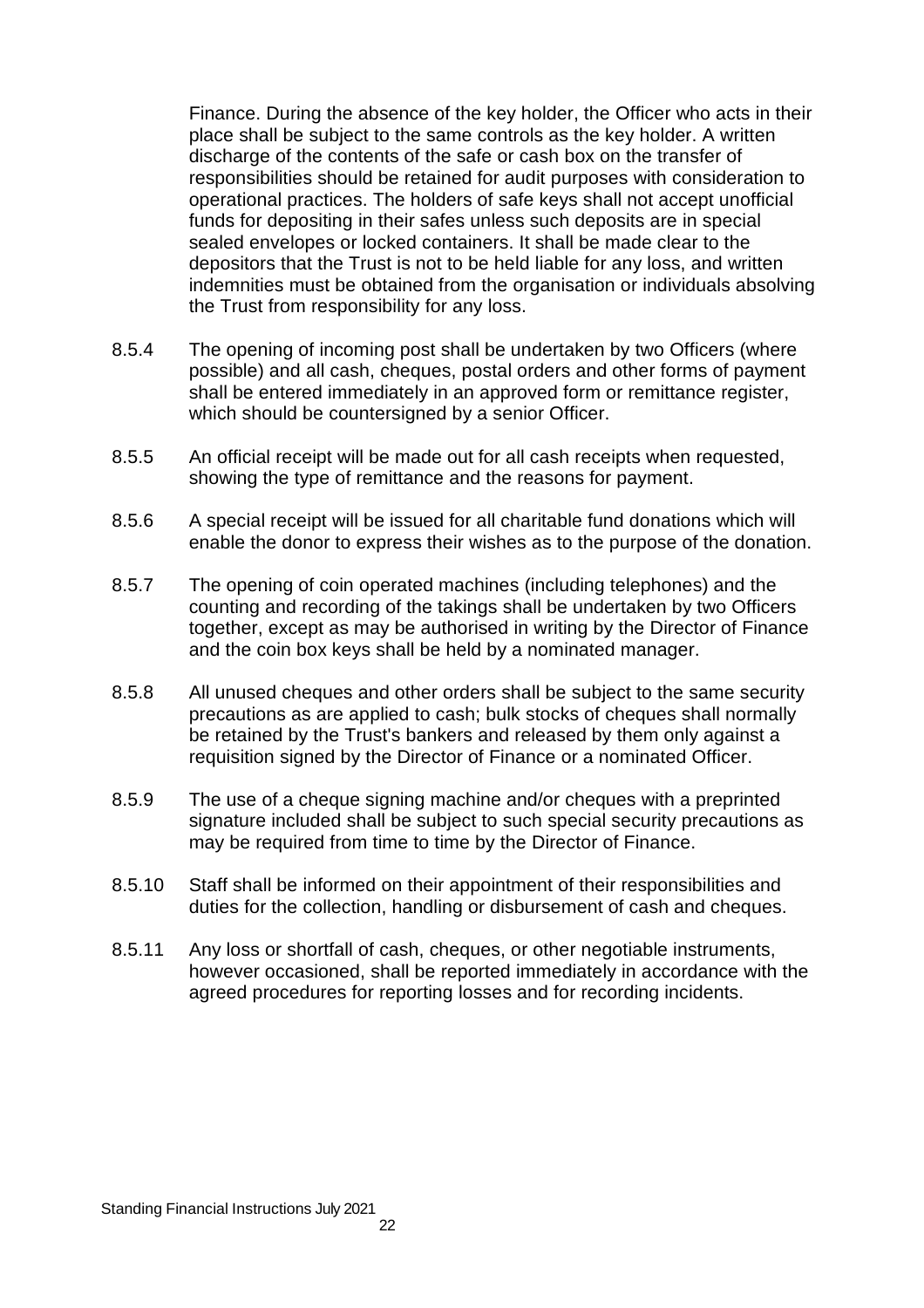# **9. SUPPLIER INVOICE RECEIPT/APPROVAL AND BANK DETAILS**

# 9.1 **Invoice approval**

9.1.1 All invoices are approved by verifying the information in accordance with the Trusts' scheme of delegation and are sent out electronically within our accounting system. Payment staff will scan the invoice received, cross checking the purchase order number from the invoice to our system.

# 9.2 **New suppliers**

9.2.1 The Director of Finance shall ensure there are suitable controls for all notification of new supplier accounts. All details received on the Trust template are followed up by confirmation to another contact by telephone to validate the new details.

# 9.3 **Inactive suppliers**

9.3.1 The Director of finance shall ensure suppliers with no activity for greater than two years will be classified as "inactive" on the system. This will be reviewed on bi-annual basis.

# 9.4 **Changes of bank details**

9.4.1 The Director of Finance shall ensure there are suitable controls for any changes to suppliers' bank details. Suppliers shall use the standard amendment form recommended by NHS Counter Fraud Authority in Fraud Prevention Notice 9 (FP9) of December 2010. Payment staff will follow this up by confirming all changes by telephone using details already held. Monthly reports are run from our system to audit these bank changes.

# **10. AGREEMENTS FOR PROVISION OF SERVICES**

# 10.1 **Foundation Trust Contracts**

- 10.1.1 The Board of Directors of the Trust shall regularly review and shall at all times maintain and ensure the capacity of the Trust to provide the commissioner requested services referred to in the Licence and other terms of authorisation and related schedules.
- 10.1.2 The Chief Executive, as the Accounting Officer, is responsible for ensuring that the Trust enters into suitable NHS contracts with Clinical Commissioning Groups (CCGs) and other commissioners for the provision of services.
- 10.1.3 The Trust will follow the priorities contained within the schedules of the contract, and wherever possible, be based upon integrated care pathways to reflect expected patient experience. In discharging this responsibility, the Chief Executive should take into account: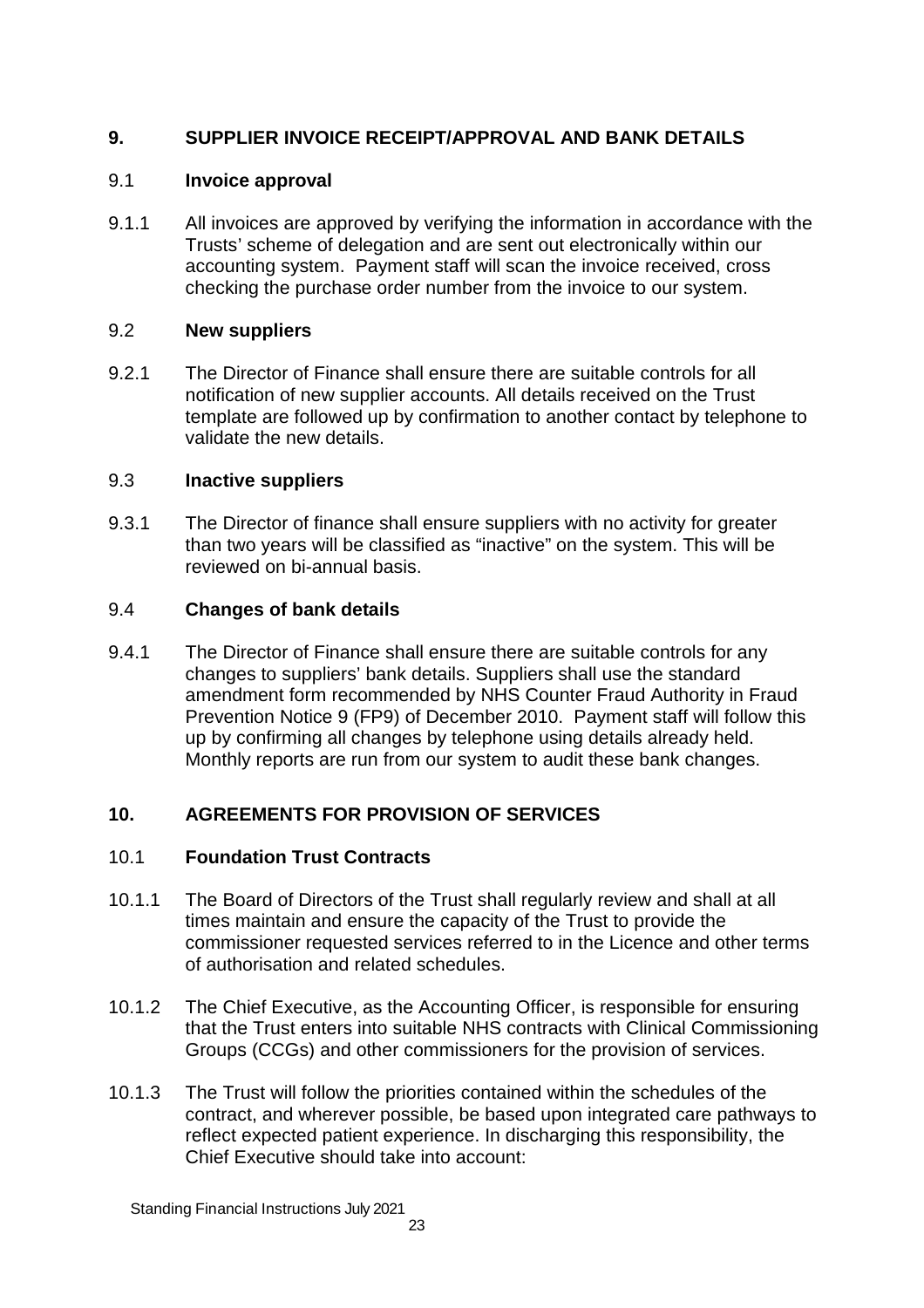- the standards of service quality expected;
- the relevant national service framework (if any);
- the provision of reliable information on cost and volume of services;
- the Performance Assessment Framework contained within the NHS contract;
- that NHS contracts build where appropriate on existing partnership arrangements;
- any model contracts issued by NHS Improvement or the Department of Health.
- 10.1.4 A good NHS contract will result from a dialogue of clinicians, users, carers, public health professionals and managers. It will reflect knowledge of local needs and inequalities. This will require the Chief Executive to ensure that the Foundation Trust works with all partner agencies involved in both the delivery and the commissioning of the service required.
- 10.1.5 The Chief Executive, as the Accounting Officer, will need to ensure that regular reports are provided to the Board of Directors detailing actual and forecast income from the NHS contract. This will include information on costing arrangements, which increasingly should be based upon patient clusters. Where patient clusters are unavailable for specific services, all parties should agree a common currency.
- 10.1.6 Where the Trust makes arrangements for the provision of services by non-NHS providers it is the Chief Executive, as the Accounting Officer, who is responsible for ensuring that the agreements put in place have due regard to the quality and the cost-effectiveness of the services provided.

# **10.2 Contracts**

- 10.2.1 Where the Trust enters into a relationship with another organisation for the supply or receipt of services – clinical or non-clinical, the responsible Officer should ensure that an appropriate contract is in place and signed by both parties.
- 10.2.2 Contracts should incorporate:
	- a description of the service and indicative activity levels;
	- the term of the agreement;
	- the value of the agreement;
	- lead Officers;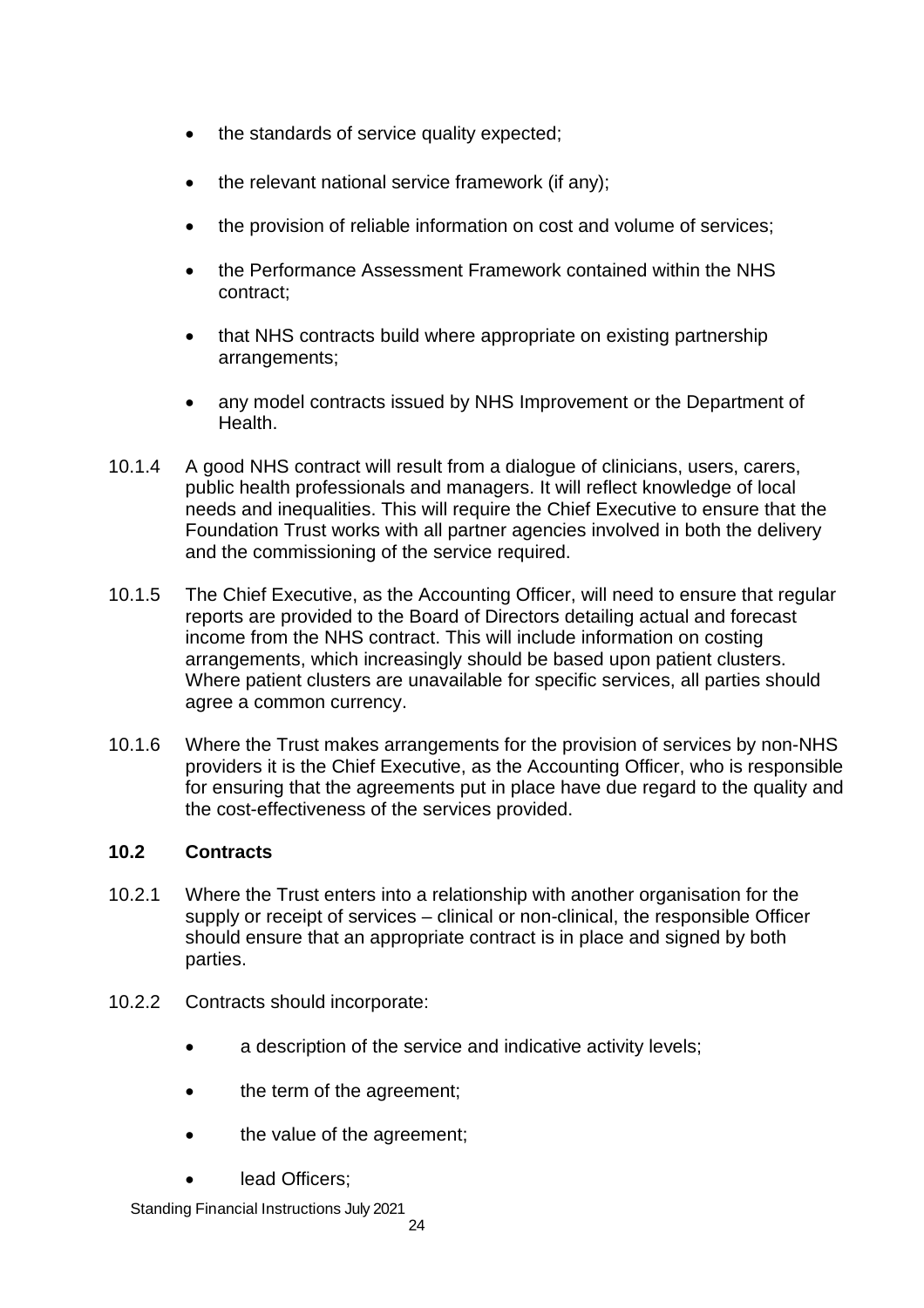- performance and dispute resolution procedures;
- risk management and governance arrangements.
- 10.2.3 Contracts should be reviewed and agreed on an annual basis or as determined by the term of the agreement to ensure value for money and to minimise any potential loss of income.

## **11. TERMS OF SERVICE, ALLOWANCES AND PAYMENT OF DIRECTORS, EMPLOYEES, VOLUNTEERS, OFF-PAYROLL WORKERS AND OFFICERS**

# 11.1 **Remuneration and Terms of Service**

- 11.1.1 In accordance with SOs the Board of Directors shall establish a Remuneration and Terms of Service Committee, with clearly defined terms of reference, specifying which posts fall within its area of responsibility, its composition, and the arrangements for reporting.
- 11.1.2 The Remuneration Committee will decide on appropriate remuneration and terms of service of the Chief Executive and other Executive Directors (and other very senior Officers) including:
	- all aspects of salary (including any performance related elements/bonuses);
	- provisions for other benefits, including pensions and cars;
	- arrangements for termination of employment and other contractual terms
	- and will advise the Board of Directors of any decisions made.
- 11.1.3 Regular reviews of the remuneration and terms of service of the Chief Executive and other Executive Directors (and other senior Officers) will be carried out to ensure they are fairly rewarded for their individual contribution to the Trust – having proper regard to the Trust's circumstances and performance and to the provisions of any national arrangements where appropriate. To decide the appropriate remuneration of the Chief Executive and other Executive Directors and advise the Board of Directors of any decisions made. Any decisions made by the Remuneration Committee shall be recorded in the minutes of the meetings.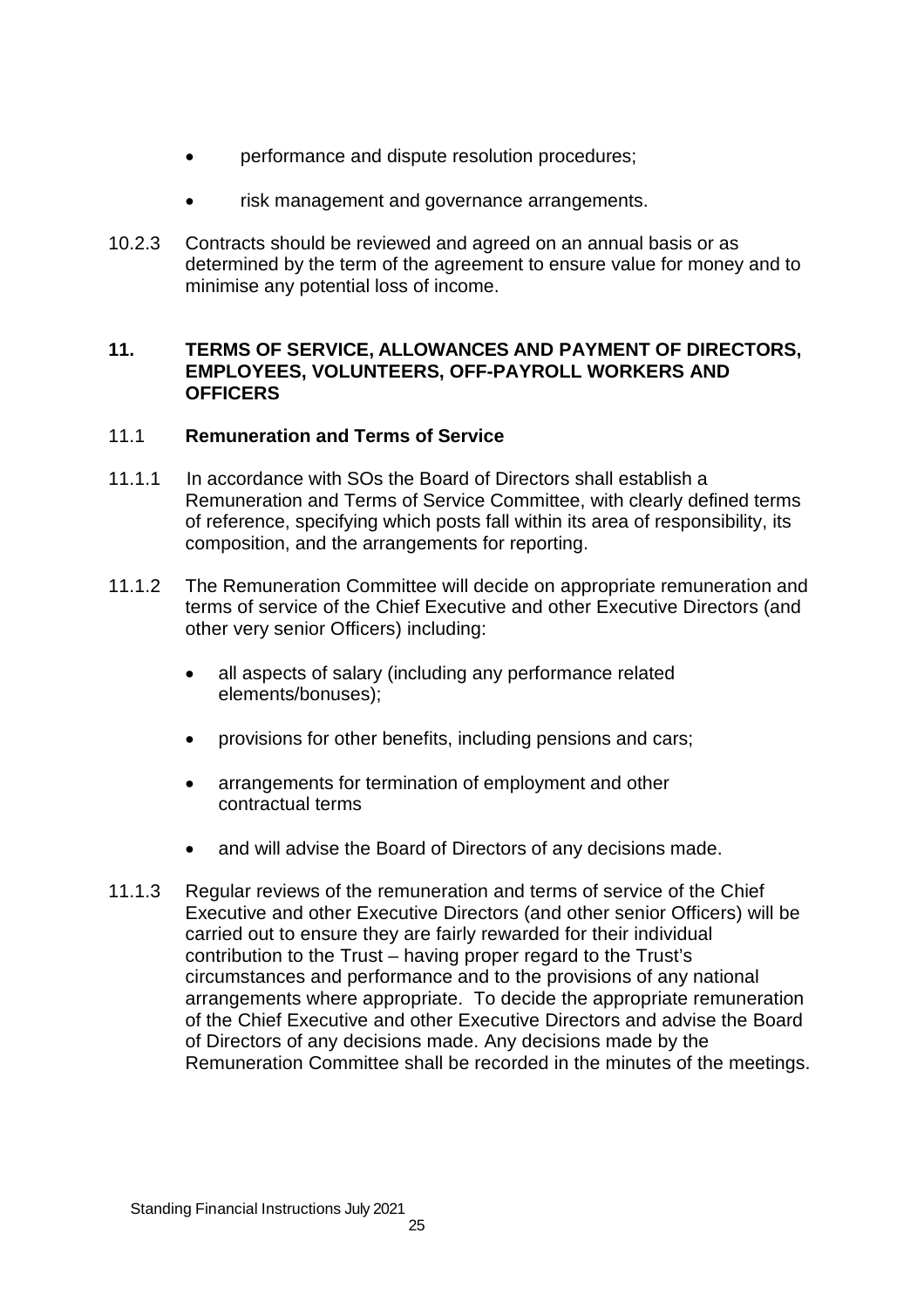- 11.1.4 The Remuneration Committee shall monitor and evaluate the performance of individual Executive Directors (and other senior Officers).
- 11.1.5 The Committee shall also advise on and oversee appropriate contractual arrangements for all Directors and Officers, including the proper calculation and scrutiny of termination payments taking account of such national guidance as is appropriate.
- 11.1.6 The Board of Directors will after due consideration and amendment if appropriate approve proposals presented by the Chief Executive for setting of remuneration and conditions of service for those Officers and Officers not covered by the Committee.
- 11.1.7 The Trust will pay allowances to the Chairman and other Non- Executive Directors in accordance with the decision of the Council of Governors in accordance with the Constitution.

## 11.2 **Funded establishment**

- 11.2.1 The manpower plans incorporated within the annual budget will form the funded establishment.
- 11.2.2 The funded establishment of any department may be varied within the existing funding available.

#### 11.3 **Appointments**

- 11.3.1 No Officer may engage, re-engage, or re-grade Officers, either on a permanent or temporary nature, or hire agency staff, or agree to changes in any aspect of remuneration:
	- unless within the limit of their approved budget and funded establishment.
- 11.3.2 The Board of Directors will approve procedures presented by the Chief Executive for the determination of commencing pay rates, and conditions of service for Officers.

#### 11.4 **Processing of Payroll**

- 11.4.1 The Director of Finance is responsible for:
	- specifying timetables for submission of properly authorised time records and other notifications;
	- the final determination of pay and allowances:
	- making payment on agreed dates; and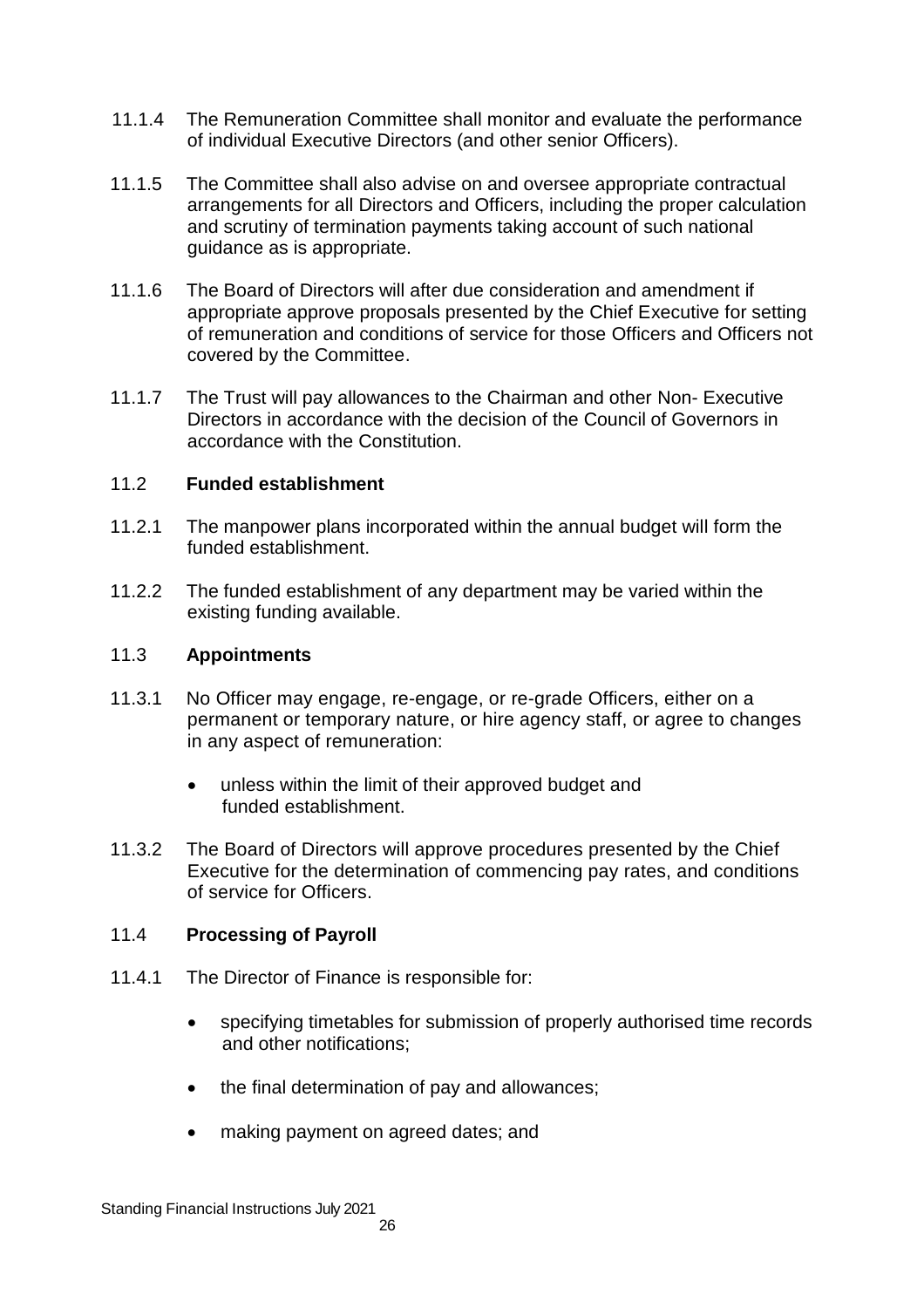- agreeing method of payment.
- 11.4.2 The Director of Finance will issue instructions regarding:
	- verification and documentation of data;
	- the timetable for receipt and preparation of payroll data and the payment of Officers;
	- maintenance of subsidiary records for superannuation, income tax, social security and other authorised deductions from pay;
	- security and confidentiality of payroll information;
	- checks to be applied to completed payroll before and after payment;
	- authority to release payroll data under the provisions of the Data Protection Act 2018;
	- methods of payment available to various categories of Officers;
	- procedures for payment by cheque, bank credit, or cash to Officers;
	- procedures for the recall of cheques and bank credits ;
	- pay advances and their recovery;
	- maintenance of regular and independent reconciliation of pay control accounts;
	- separation of duties of preparing records and handling cash; and
	- a system to ensure the recovery from leavers of sums of money and property due by them to the Trust;
	- the process of reclaiming business mileage and expenses (processed through the Trust e-expenses system)
- 11.4.3 Appropriately nominated managers have delegated responsibility for: submitting time records, and other notifications in accordance with agreed timetables, completing time records and other notifications in accordance with the Director of Finance's instructions and in the form prescribed by the Director of Finance, submitting termination forms in the prescribed form immediately upon knowing the effective date of an Officer's resignation, termination or retirement. Where an Officer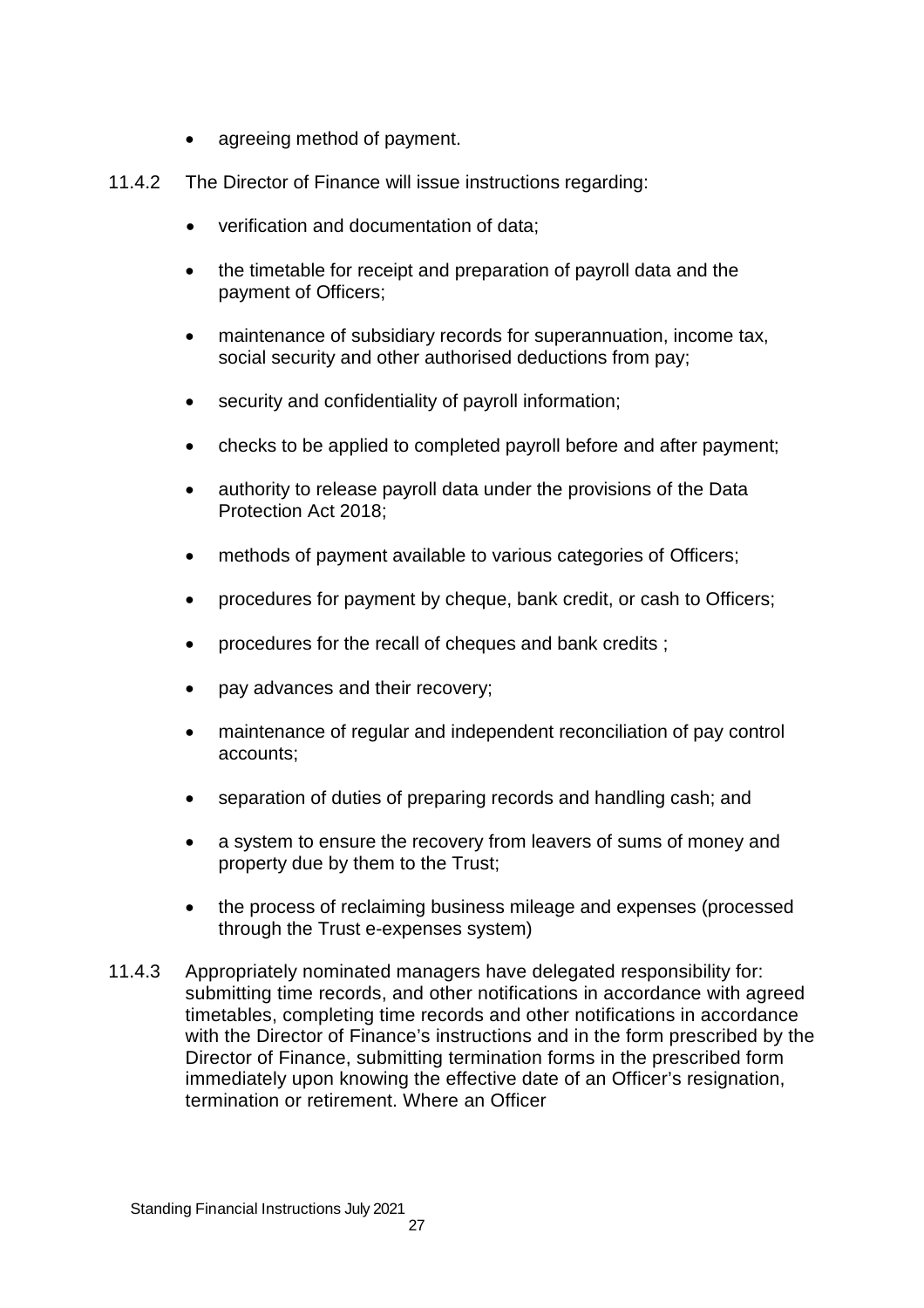fails to report for duty or to fulfil obligations in circumstances that suggest they have left without notice, the Director of Finance must be informed immediately.

11.4.4 Regardless of the arrangements for providing the payroll service, the Director of Finance shall ensure that the chosen method is supported by appropriate (contracted) terms and conditions, adequate internal controls and audit review procedures and those suitable arrangements are made for the collection of payroll deductions and payment of these to appropriate bodies.

# 11.5 **Contracts of Employment**

11.5.1 The Director of People and Organisational Development is responsible for ensuring that all Officers are issued with a contract of employment in a form approved by the Board of Directors and which complies with employment legislation; and for dealing with variations to, or termination of, contracts of employment.

# 11.6 **Expenses**

- 11.6.1 The Trust E-Expenses system should only be used for expenses associated with officers, i.e. those paid via payroll. Budget holders are accountable for checking and authorising only appropriate expenses incurred in line with Trust business travel and Expenses policy and based upon their financial delegations set out in these SFIs If applicable, receipts must support the claim in electronic format.
- 11.6.2 E-Expenses reimbursements to officers are processed via payroll, and should never occur via accounts payable.
- 11.6.3 The E-Expenses system is only for the reimbursement of expenses associated with travel and subsistence, relocation and removal allowances, and should never be used to reimburse items that should have been and could have been purchased via the Trust's purchasing systems.

# 11.7 **Salary sacrifice schemes**

11.7.1 All salary sacrifice schemes have a procedure that is applicable and provide detailed guidance. Please refer to the Trust intranet for the various scheme procedures.

# **11.8 Working with service users/volunteers**

11.8.1 Service Users and Volunteers have a unique contribution to make to service improvement. The Trust delivers partnerships that put their views, needs, aspirations, experiences and expert knowledge central to the Trust service development.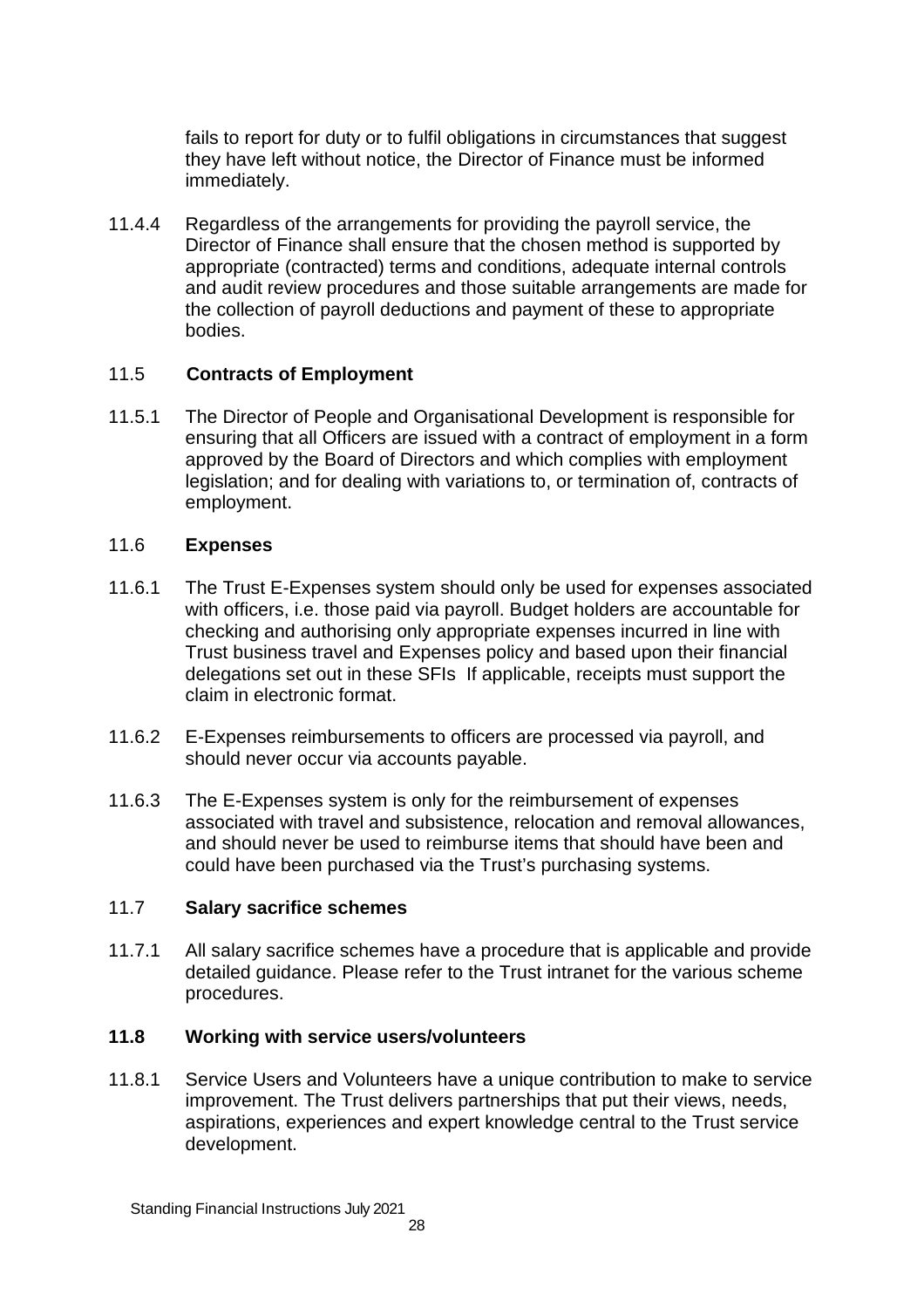# 11.9 **Service user and volunteer reimbursement of expenses**

- 11.9.1 In accordance with tax law, service users can only be reimbursed for actual expenses incurred, without the deduction of income tax and national insurance.
- 11.9.2 Specifically, tax law allows this reimbursement to be:
	- On the basis of actual costs incurred, which require supporting receipts and should be in line with the Trusts service user standard operating procedure;
- 11.9.3 All reimbursement or expenses to service users should be made following the submission of an expenses claim form. This should be submitted within 3 months of the meeting/event and must include receipts for any expenses claimed. Expenses claimed must be in line with the service user standard operating procedure.
- 11.9.4 Honorarium 'reward' or remuneration (over and above paying expenses) is offered but brings potential complications for the service user in respect to income tax and/or benefit entitlements. It also brings complications for the Trust in relation such matters as minimum wage law. Participants would ultimately be responsible for informing the Department of Work and Pensions along with the Inland Revenue of any such reward or remuneration and this may affect their benefits or tax code.

# 11.10 **Staff loans and advances**

11.10.1 The Trust does not allow loans and advances to staff.

# **12. NON-PAY EXPENDITURE**

# 12.1 **Delegation of Authority**

- 12.1.1 The level of non-pay expenditure will be determined on an annual basis as part of the budget setting process and the Chief Executive will determine the level of delegation to budget managers.
- 12.1.2 The Chief Executive will set out: the list of managers who are authorised to place requisitions for the supply of goods and services and the maximum level of each requisition and the system for authorisation above that level.
- 12.1.3 The Chief Executive shall set out procedures on the seeking of professional advice regarding the supply of goods and services.
- 12.1.4 The Council of Governors will need to approve significant transactions as defined in the Constitution.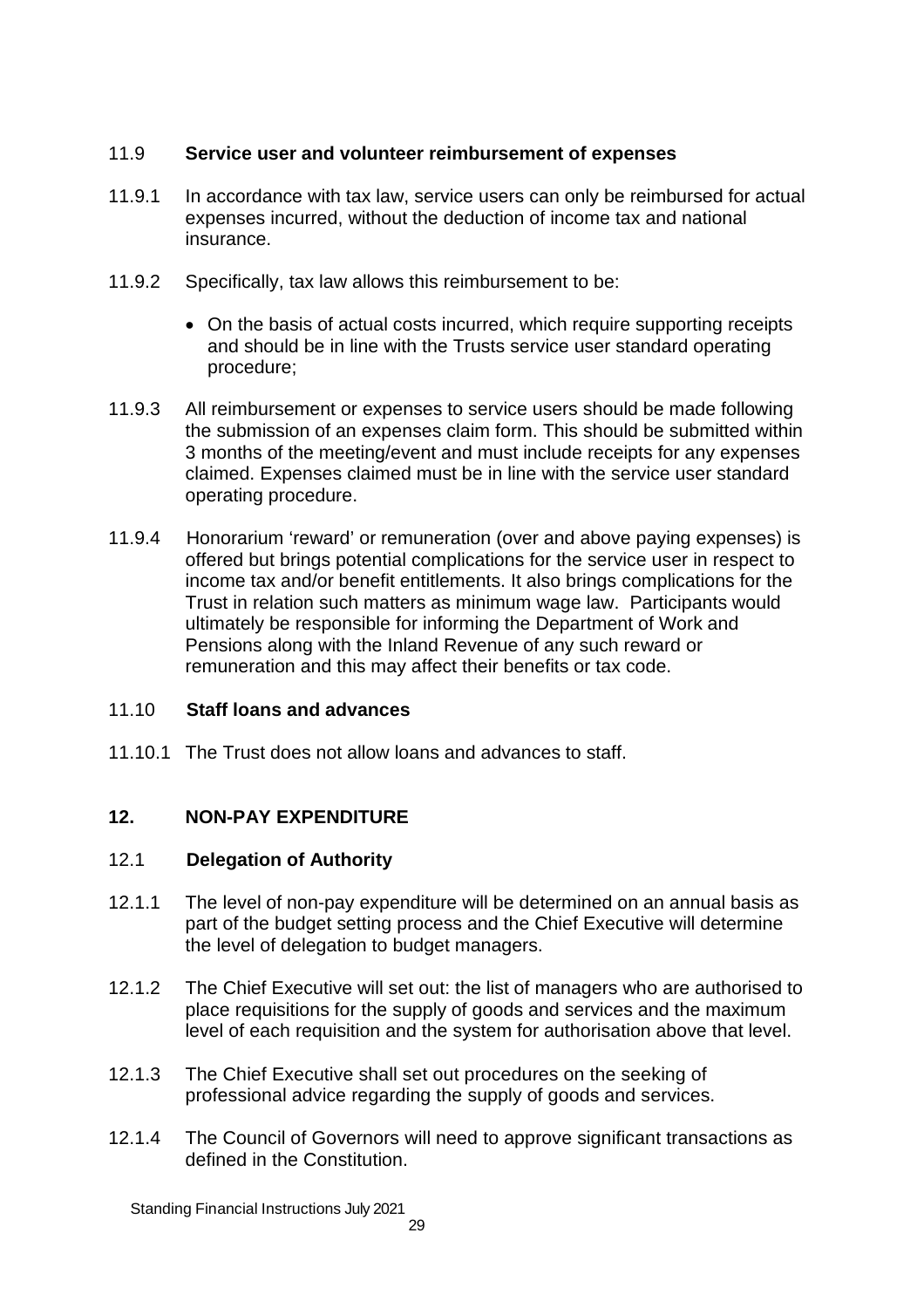## 12.2 **Choice, Requisitioning, Ordering, Receipt and Payment of Goods and Services Requisitioning**

- 12.2.1 The requisitioner, in choosing the item to be supplied (or the service to be performed), shall always obtain the best value for money for the Trust. In so doing, the advice of the Procurement Department shall be sought. Where this advice is not acceptable to the requisitioner, the Director of Finance (and/or the Chief Executive) shall be consulted.
- 12.2.2 The Director of Finance shall be responsible for the prompt payment of accounts and claims. Payment of contract invoices shall be in accordance with contract terms, or otherwise, in accordance with national guidance.

## 12.3 **System of Payment and Verification**

- 12.3.1 The Director of Finance will:
	- advise the Board of Directors regarding the setting of thresholds above which quotations (competitive or otherwise) or formal tenders must be obtained. Once approved, the thresholds should be incorporated in SOs and the Scheme of Delegation and reviewed in line with guidance and policy. These limits shall have the effect as if incorporated in these SFIs;
	- prepare procedural instructions (where not already provided in the Scheme of Delegation or procedure notes for budget holders) on the obtaining of goods, works and services incorporating the thresholds;
	- be responsible for the prompt payment of all properly authorised accounts and claims;
	- be responsible for designing and maintaining a system of verification, recording and payment of all amounts payable. The system shall provide for:
		- 1. a list of Directors/ Officers (including specimens of their signatures) authorised to certify invoices;
		- 2. certification that:
			- goods have been duly received, examined and are in accordance with;
			- specification and the prices are correct;
			- work done or services rendered have been satisfactorily carried out in accordance with the order, and, where applicable, the materials used are of the requisite standard and the charges are correct;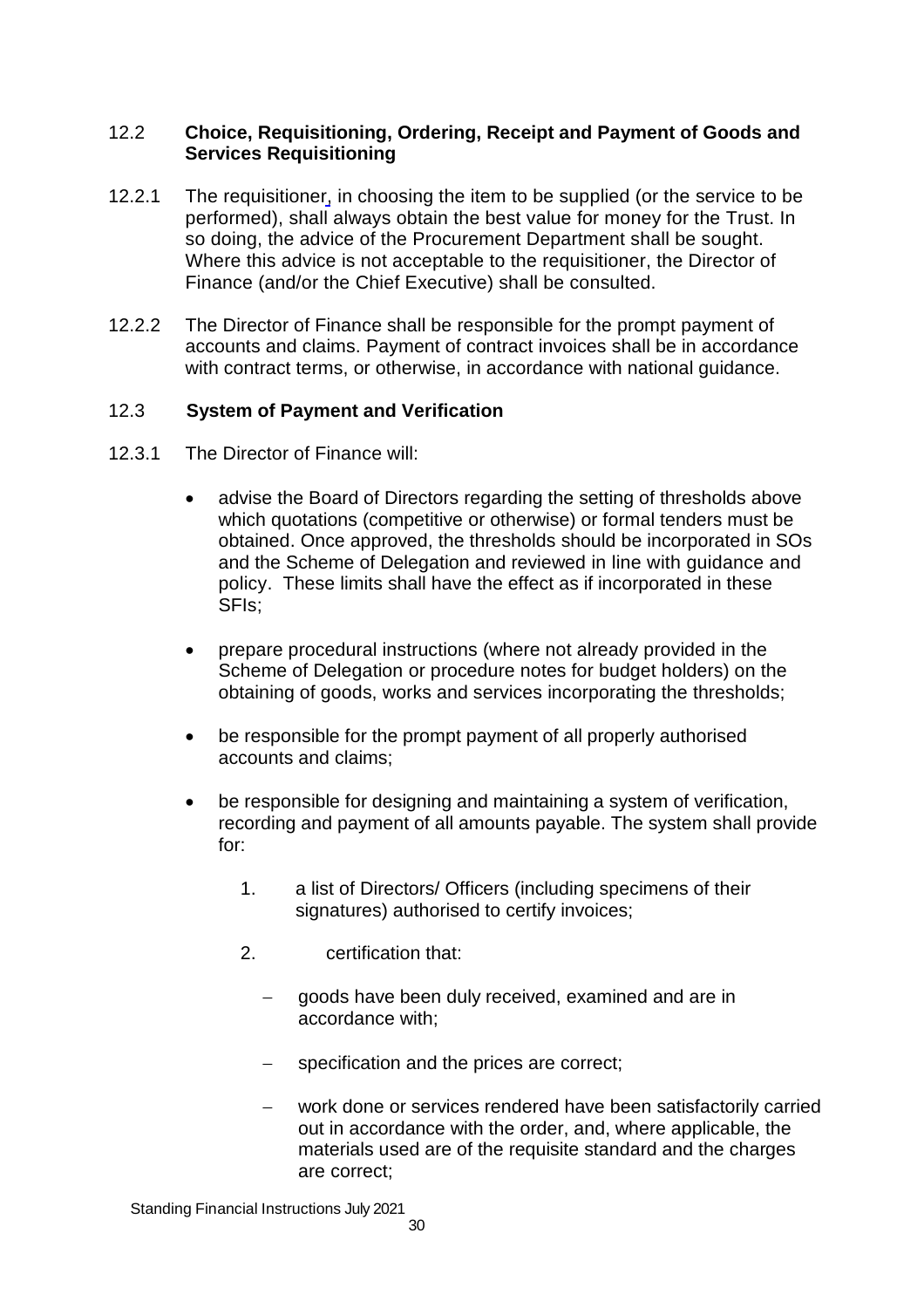- in the case of contracts based on the measurement of time. materials or expenses, the time charged is in accordance with the time sheets; the rates of labour are in accordance with the appropriate rates; the materials have been checked as regards quantity, quality, and the price and the charges for the use of vehicles, plant and machinery have been examined;
- where appropriate, the expenditure is in accordance with regulations and all necessary authorisations have been obtained;
- $-$  the account is arithmetically correct;
- $-$  the account is in order for payment:
- 3. a timetable and system for submission to the Director of Finance of accounts for payment; provision shall be made for the early submission of accounts subject to cash discounts or otherwise requiring early payment;
- 4. instructions to Officers regarding the handling and payment of accounts within the Finance Department;
- be responsible for ensuring that payment for goods and services is only made once the goods and services are received, (except as set out at 12.4 below)
- prepare and issue procedures regarding Value Added Tax (VAT).

#### 12.4 **Prepayments**

- 12.4.1 Prepayments other than those which are standard practice, e.g. telephone rental and annual subscriptions, are only permitted where exceptional circumstances apply. In such instances:
	- prepayments are only permitted where the financial advantages outweigh the disadvantages (i.e. cash flows must be discounted to Net Present Value using an appropriate rate);
	- the appropriate Executive Director must provide, in the form of a written report, a case setting out all relevant circumstances of the purchase. The report must set out the effects on the Trust if the supplier is at some time during the course of the prepayment agreement unable to meet their commitments;
	- the Director of Finance will need to be satisfied with the proposed arrangements before contractual arrangements proceed (taking into account the EU public procurement rules where the contract is above a stipulated financial threshold); and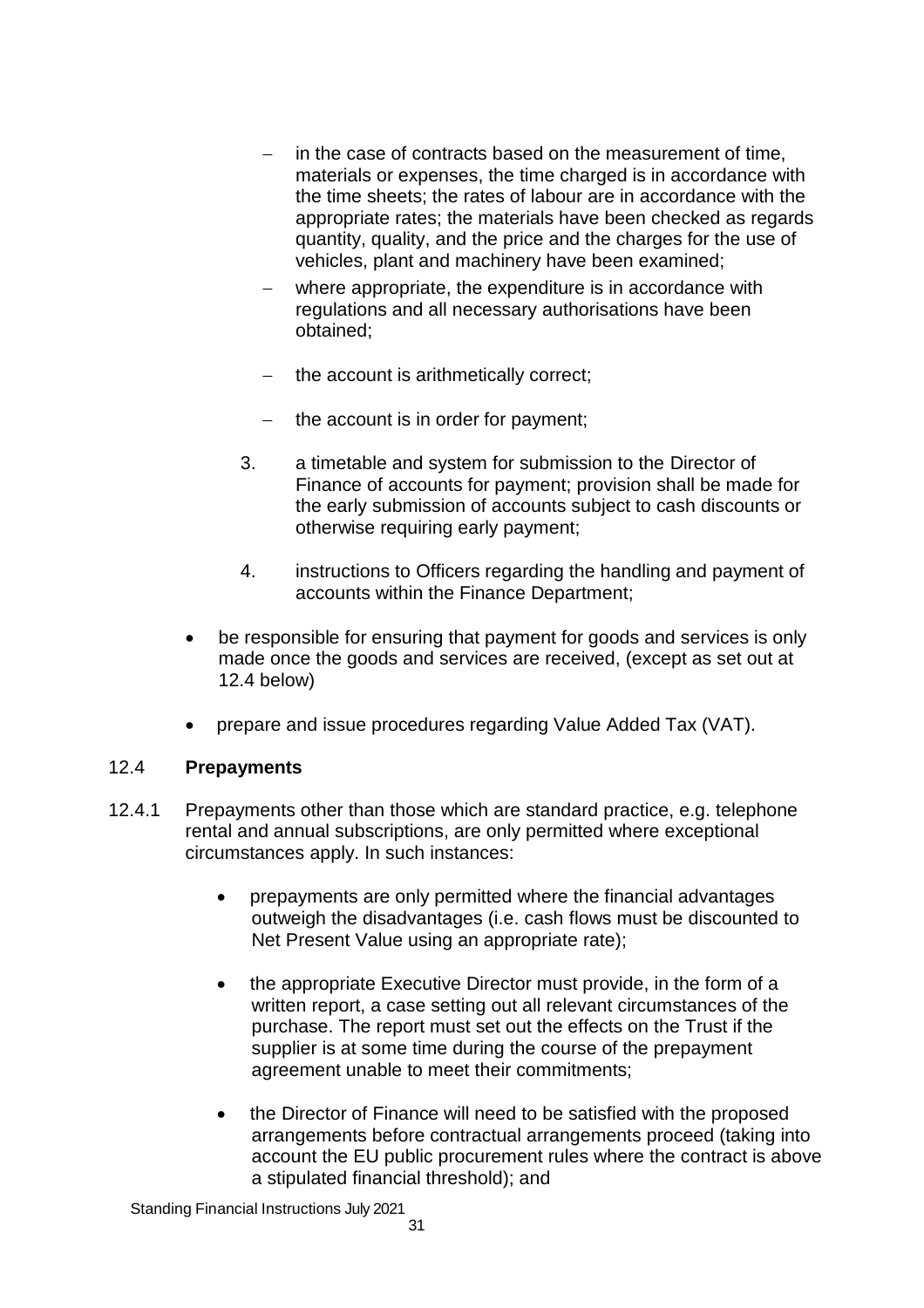the budget holder is responsible for ensuring that all items due under a prepayment contract are received and he/she must immediately inform the appropriate Director or Chief Executive if problems are encountered.

# 12.5 **Official Orders**

- 12.5.1 Official orders must:
	- be consecutively numbered;
	- be in a form approved by the Director of Finance, including electronic format;
	- state the Trust's terms and conditions of trade: and
	- only be issued to, and used by, those duly authorised by the Chief Executive.

#### 12.6 **Duties of Officers**

- 12.6.1 Officers must ensure that they comply fully with the guidance and limits specified by the Director of Finance and that:
	- all contracts (other than for a simple purchase permitted within the Scheme of Delegation or delegated budget), leases, tenancy agreements and other commitments which may result in a liability are notified to the Director of Finance in advance of any commitment being made contracts above specified thresholds are advertised and awarded in accordance with the EU rules on public procurement;
	- where consultancy advice is being obtained, the procurement of such advice must be in accordance with guidance issued by NHS Improvement;
	- If Trust employees, contractors or temporary staff have any potential or actual conflicts of interest this should be declared in line with the Trust's 'Managing Conflicts of Interest in the NHS' policy. To protect against accusations of compromise staff must declare gifts, hospitality, patents, political interests, entertainment, shareholdings, secondary employment, private practice, loyalty interests and sponsorship in line with this policy.
	- no requisition/order is placed for any item or items for which there is no budget provision unless authorised by the Director of Finance on behalf of the Chief Executive;
	- all goods, services, or works are ordered on an official order except works and services executed in accordance with a contract and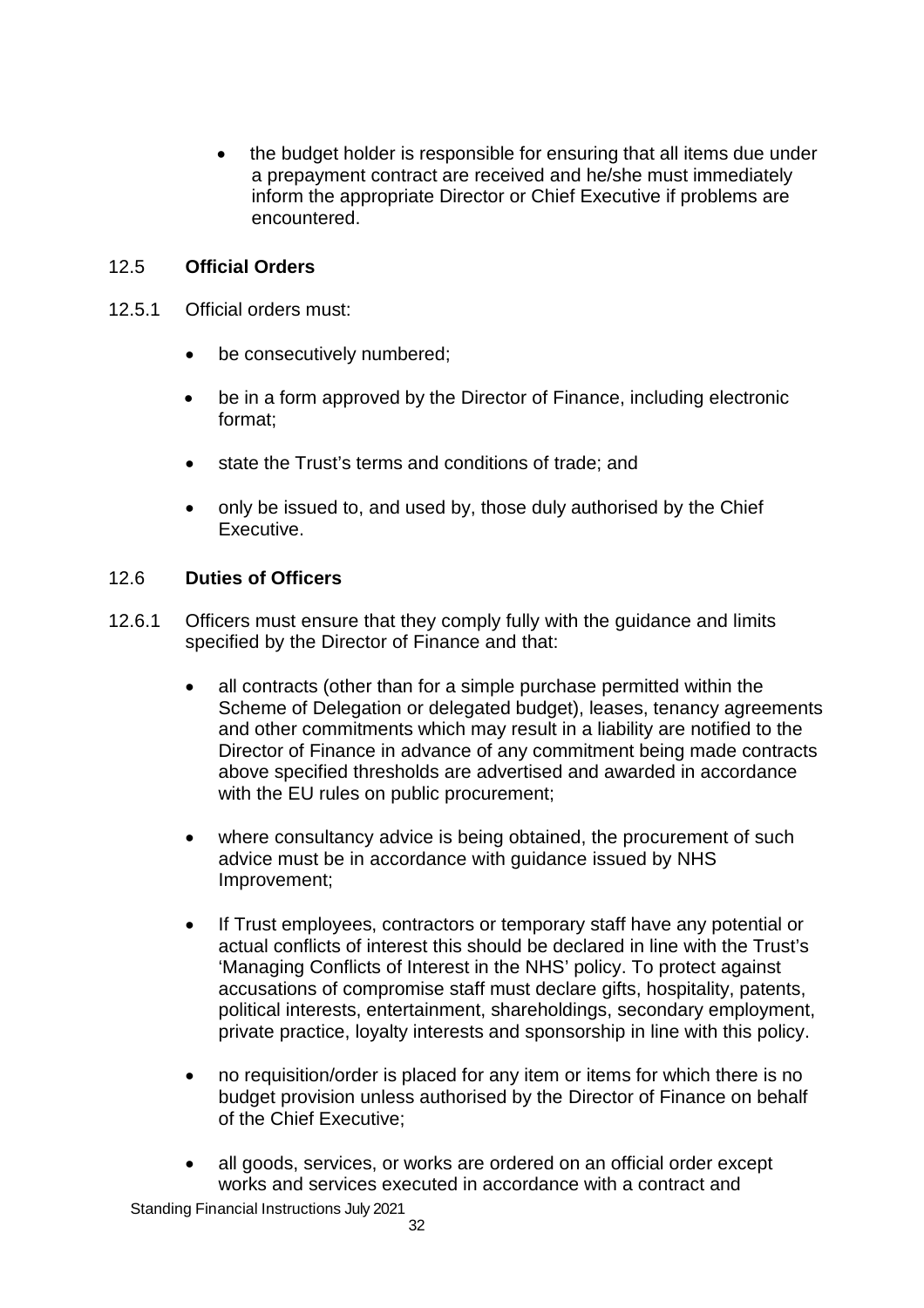purchases by purchase card or from petty cash;

- $\bullet$  verbal orders must only be issued very exceptionally  $-$  by an Officer designated by the Chief Executive and only in cases of emergency or urgent necessity. These must be confirmed by an official order and clearly marked "Confirmation Order";
- orders are not split or otherwise placed in a manner devised so as to avoid the financial thresholds;
- goods are not taken on trial or loan in circumstances that could commit the Trust to a future uncompetitive purchase;
- changes to the list of Directors/Officers authorised to certify invoices are notified to the Director of Finance;
- purchases from petty cash are restricted in value and by type of purchase in accordance with instructions issued by the Director of Finance.
- petty cash records are maintained in a form as determined by the Director of Finance.
- 12.6.2 The Director of Finance shall ensure that the arrangements for financial control and financial audit of building and engineering contracts and property transactions comply with any DH guidance or other regulations relating to the EU, PFI or Procure 22 projects. The technical audit of these contracts shall be the responsibility of the relevant Executive Director.
- 12.6.3 Under no circumstances should goods be ordered through the Trust for personal or private use (other than approved lease car schemes).

## **13. JOINT FINANCE ARRANGEMENTS WITH LOCAL AUTHORITIES AND VOLUNTARY BODIES**

13.1 Payments to local authorities and voluntary organisations made under the powers of section 75 of the NHS Act 2006 shall comply with procedures laid down by the Director of Finance which shall be in accordance with these Acts.

# **14. EXTERNAL BORROWING**

# 14.1 **Prudential Borrowing Code**

14.1.1 The Prudential Borrowing Code will determine the Prudential Borrowing Limit. The Trust must not borrow outside of the limit imposed by NHS Improvement in the NHS Provider Licence as amended by annual review.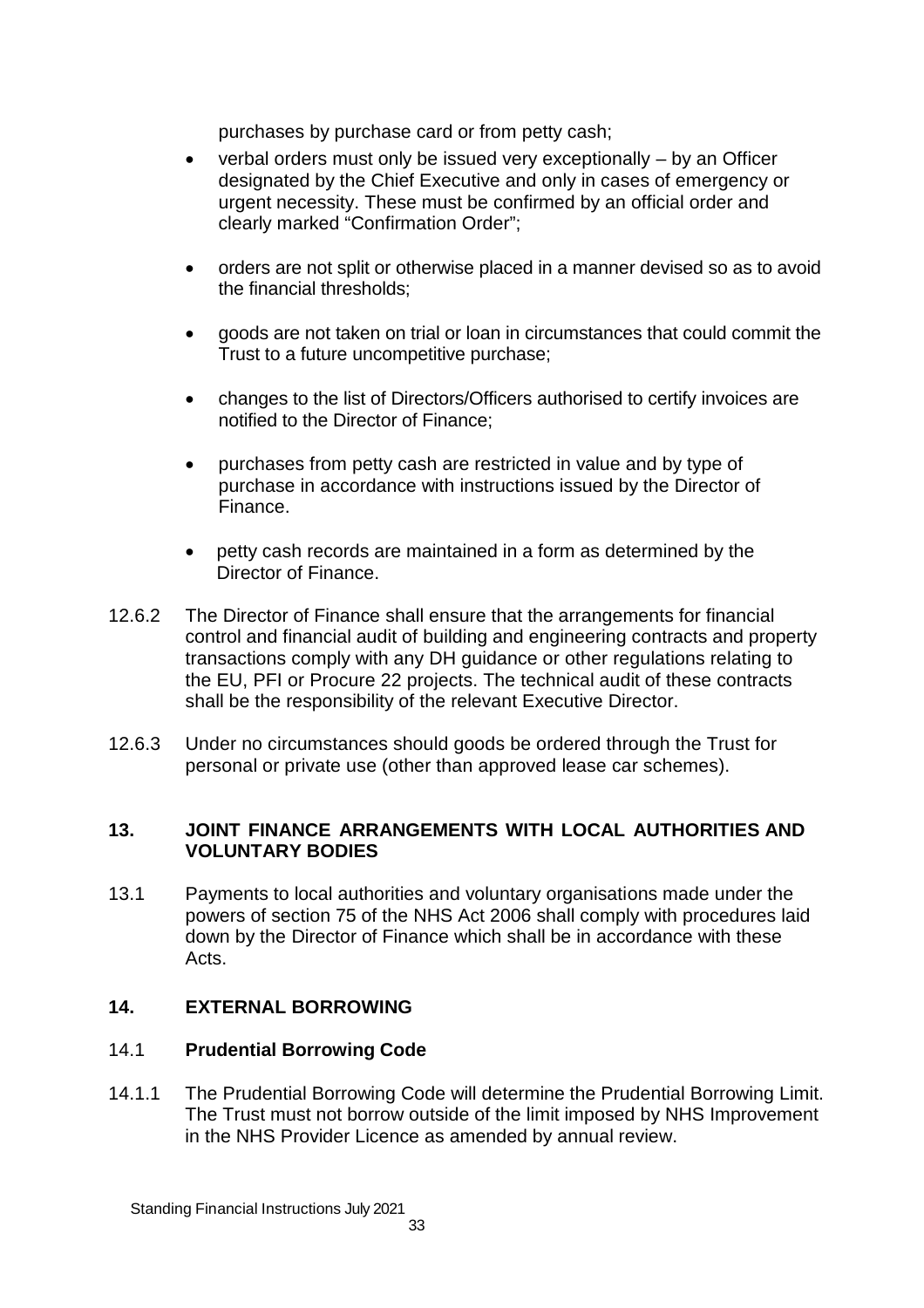# 14.2 **Public Dividend Capital**

- 14.2.1 The Director of Finance will advise the Board of Directors concerning the Trust's ability to pay dividend on, and repay Public Dividend Capital (PDC) and any proposed new borrowing, within the limits set by its Licence and the Prudential Borrowing Code for NHS Foundation Trusts. The Director of Finance is also responsible for reporting periodically to the Board of Directors concerning the PDC debt and all loans and overdrafts.
- 14.2.2 The Board of Directors will agree the list of Officers who are authorised to make short-term borrowings on behalf of the Trust. This must contain the Chief Executive and the Director of Finance.
- 14.2.3 The Director of Finance must prepare detailed procedural instructions on applications for loans and overdrafts; and the operations of investment accounts and the records to be maintained.
- 14.2.4 All short-term borrowings should be kept to a minimum period of time possible, consistent with the over cash flow position, represent good value for money, and comply with the latest guidance issued by NHS Improvement.
- 14.2.5 Any short-term borrowing must be with the authority of two members of the authorised panel, one of which must be the Chief Executive or the Director of Finance. The Board of Directors must be made aware of all short-term borrowings at the next Board meeting.
- 14.2.6 Temporary cash surpluses must be held only in such public or private sector investments as notified by NHS Improvement and/or the Secretary of State and in accordance with the Treasury Management policy.
- 14.2.7 The Director of Finance is responsible for advising the Board on investments and shall report periodically to the Board concerning the performance of investments held and on ensuring the Trust acts in accordance with the Best Practice Guidance in Making Investments for NHS Foundation Trusts. Proposals for investments will be considered and scrutinised by the Finance Committee on behalf of the Board.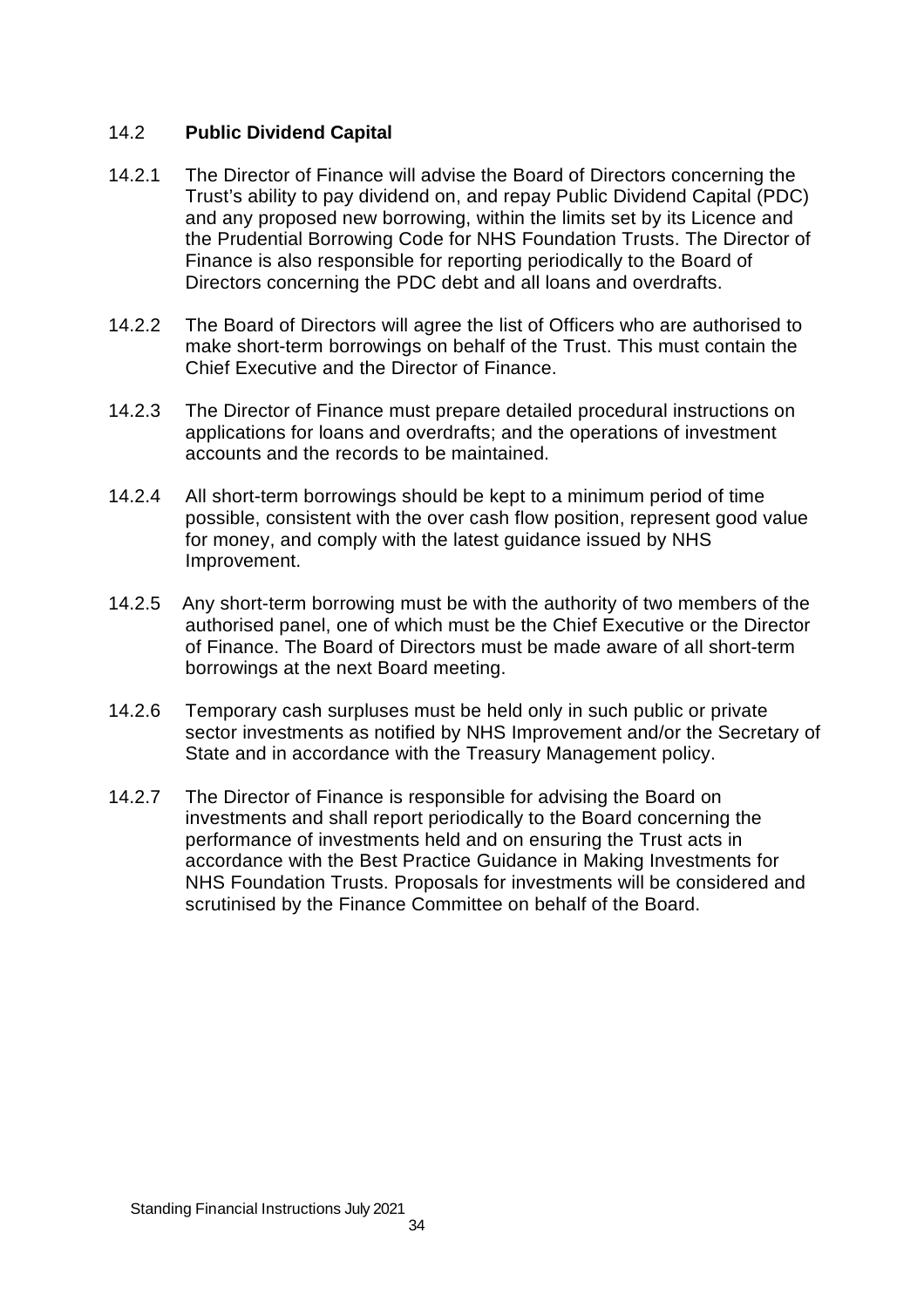## **15. CAPITAL INVESTMENT, PRIVATE FINANCING, FIXED ASSET REGISTERS AND SECURITY OF ASSETS**

# 15.1 **Capital Investment**

- 15.1.1 The Chief Executive:
	- Shall ensure that there is an adequate appraisal and approval process in place for determining capital expenditure priorities and the effect of each proposal upon business plans;
	- Is responsible for the management of all stages of capital schemes and for ensuring that schemes are delivered on time and to cost; and
	- Shall ensure that the capital investment is not undertaken without confirmation of purchaser(s) support and the availability of resources to finance all revenue consequences, including capital charges
- 15.1.1 For every capital expenditure proposal the Chief Executive shall
	- Ensure that a business case (in line with the guidance contained within the Compliance Framework and the Best Practice Guidance in Making investments for NHS Foundation Trusts and any other guidance published by NHS Improvement) is produced setting out;
	- An option appraisal of potential benefits compared with known costs to determine the option with the highest ratio of benefits to costs; and appropriate project management and control arrangements;
	- The involvement of appropriate Trust personnel and external agencies;
	- That the director of finance has certified professionally to the costs and revenue consequences detailed in the business case;
- 15.1.3 For capital schemes where the contracts stipulate stage payments, the Chief Executive will issue procedures for their management, incorporating the recommendations of "CONCODE" (guidance to NHS organisations on managing their estate, including acquisitions and disposals of owned or leased land and property).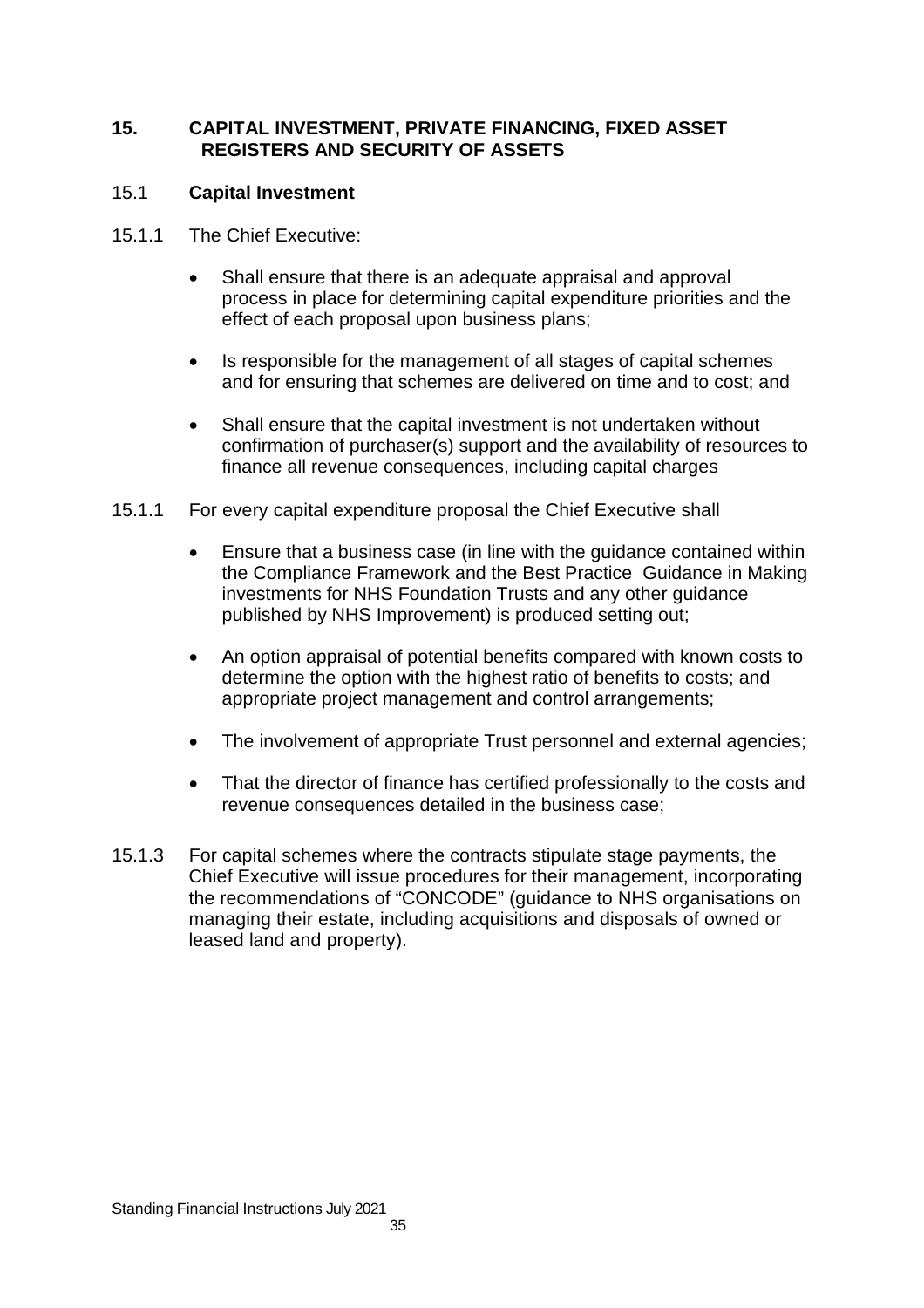- 15.1.4 The Director of Finance shall issue procedures for the regular reporting of expenditure and commitment against authorised expenditure.
- 15.1.5 The approval of a capital programme shall not constitute approval for expenditure on any scheme. The Chief Executive shall issue to the manager responsible for any scheme:
	- specific authority to commit expenditure;
	- authority to proceed to tender;
	- approval to accept a successful tender.
- 15.1.6 The Chief Executive shall issue a Scheme of Delegation for capital investment management in accordance with "Protection of Assets Guidance for NHS Foundation Trusts" issued by Monitor, "Estatecode" guidance and the SOs.

#### **The Director of Finance shall:**

- issue procedures governing the financial management, including variations to contract, of capital investment projects and valuation for accounting purposes. These procedures shall fully take into account:
	- the delegated limits for capital schemes included in Annex C of HSC 1999/246 and guidance issued by NHS Improvement relating to the Prudential Borrowing Code which determines the limits of borrowing by an NHS Foundation Trust;
	- $-$  the Trust's Investment Policy;
	- the best practice advice issued by NHS Improvement in "Risk" Evaluation for Investment Decisions by Foundation Trusts".
- ensure the NHS Foundation Trust Annual Reporting Manual which outlines the application of International Financial reporting Standards (IFRS), to the extent that they are relevant to NHS Foundation Trusts, is followed in the production of the Trust's annual accounts and annual report.

#### 15.2 **Private Finance**

15.2.1 When the Trust proposes to use finance that is to be provided other than through its allocations, the following procedures shall apply: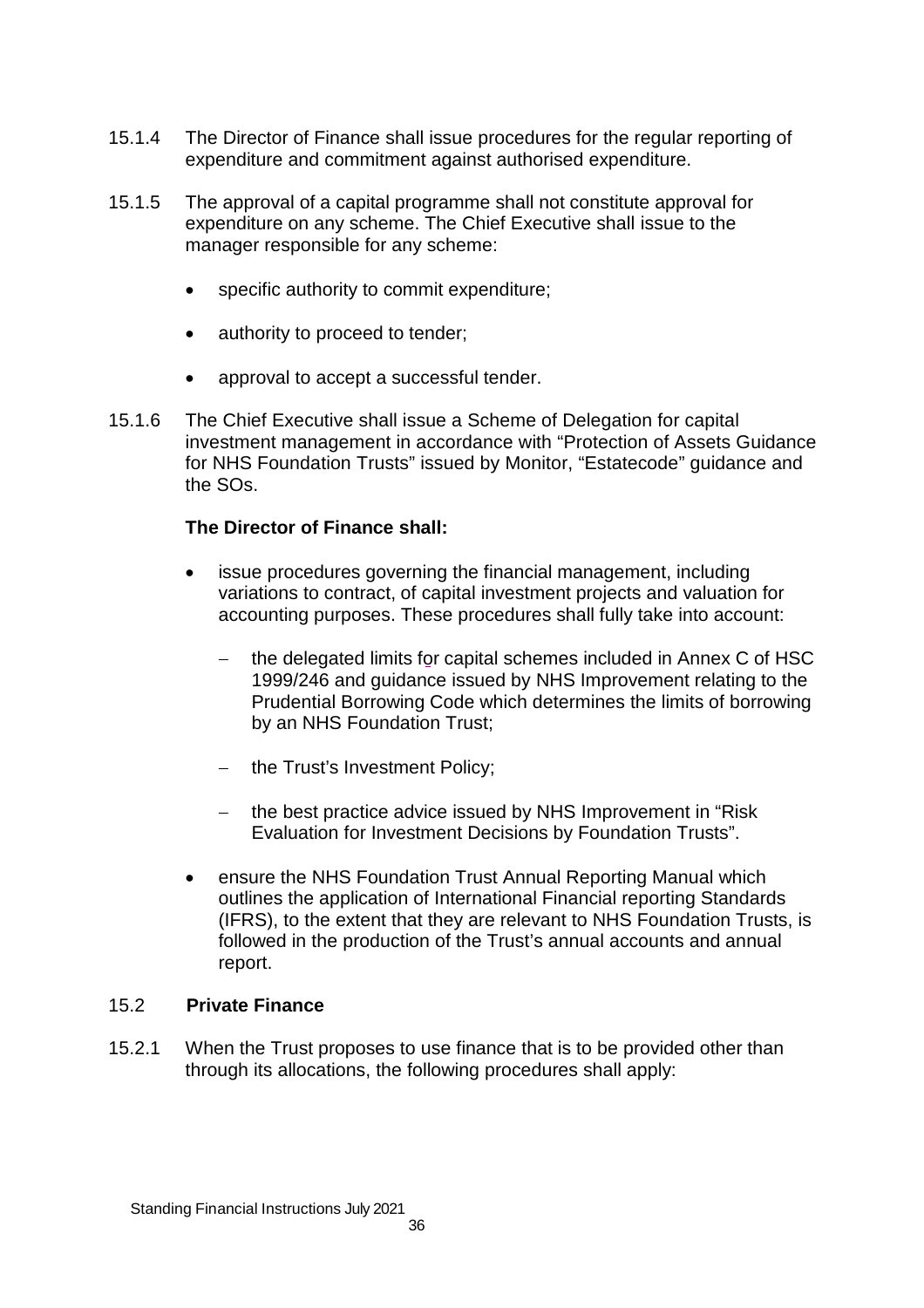- the Director of Finance shall demonstrate that the use of private finance represents value for money and genuinely transfers significant risk to the private sector;
- where the sum exceeds the delegated limits set out in the Scheme of Delegation a business case must be prepared and the Trust shall comply with any relevant guidance and/or best practice advice issued by NHS Improvement;
- the proposal must be specifically agreed by the Board of Directors in the light of such professional advice as should reasonably be sought.

# 15.3 **Asset Registers**

- 15.3.1 The Chief Executive is responsible for the maintenance of registers of assets, taking account of the advice of the Director of Finance concerning the form of any register and the method of updating, and arranging for a physical check of assets against the asset register to be conducted once a year.
- 15.3.2 The Trust shall maintain an asset register recording fixed assets. The asset register shall list every asset used by the Trust for the provision of commissioner requested services.
- 15.3.3 Additions to the fixed asset register must be clearly identified to an appropriate budget holder and be validated by reference to properly authorised and approved agreements, architect's certificates, supplier's invoices and other documentary evidence in respect of purchases from third parties.
- 15.3.4 Stores, requisitions and wages records for own materials and labour including appropriate overheads.
- 15.3.5 Lease agreements in respect of assets held under a finance lease and capitalised.
- 15.3.6 Where capital assets are sold, scrapped, lost or otherwise disposed of, their value must be removed from the accounting records and each disposal must be validated by reference to authorisation documents and invoices (where appropriate).
- 15.3.7 The Director of Finance shall approve procedures for reconciling balances on fixed assets accounts in ledgers against balances on fixed asset registers.
- 15.3.8 The value of each asset shall be indexed to current values in accordance with methods specified in the Annual Reporting Manual issued by NHS Improvement.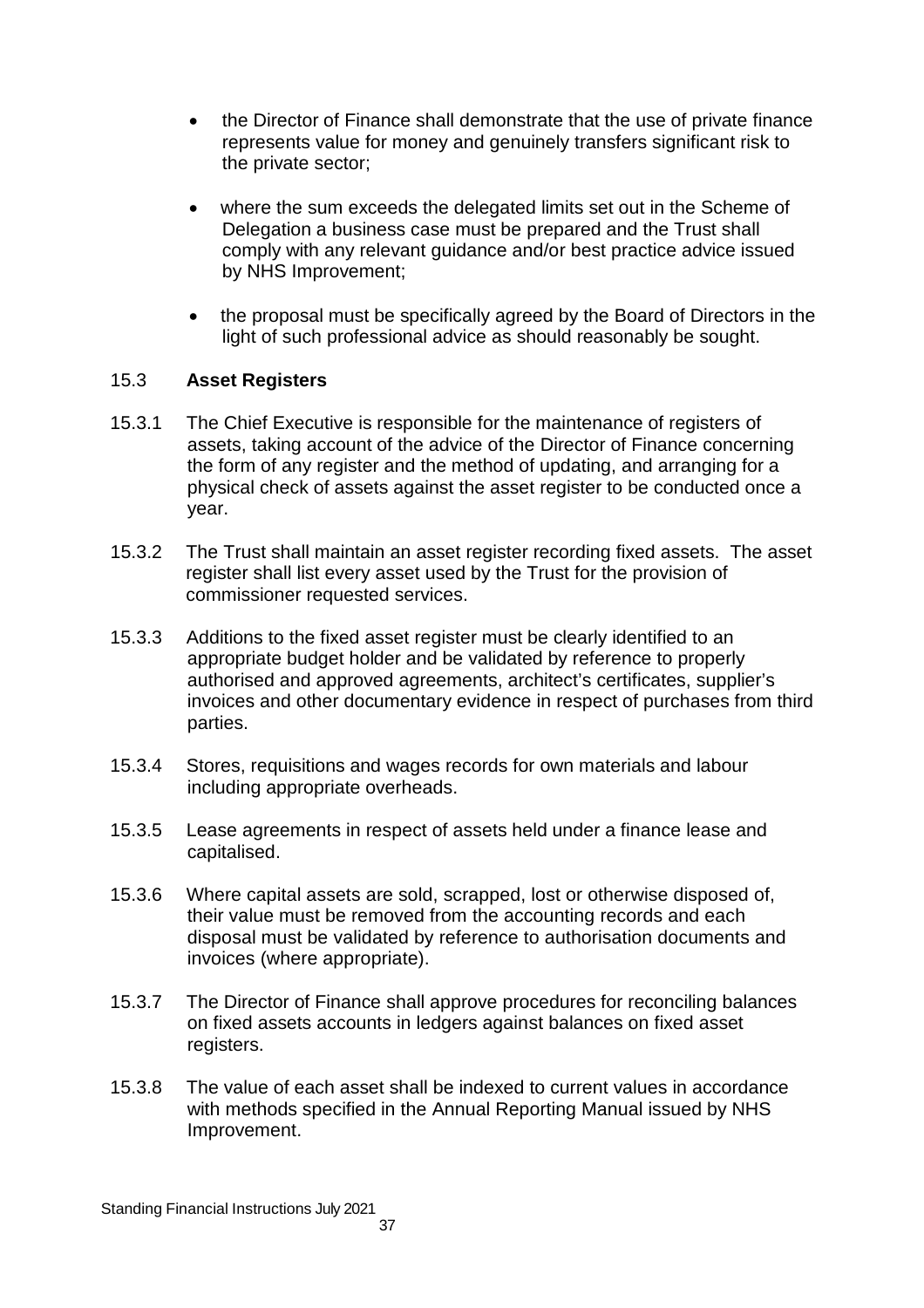- 15.3.9 The value of each asset shall be depreciated using methods as specified in the Annual Reporting Manual issued by NHS Improvement.
- 15.3.10 The Director of Finance shall calculate and pay capital charges as specified in the Annual Reporting Manual issued by NHS Improvement.

## 15.4 **Assets used for Commissioner Requested Services**

- 15.4.1 A register of assets used for the provision of commissioner requested services is required to be maintained in accordance with requirements issued by NHS Improvement.
- 15.4.2 The Trust, as Licensee, shall not dispose of or relinquish control over, any relevant assets except with the consent in writing of NHS Improvement and in accordance with the provisions of the licence.
- 15.4.3 An annual plan will be produced which will include proposed changes in the treatment of such assets, and proposed disposals and acquisitions.

## 15.5 **Security of Assets**

- 15.5.1 The overall control of fixed assets is the responsibility of the Chief Executive.
- 15.5.2 Asset control procedures (including fixed assets, cash, cheques and negotiable instruments, and also including donated assets) must be approved by the Director of Finance. This procedure shall make provision for:
	- recording managerial responsibility for each asset;
	- identification of additions and disposals;
	- identification of all repairs and maintenance expenses;
	- physical security of assets;
	- periodic verification of the existence of, condition of, and title to, assets recorded;
	- identification and reporting of all costs associated with the retention of an asset;
	- reporting, recording and safekeeping of cash, cheques, and negotiable instruments.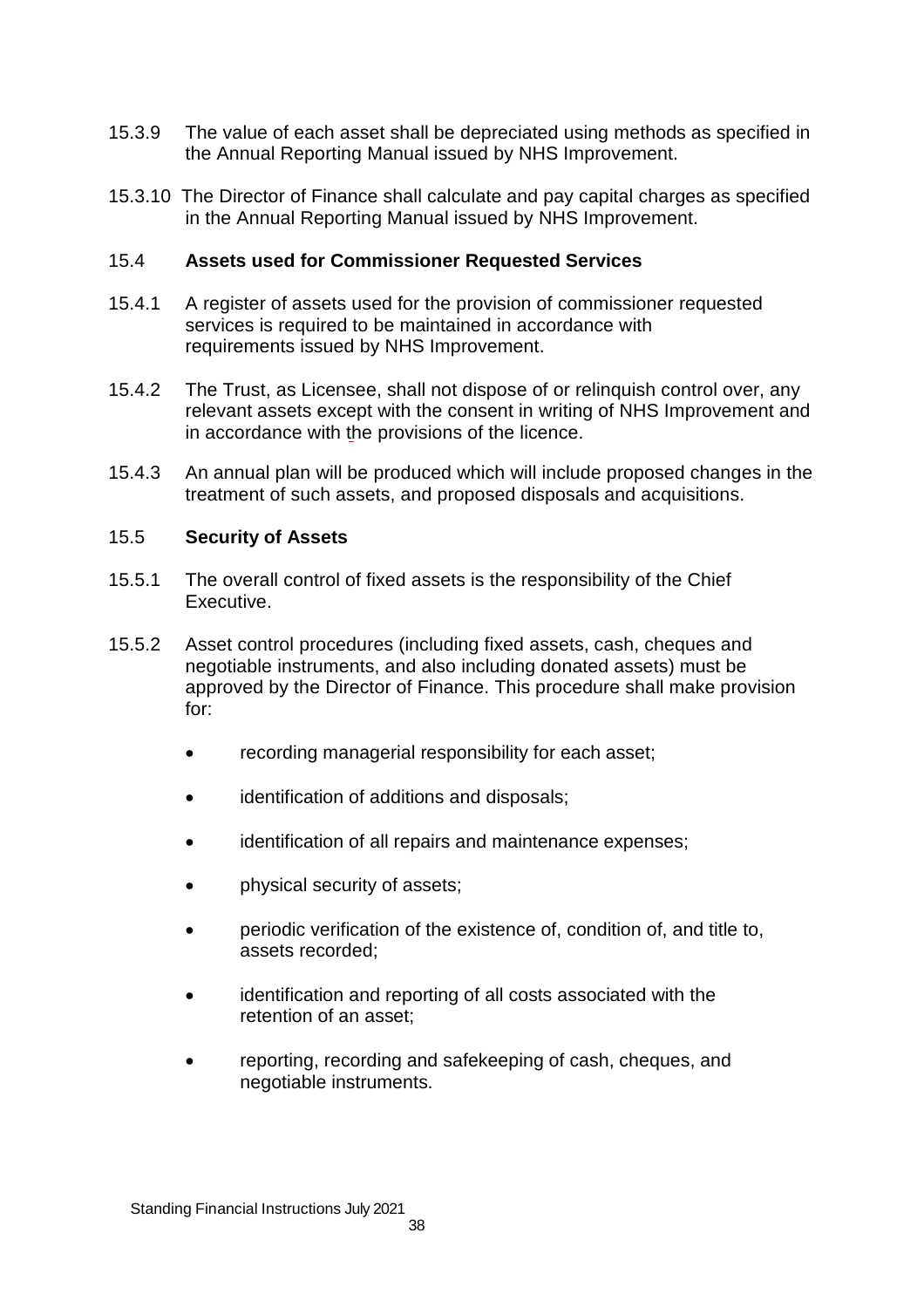- 15.5.3 All discrepancies revealed by verification of physical assets to the fixed asset register shall be notified to the Director of Finance.
- 15.5.4 Whilst each member of staff has a responsibility for the security of property of the Trust, it is the responsibility of Board members and senior Officers in all disciplines to apply such appropriate routine security practices in relation to Trust property as may be determined by the Board of Directors. Any breach of agreed security practices must be reported in accordance with instructions.
- 15.5.5 Any damage to the Trust's premises, vehicles and equipment, or any loss of equipment, stores or supplies must be reported by Board members and Officers in accordance with the procedure for reporting losses.
- 15.5.6 Where practical, assets should be marked as Trust property.

# **16. STORES AND RECEIPT OF GOODS**

Stores, defined in terms of controlled stores and departmental stores (for immediate use) should be:

- kept to a minimum;
- subjected to annual stock take;
- valued at the lower of cost and net realisable value.

#### 16.1 **Control of Stores, Stocktaking, condemnations and disposal**

- 16.1.1 Subject to the responsibility of the Director of Finance for the systems of control, overall responsibility for the control of stocks and stores shall be delegated to an Officer by the Chief Executive. The day-to- day responsibility may be delegated by him to departmental Officers and stores managers/keepers, subject to such delegation being entered in a record available to the Director of Finance. The control of any pharmaceutical stocks shall be the responsibility of a Designated Pharmaceutical Manager; the control of any fuel shall be the responsibility of the Designated Estates Manager.
- 16.1.2 The responsibility for security arrangements and the custody of keys for all stores and locations shall be clearly defined in writing by the Head of Facilities. Wherever practicable, stocks should be marked as "Trust service property".
- 16.1.3 The Director of Finance shall set out procedures and systems to regulate the stores, including records for receipt of goods, issues, and returns to stores, and losses.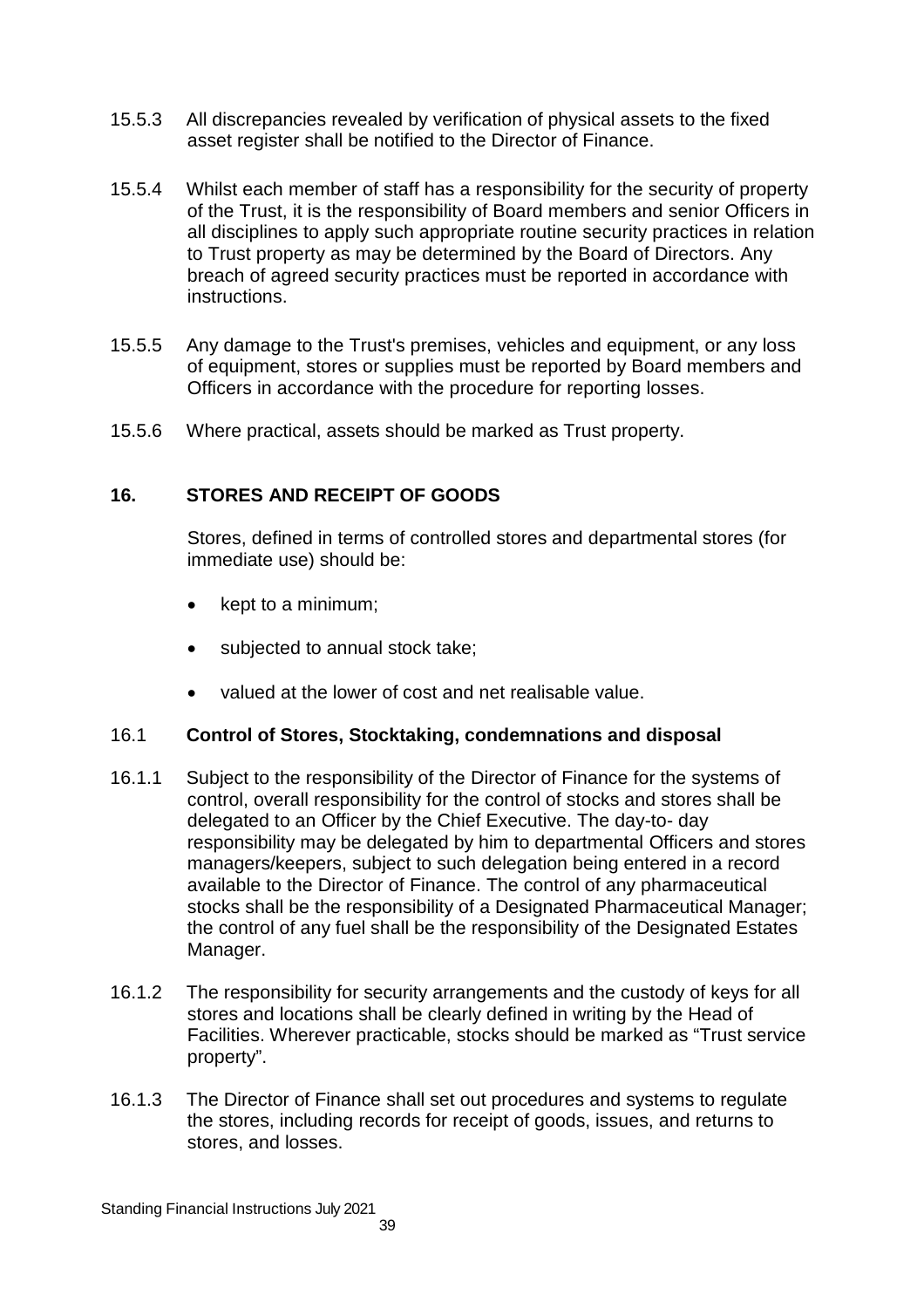- 16.1.4 Stocktaking arrangements shall be agreed with the Director of Finance and there shall be a physical check covering all items in store at least once a year.
- 16.1.5 Where a complete system of stores control is not justified, alternative arrangements shall require the approval of the Director of Finance.
- 16.1.6 The designated Officer shall be responsible for a system approved by the Director of Finance for a review of slow moving and obsolete items and for condemnation, disposal, and replacement of all unserviceable articles. The designated Officer shall report to the Director of Finance any evidence of significant overstocking and of any negligence or malpractice (see also SFI 17 Disposals and Condemnations, Losses and Special Payments). Procedures for the disposal of obsolete stock shall follow the procedures set out for disposal of all surplus and obsolete goods.
- 16.1.7 For goods supplied via the NHS Supply Chain central warehouses, the Chief Executive shall identify those authorised to requisition and accept goods from the store. The authorised person shall check receipt against the delivery note before forwarding this to the Director of Finance who shall satisfy him/herself that the goods have been received before accepting the recharge.

#### **17. DISPOSALS AND CONDEMNATIONS, LOSSES AND SPECIAL PAYMENTS**

# 17.1 **Disposals and Condemnations**

- 17.1.1 The Director of Finance must prepare detailed procedures for the disposal of assets in accordance with the Regulatory Framework and guidance issued by NHS Improvement, including condemnations, and ensure that these are notified to managers.
- 17.1.2 When it is decided to dispose of a Trust asset, the Head of Facilities or Head of Procurement will determine and advise the Director of Finance of the estimated market value of the item, taking account of professional advice where appropriate.
- 17.1.3 All unserviceable articles shall be condemned or otherwise disposed of by an Officer authorised for that purpose by the Director of Finance.
- 17.1.4 Recorded by the condemning Officer in a form approved by the Director of Finance which will indicate whether the articles are to be converted, destroyed or otherwise disposed of. All entries shall be confirmed by the countersignature of a second Officer authorised for the purpose by the Director of Finance.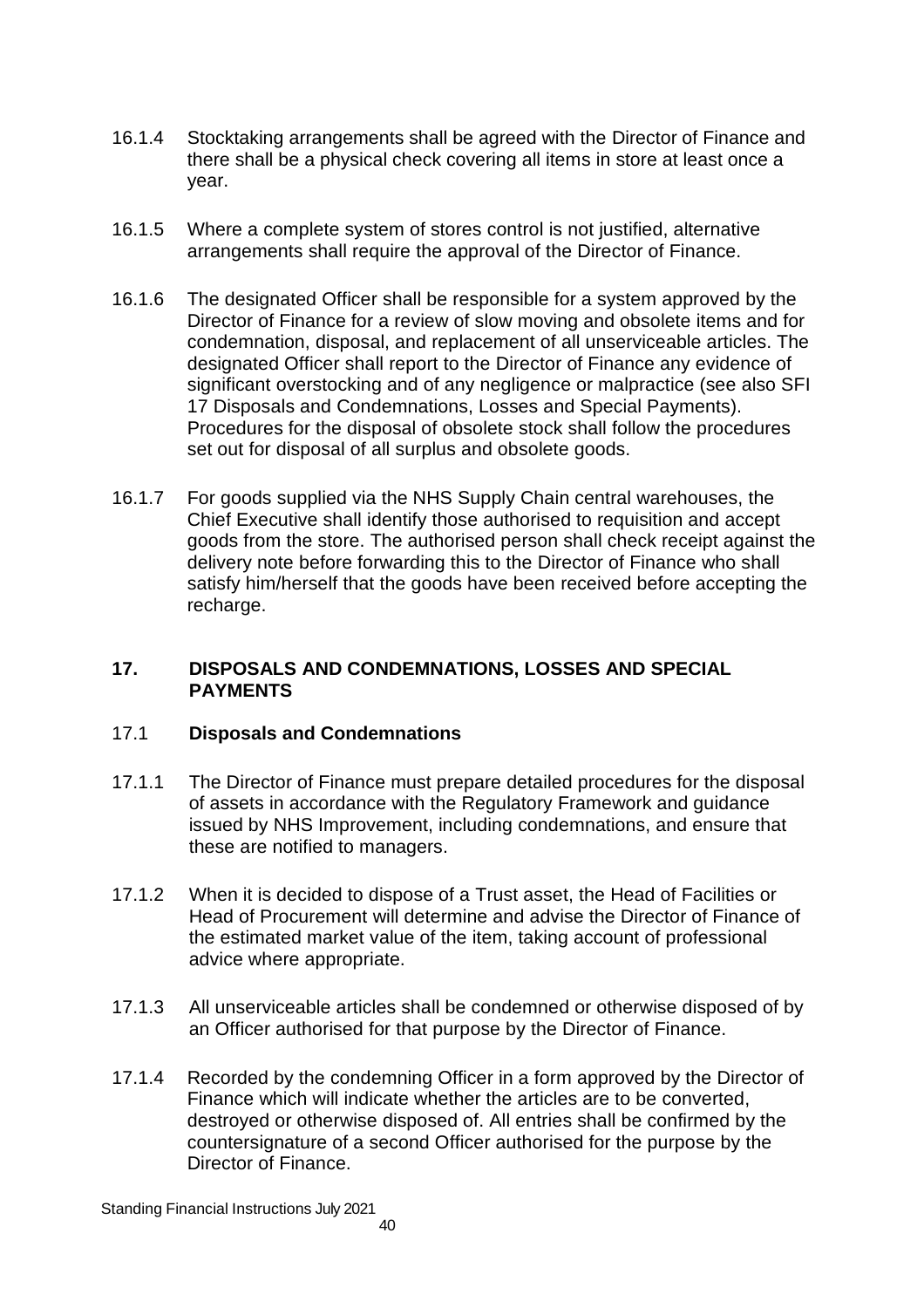17.1.5 The condemning Officer shall satisfy him/herself as to whether or not there is evidence of negligence in use and shall report any such evidence to the Director of Finance who will take the appropriate action.

## 17.2 **Losses and Special Payments**

- 17.2.1 The Director of Finance must prepare procedural instructions on the recording of and accounting for condemnations, losses, and special payments.
- 17.2.2 Within limits delegated to it by NHS Improvement, and the Treasury, the Audit Committee shall approve the writing-off of losses above the level delegated to nominated Executive Directors or other senior Officers contained in the Financial Limits.
- 17.2.3 The Director of Finance shall be authorised to take any necessary steps to safeguard the Trust's interests in bankruptcies and company liquidations.
- 17.2.4 For any loss, the Director of Finance should consider whether any insurance claim can be made.
- 17.2.5 The Director of Finance shall maintain a Losses and Special Payments Register in which write-off action is recorded. These are presented to the Audit Committee on a quarterly basis.
- 17.2.6 No special payments exceeding delegated limits shall be made without the prior approval of NHS Improvement/Treasury.

# **18. INFORMATION TECHNOLOGY**

#### 18.1 **Responsibilities and duties of the Director of Finance**

- 18.1.1 The Director of Finance, who is responsible for the accuracy and security of the computerised financial data of the Trust, shall: devise and implement any necessary procedures to ensure adequate protection of the Trust's data, programs and computer hardware for which he/she is responsible from accidental or intentional disclosure to unauthorised persons, deletion or modification, theft or damage, having due regard for the Data Protection Act 2018 and any subsequent legislation.
- 18.1.2 Ensure that adequate controls exist over data entry, processing, storage, transmission and output to ensure security, privacy, accuracy, completeness, and timeliness of the data, as well as the efficient and effective operation of the system.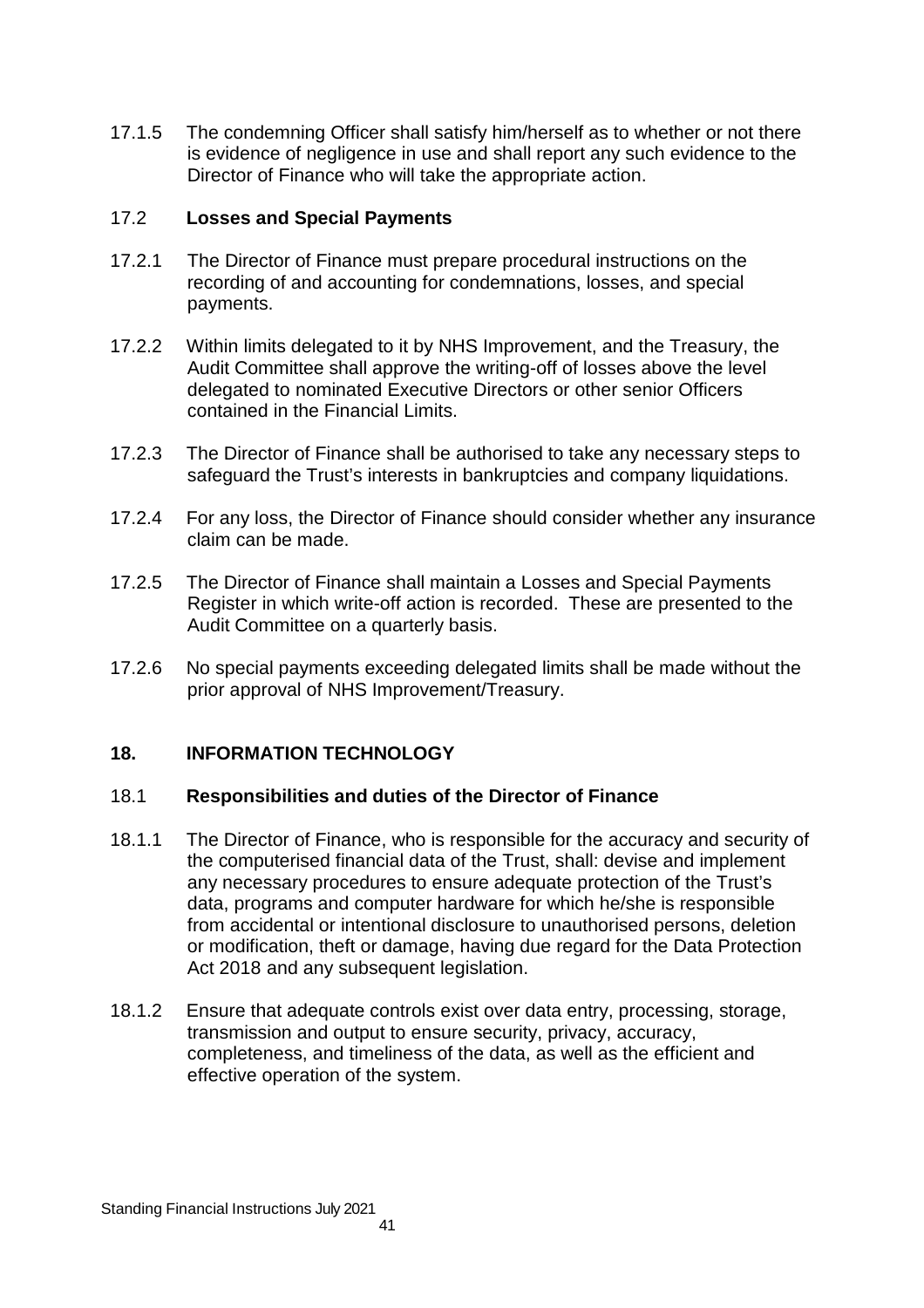- 18.1.3 Ensure that adequate controls exist such that the computer operation is separated from development, maintenance and amendment.
- 18.1.4 Ensure that an adequate management (audit) trail exists through the computerised system and that such computer audit reviews as he/she may consider necessary are being carried out.
- 18.1.5 The Director of Finance shall satisfy him/herself that new financial systems and amendments to current financial systems are developed in a controlled manner and thoroughly tested prior to implementation. Where this is undertaken by another organisation, assurance of adequacy will be obtained from them prior to implementation.

#### 18.2 **Responsibilities and duties of other Directors and Officers in relation to computer systems of a general application**

- 18.2.1 In the case of computer systems which are proposed general applications (i.e. normally those applications which the majority of Trusts in the Region wish to sponsor jointly) all responsible Directors and Officers will send to the Director of Finance:
	- details of the outline design of the system;
	- in the case of packages acquired either from a commercial organisation, from the NHS, or from another public sector organisation, the operational requirement.

## 18.3 **Contracts for computer services with other health bodies or outside agencies.**

- 18.3.1 The Director of Finance shall ensure that contracts for computer services for financial applications with another health organisation or any other agency shall clearly define the responsibility of all parties for the security, privacy, accuracy, completeness, and timeliness of data during processing, transmission and storage. The contract should also ensure rights of access for audit purposes.
- 18.3.2 Where another health organisation or any other agency provides a computer service for financial applications, the Director of Finance shall periodically seek assurances that adequate controls are in operation.

# 18.4 **Risk Assessment**

18.4.1 The Director of Finance shall ensure that risks to the Trust arising from the use of IT are effectively identified and considered and appropriate action is taken to mitigate or control risk. This shall include the preparation and testing of appropriate disaster recovery plans.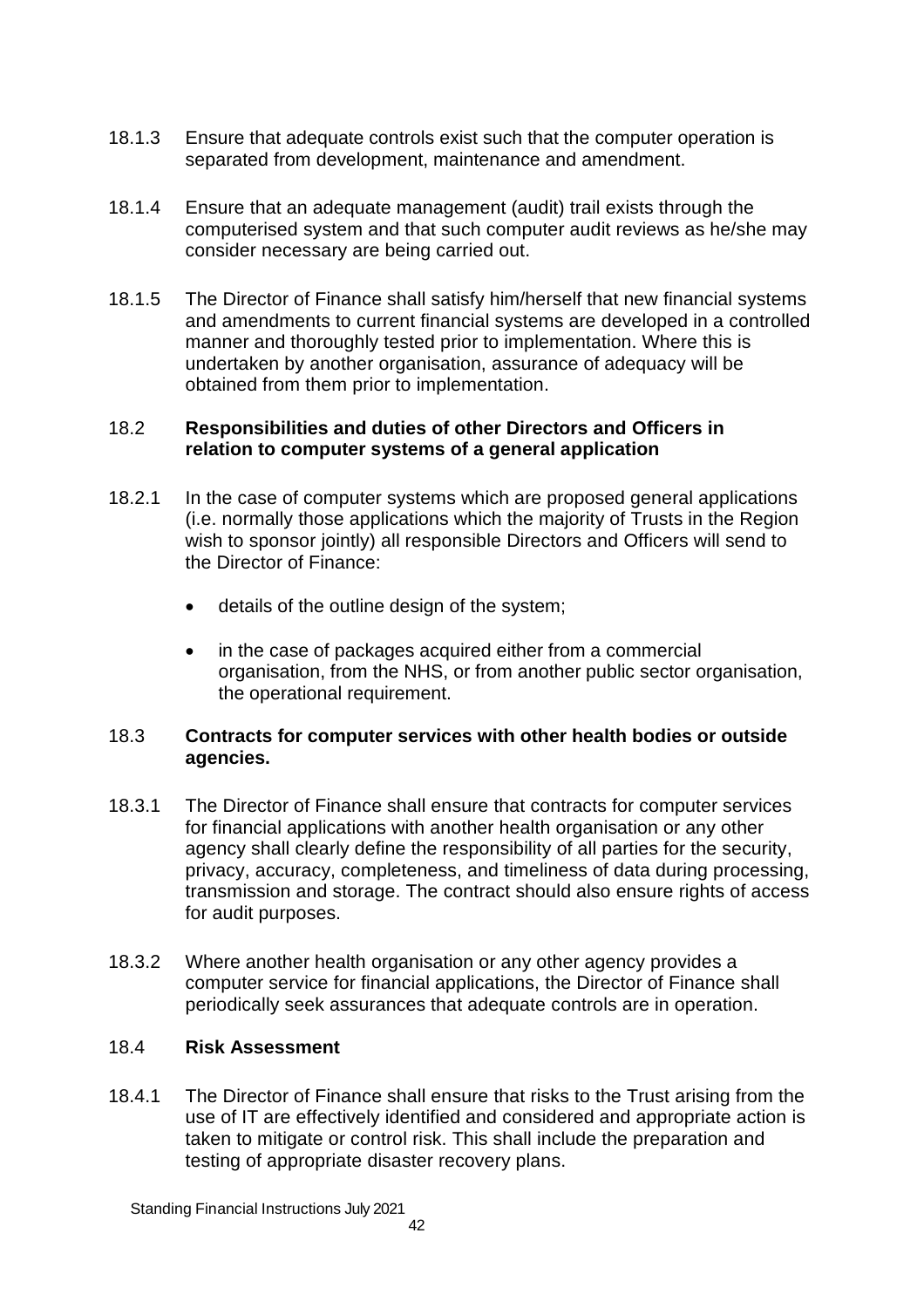#### 18.5 **Requirements for computer systems which have an impact on corporate financial systems**

- 18.5.1 Where computer systems have an impact on corporate financial systems the Director of Finance shall satisfy him/herself that: systems acquisition, development and maintenance are in line with corporate policies such as an Information Technology Strategy.
- 18.5.2 Data produced for use with financial systems is adequate, accurate, complete and timely, and that a management (audit) trail exists.
- 18.5.3 Director of Finance/officers have access to such data; and such computer audit reviews as are considered necessary are being carried out.
- 18.5.4 The Director of Finance will devise procedures which ensure that orders for the acquisition of computer hardware, software and services (other than consumables) are placed in accordance with the Trust's information strategy.
- 18.5.5 The Director of Finance will ensure that separate control procedures are put in place for computer systems. This procedure will include:
	- the acquisition and disposal of IT, systems and equipment;
	- the decommissiong of systems containing confidential data; and in accordance with guidance issued by NHS Improvement and the Department of Health.

# **19. PATIENTS' PROPERTY**

- 19.1 The Trust has a responsibility to provide safe custody for money and other personal property (hereafter referred to as "property") handed in by patients, in the possession of unconscious or confused patients, or found in possession of patients dying in hospital or dead on arrival.
- 19.2 The Chief Executive is responsible for ensuring that patients or their guardians, as appropriate, are informed before or at admission by:
	- notices and information booklets;
	- hospital admission documentation and property records; where applicable signed by the patient and staff member;
	- the oral advice of Officers responsible for admissions into Trust premises that the Trust will not accept responsibility or liability for patients' property brought into Health Service premises, unless it is handed in for safe custody and a copy of an official patients' property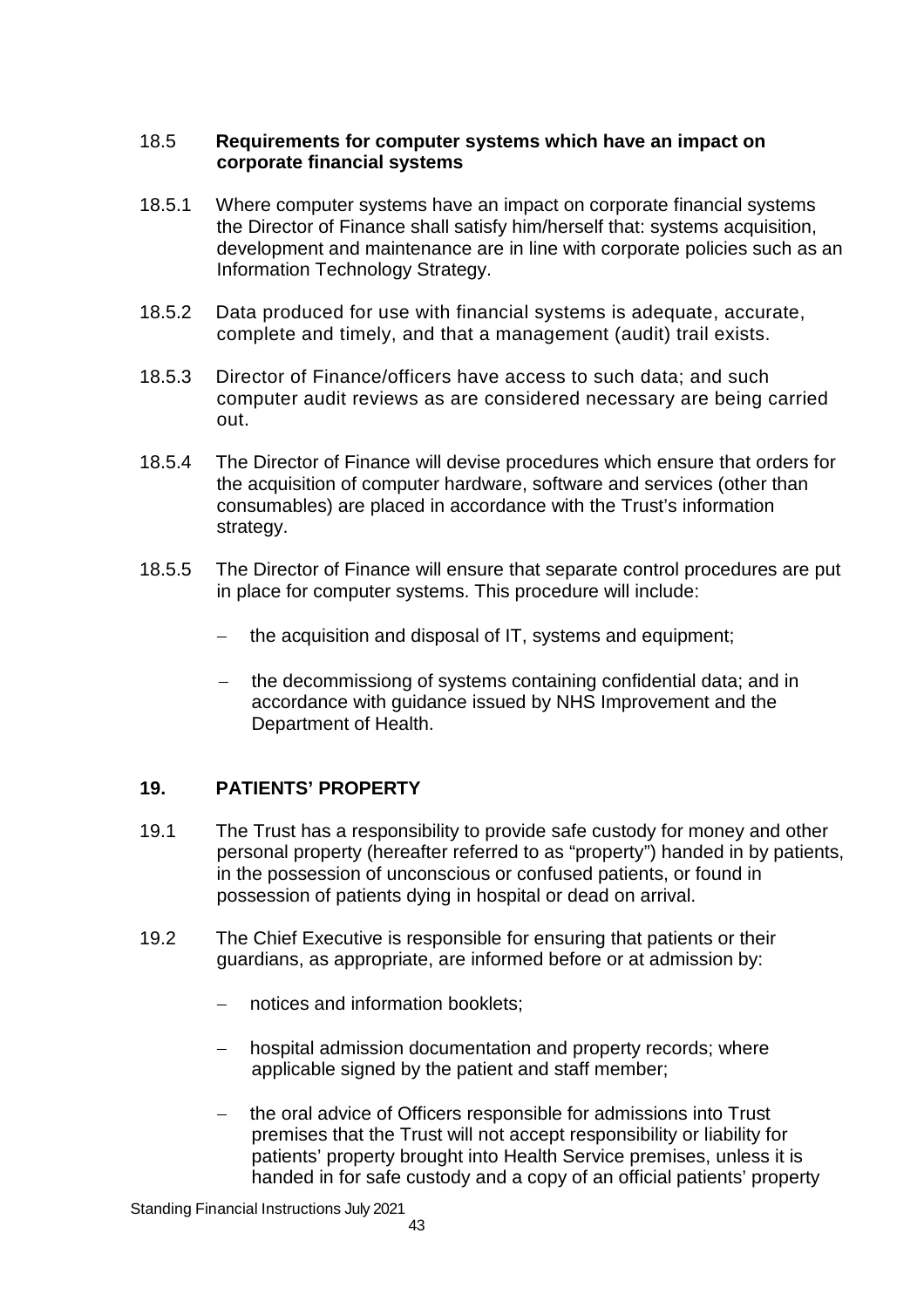#### record is obtained as a receipt.

- 19.3 The Director of Finance must provide detailed written instructions on the collection, custody, investment, recording, safekeeping, and disposal of patients' property (including instructions on the disposal of the property of deceased patients and of patients transferred to other premises) for all Officers whose duty is to administer, in any way, the property of patients. Due care should be exercised in the management of a patient's money in order to maximise the benefits to the patient.
- 19.4 Where NHS Improvement's instructions require the opening of separate accounts for patients' moneys, these shall be opened and operated under arrangements agreed by the Director of Finance.
- 19.5 In all cases where property of a deceased patient is of a total value in excess of £5,000 (or such other amount as may be prescribed by any amendment to the Administration of Estates, Small Payments, Act 1965 as amended), the production of Probate or Letters of Administration shall be required before any of the property is released. Where the total value of property is £5,000 or less, forms of indemnity shall be obtained.
- 19.6 Officers should be informed, on appointment, by the appropriate departmental or senior manager of their responsibilities and duties for the administration of the property of patients.
- 19.7 Where patients' property or income is received for specific purposes and held for safekeeping the property or income shall be used only for that purpose, unless any variation is approved by the donor or patient in writing.

# **20. FUNDS HELD ON TRUST, INCLUDING CHARITABLE FUNDS**

# 20.1 **Funds held on Trust Introduction**

This Standing Financial instruction identifies the Trust's responsibilities as a corporate trustee for the management of funds it holds on Trust and defines how those responsibilities are to be discharged. It explains that although the management processes may overlap with those of the organisation of the Trust, the trustee responsibilities must be discharged separately and full recognition must be given to the dual accountabilities to the Charity Commission for charitable funds held on Trust and to NHS Improvement for all funds held on Trust.

20.1.1 The Scheme of Delegation makes clear where decisions regarding the exercise of dispositive discretion are to be taken and by whom. Directors and Officers must take account of that guidance before taking action. SFIs are intended to provide guidance to persons who have been delegated to act on behalf of the corporate trustee.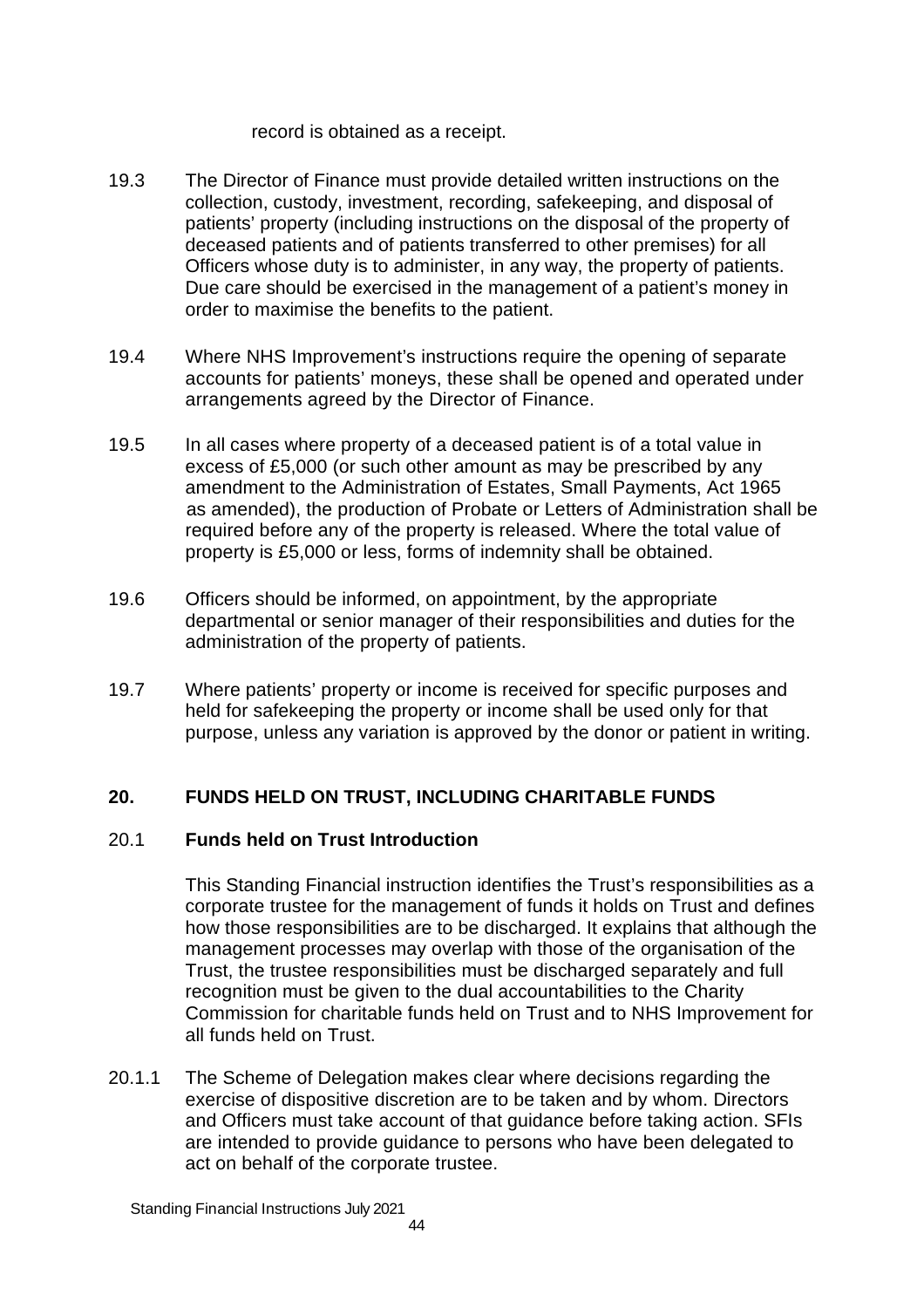- 20.1.2 As management processes overlap most of the sections of these SFIs will apply to the management of Funds held on Trust. This section covers those instructions which are specific to the management of charitable funds held on Trust.
- 20.1.3 The overriding principle is that the integrity of each fund must be maintained and statutory and charity obligations met. Materiality must be assessed separately from Exchequer activities and funds.
- 20.1.4 The Board is responsible for the management of charitable funds and this function is overseen by the Charitable Funds Committee which meets regularly in accordance with the business requirements of the Trust and the Charitable Funds.

# **20.2 Existing Donated Funds**

- 20.2.1 The Director of Finance shall arrange for the administration of all existing donated funds. The Director of Finance shall ensure that written instructions exist for every donated fund and shall produce detailed procedures covering every aspect of the financial management of donated funds, for the guidance of all Officers. Such guidelines shall identify the restricted nature of certain funds.
- 20.2.2 The Director of Finance shall periodically review the funds in existence and shall make recommendations to the Board regarding the potential for rationalisation of such funds within statutory guidelines.
- 20.2.3 The Director of Finance may recommend an increase in the number of funds where this is consistent with the Trust's policy for ensuring the safe and appropriate management of restricted funds, e.g, designation for specific wards or departments.

# **20.3 New Donated Funds**

- 20.3.1 The Director of Finance shall arrange for the creation of a new donated fund where funds and/or other assets, received in accordance with the Trust's policies, cannot adequately be managed as part of an existing fund.
- 20.3.2 The Director of Finance shall present the governing document to the Board for each new donated fund. Such a document shall clearly identify, inter alia, the objects of the new donated fund, the capacity of the Trust to delegate powers to manage and the power to assign the residue of the donated fund to another fund contingent upon certain conditions, eg, discharge of original objects.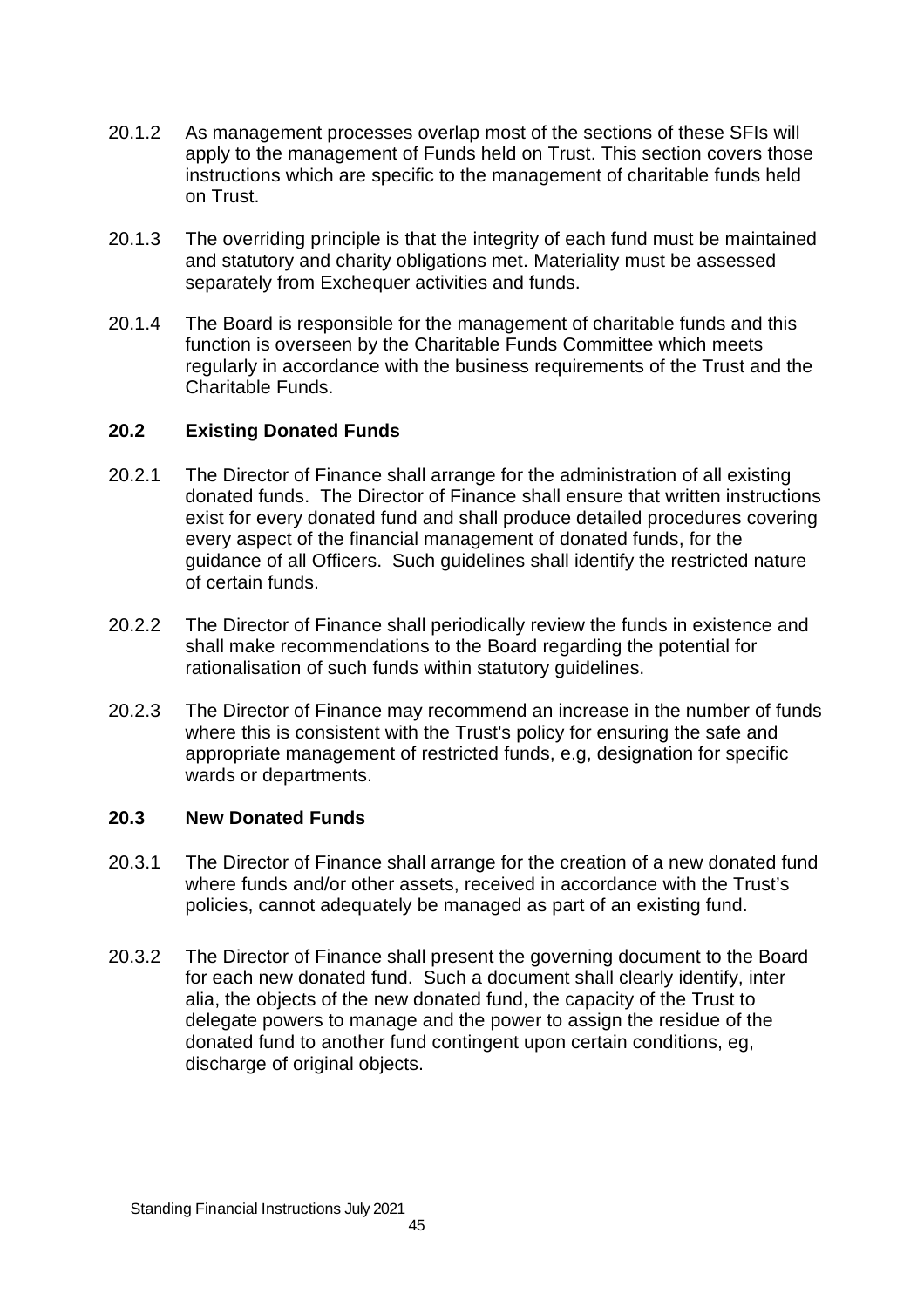# **20.4 Sources of New Funds**

- 20.4.1 In respect of Donations, the Director of Finance shall:
	- provide guidelines to Officers of the Trust as to how to proceed when offered funds. These are to include:
		- $-$  the identification of the donors intentions;
		- where possible, the avoidance of new trusts:
		- the avoidance of impossible, undesirable or administratively difficult objects;
		- sources of immediate further advice; and
		- $-$  treatment of offers for personal gifts.
	- $-$  provide secure and appropriate receipting arrangements which will indicate that funds have been accepted directly into the Trust's donated funds and that the donor's intentions have been noted and accepted.
- 20.4.2 In respect of Legacies and Bequests, the Director of Finance shall:
	- provide guidelines to Officers of the Trust covering any approach regarding:
		- $-$  the wording of wills;
		- $-$  the receipt of funds/other assets from executors;
	- where necessary, obtain grant of probate, or make application for grant of letters of administration, where the Trust is the beneficiary;
	- be empowered, on behalf of this Body, to negotiate arrangements regarding the administration of a will with executors and to discharge them from their duty;
	- be directly responsible for the appropriate treatment of all legacies and bequests; and
	- keep a register of all enquiries.
- 20.4.3 In respect of Fund-raising, the Director of Finance shall:
	- deal with all arrangements for fund-raising by and/or on behalf of the Trust and ensure compliance with all statutes and regulations;
	- be empowered to liaise with other organisations/persons raising funds for the Trust and provide them with an adequate discharge. The Director of Finance shall be the only Officer empowered to give approval for such fund-raising subject to the overriding direction of the Board;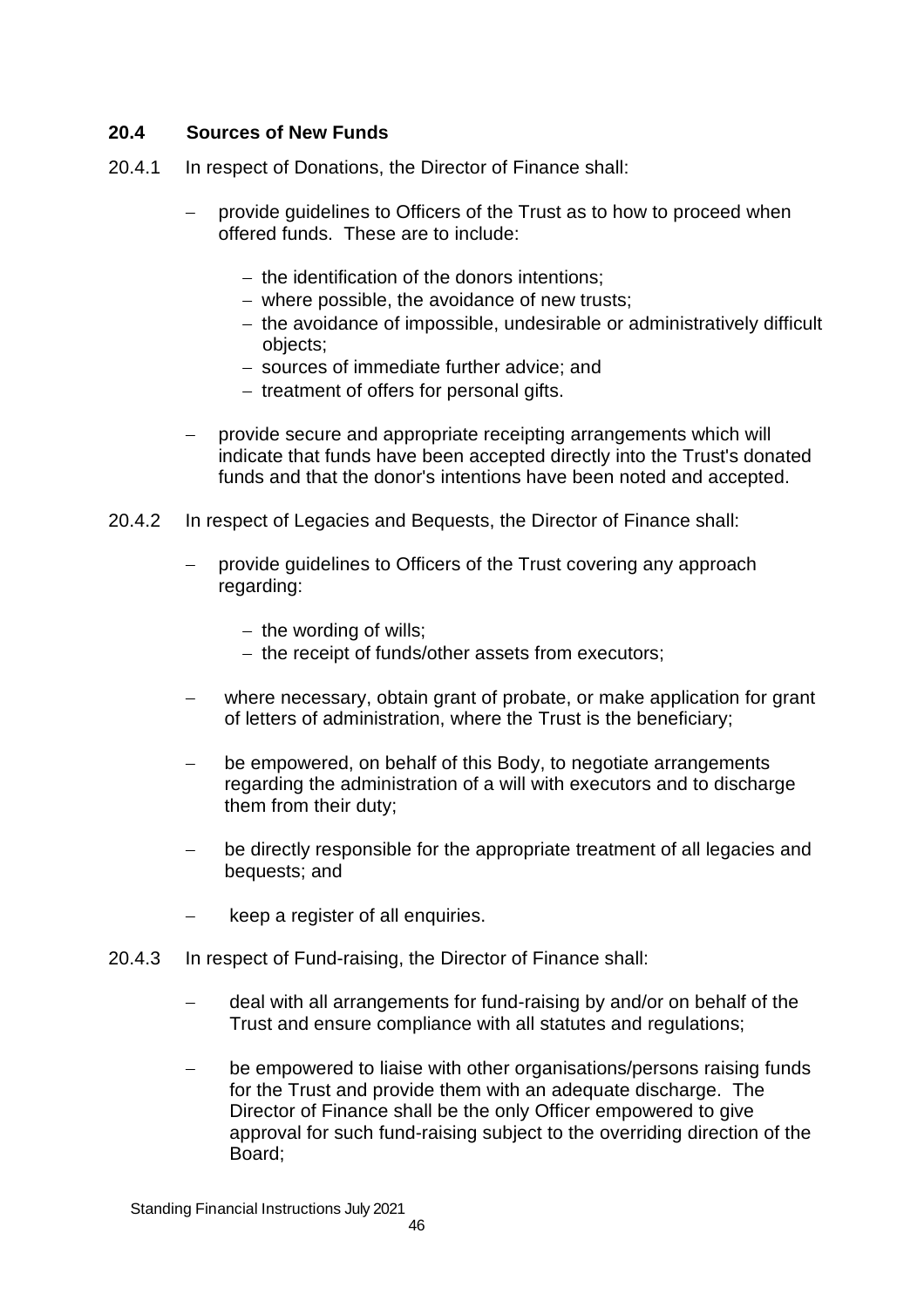- be responsible for alerting the Board to any irregularities regarding the use of this Trust's name or its registration numbers; and
- be responsible for the appropriate treatment of all funds received from this source.
- 20.4.4 No trading activities will be undertaken without the prior consent of the Trustees and the formation of a trading company.
- 20.4.5 In respect of Investment Income, the Director of Finance shall be responsible for the appropriate treatment of all dividends, interest and other receipts from this source.

#### **20.5 Investment Management**

- 20.5.1 The Director of Finance shall be responsible for all aspects of the management of the investment of donated funds. Advice provided to the Board shall include:
	- the formulation of investment policy within the powers of the Trust under statute and within governing instruments to meet its requirements with regard to income generation and the enhancement of capital value;
	- the appointment and agreement of the terms of appointment of advisers, brokers, and, where appropriate, fund managers, written agreements to be signed by the Chief Executive;
	- the pooling of investment resources in accordance with the scheme approved by the Charity Commission;
	- the participation by the Charity in common investment funds and the agreement of terms of entry and withdrawal from such funds;
	- that the use of Charity assets shall be appropriately authorised in writing and charges raised within policy guidelines;
	- the review of the performance of brokers and fund managers;
	- $\mathsf{t}$  the reporting of investment performance;
	- all share and stock certificates and property deeds are held by the Trust's stockbroker who uses a nominee company on behalf of the Trust.

#### **20.6 Expenditure Management**

20.6.1 The exercise of this Trust's expenditure discretion shall be managed by the Director of Finance in conjunction with the Board. In so doing, to be aware of the following: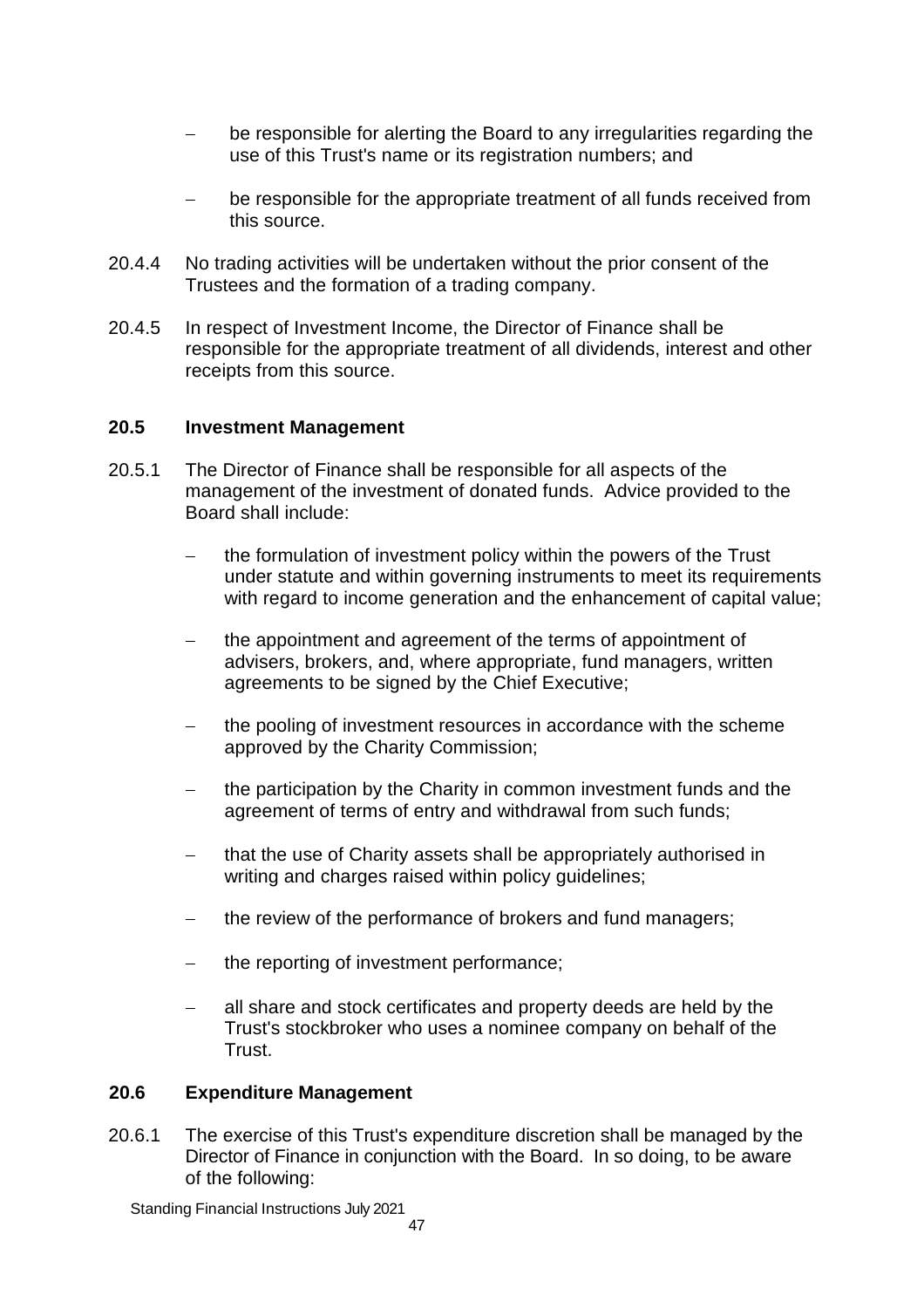- the objects of various funds and the designated objectives;
- the availability of liquid funds within each donated fund:
- the powers of delegation available to commit resources;
- the avoidance of the use of exchequer funds to discharge donated fund liabilities (except where administratively unavoidable), and to ensure that any indebtedness to the Exchequer shall be discharged by donated funds at the earliest possible time;
- that funds are to be spent rather than preserved, subject to the wishes of the donor and the needs of this Trust; and
- the definitions of 'charitable purposes' as agreed by the NHS Executive with the Charity Commission.

# **20.7 Banking Services**

20.7.1 The Director of Finance shall advise the Board and, with its approval, shall ensure that appropriate banking services are available to the Charity as corporate trustee. These bank accounts should permit the separate identification of liquid funds to each trust where this is deemed necessary by the Charity Commission.

# **20.8 Asset Management**

- 20.8.1 Assets in the ownership of or used by the Trust as corporate trustee, shall be maintained along with the general estate and inventory of assets of the Trust. The Director of Finance shall ensure:
	- that appropriate records of all assets owned by the Trust as corporate trustee are maintained, and that all assets, at agreed valuations, are brought to account;
	- that appropriate measures are taken to protect and/or to replace assets. These to include decisions regarding insurance, inventory control, and the reporting of losses;
	- that donated assets received are accounted for appropriately;
	- that all assets acquired from Charitable Funds which are intended to be retained within the Charity are appropriately accounted for.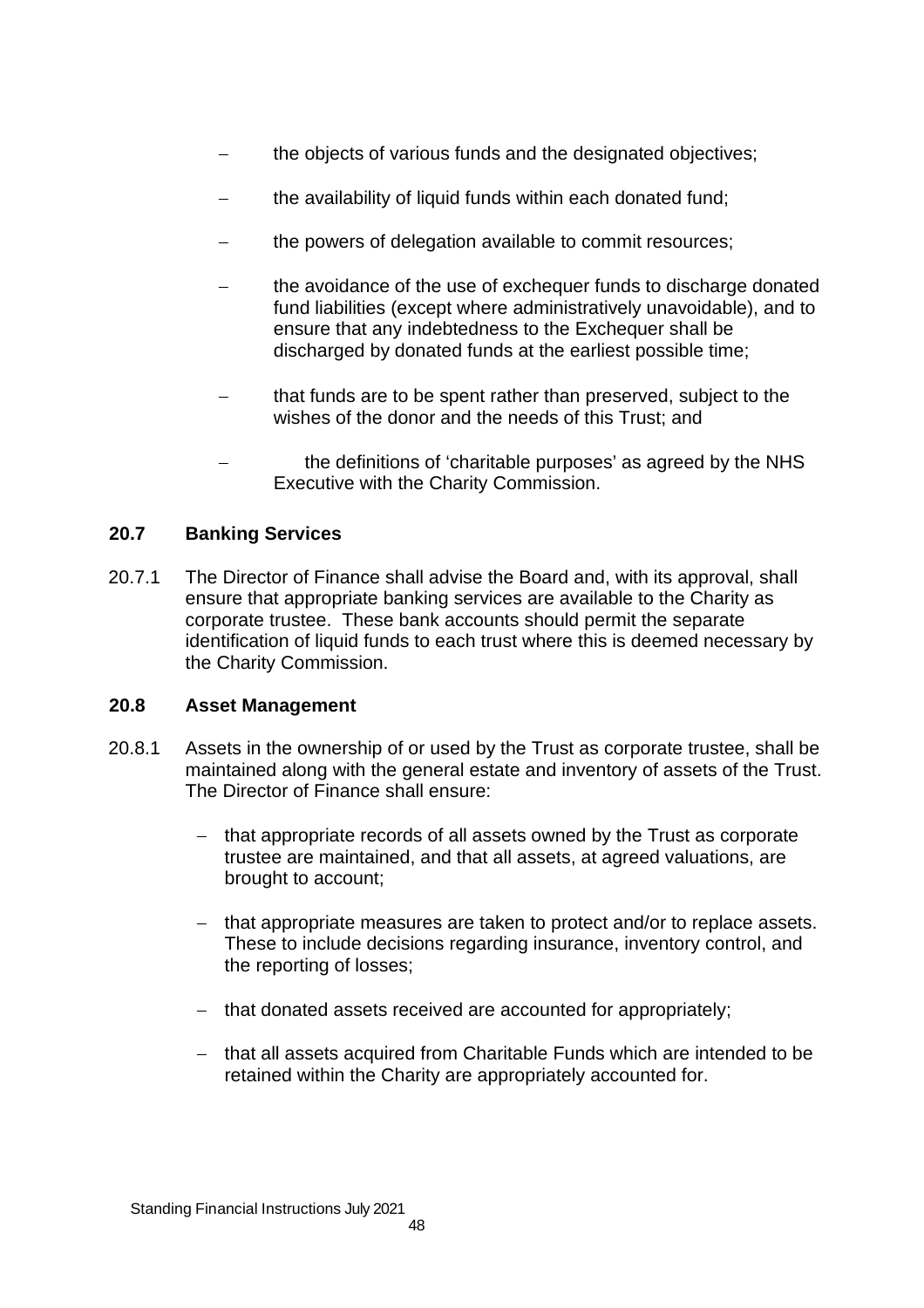# **20.9 Reporting & Accounting and Audit**

- 20.9.1 The Director of Finance shall ensure that regular reports are made to the Charitable Funds Committee with regard to, inter alia, the receipt of funds, investments, and the disposition of resources.
- 20.9.2 The Director of Finance shall prepare annual accounts in the required manner which shall be submitted to the Board within agreed timescales.
- 20.9.3 The Director of Finance shall prepare an annual trustees' report (separate reports for charitable and non-charitable trusts) and the required returns to the NHS Executive and to the Charity Commission for adoption by the Board.
- 20.9.4 The Director of Finance shall maintain all financial records to enable the production of reports as above and to the satisfaction of internal and external audit.
- 20.9.5 The Director of Finance shall ensure that the records, accounts and returns receive adequate scrutiny by internal audit during the year. The director of Finance will liaise with external audit and provide them with all necessary information.
- 20.9.6 The Board shall be advised by the Director of Finance on the outcome of the annual audit. The Chief Executive shall submit the Management Letter to the Corporate Trustee.

# **20.10 Authorised Limits For Charitable Trust Funds**

20.10.1 Limits for expenditure out of charitable funds are set out in Appendix 2.

# **21. ACCEPTANCE OF GIFTS**

- 21.1 The Director of Finance shall ensure that all Officers are made aware of the Trust policy on acceptance of gifts and other benefits in kind by Officers. This policy should follow the guidance contained in the Department of Health Standards of Business Conduct for NHS Staff and the NHS Foundation Trust Code of Governance, which forms part of the Trust's Code of Conduct and Managing Conflict of Interest and Personal Conduct Policy. All gifts, hospitality or sponsorship are reported in accordance with this policy. All declarations must be made online via https://spft.mydeclarations.co.uk/login
- 21.3 Any concerns should be reported to the LCFM or the NHS Counter Fraud Authority

#### **22. RETENTION OF DOCUMENTS**

Standing Financial Instructions July 2021 22.1 The Chief Executive shall be responsible for maintaining archives for all document required to be retained under the direction contained in Parts 1 and 2 of "Records Management: NHS Code of Practice (April 2006) (the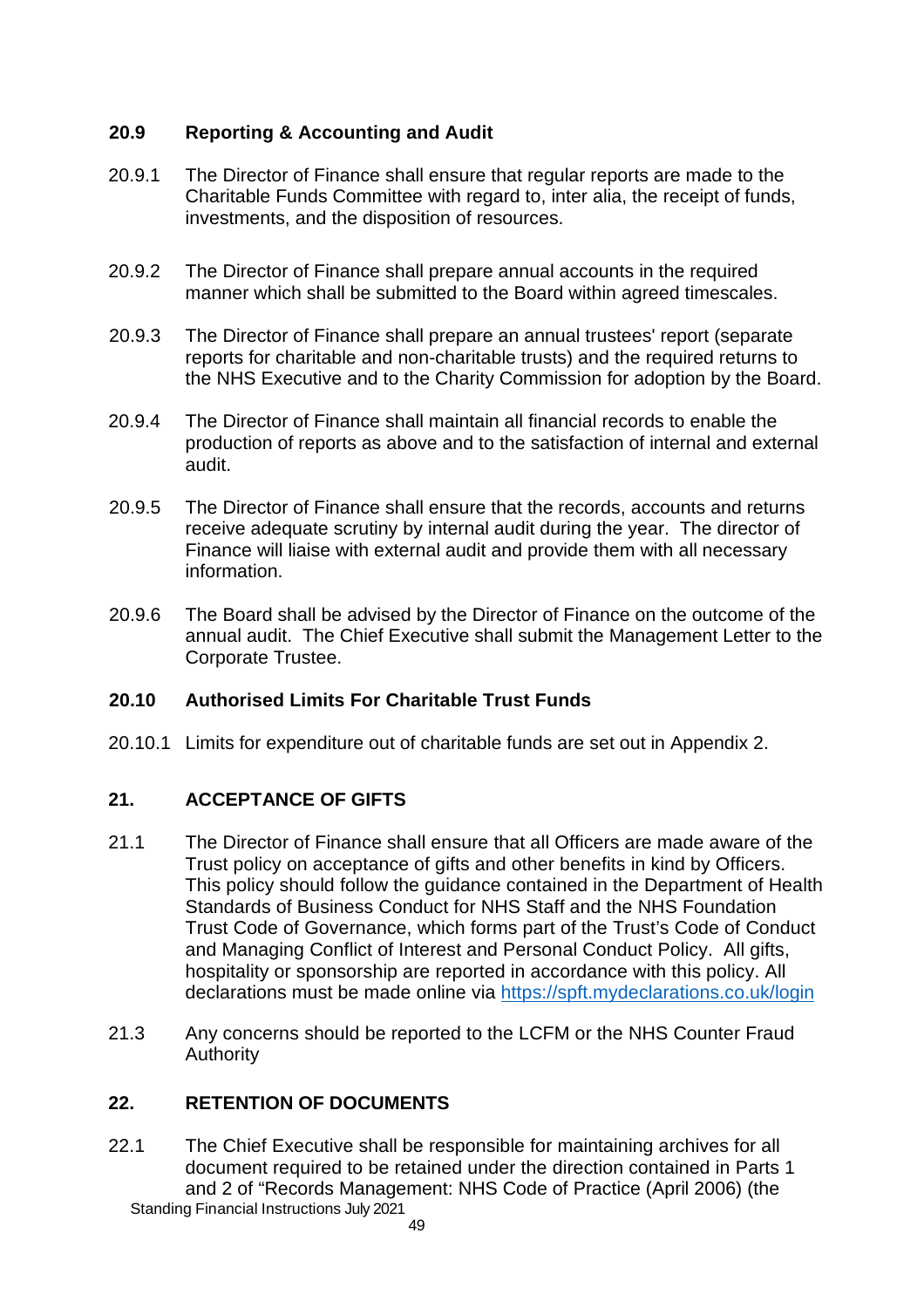"Records Management Code").

- 22.2 The documents held in archives shall be capable of retrieval by authorised persons.
- 22.3 Documents held under the Records Management Code shall only be destroyed at the express instigation of the Chief Executive; records shall be maintained of documents so destroyed.

# **23. FREEDOM OF INFORMATION**

23.1 The Director of Governance and Corporate Development shall publish and maintain a Freedom of Information (FOI) Publication Scheme, or adopt a model Publication Scheme approved by the Information Commissioner. A Publication Scheme is a complete guide to the information routinely published by a public authority. It describes the classes or types of information about our Trust that we make publicly available.

# **24. RISK MANAGEMENT AND INSURANCE**

24.1 The Chief Executive shall ensure that the Trust has a programme of risk management in accordance with current directions and guidance in relation to assurance frameworks as issued by NHS Improvement which will be approved and monitored by the Board of Directors.

# 24.2 **The programme of risk management shall include**:

- a process for identifying and quantifying risks and potential liabilities;
- engendering among all levels of Officers a positive attitude towards the control of risk;
- management processes to ensure all significant risks and potential liabilities are addressed, including effective systems of internal control, cost effective insurance cover, and decisions on the acceptable level of retained risk;
- contingency plans to offset the impact of adverse events;
- audit arrangements, including internal audit, clinical audit, health and safety review;
- decision on which risks shall be insured;
- arrangements to review the risk management programme.
- 24.3 The existence, integration and evaluation of the above elements will assist in providing a basis to make an annual governance statement as required by the NHS Foundation Trust Annual Reporting Manual.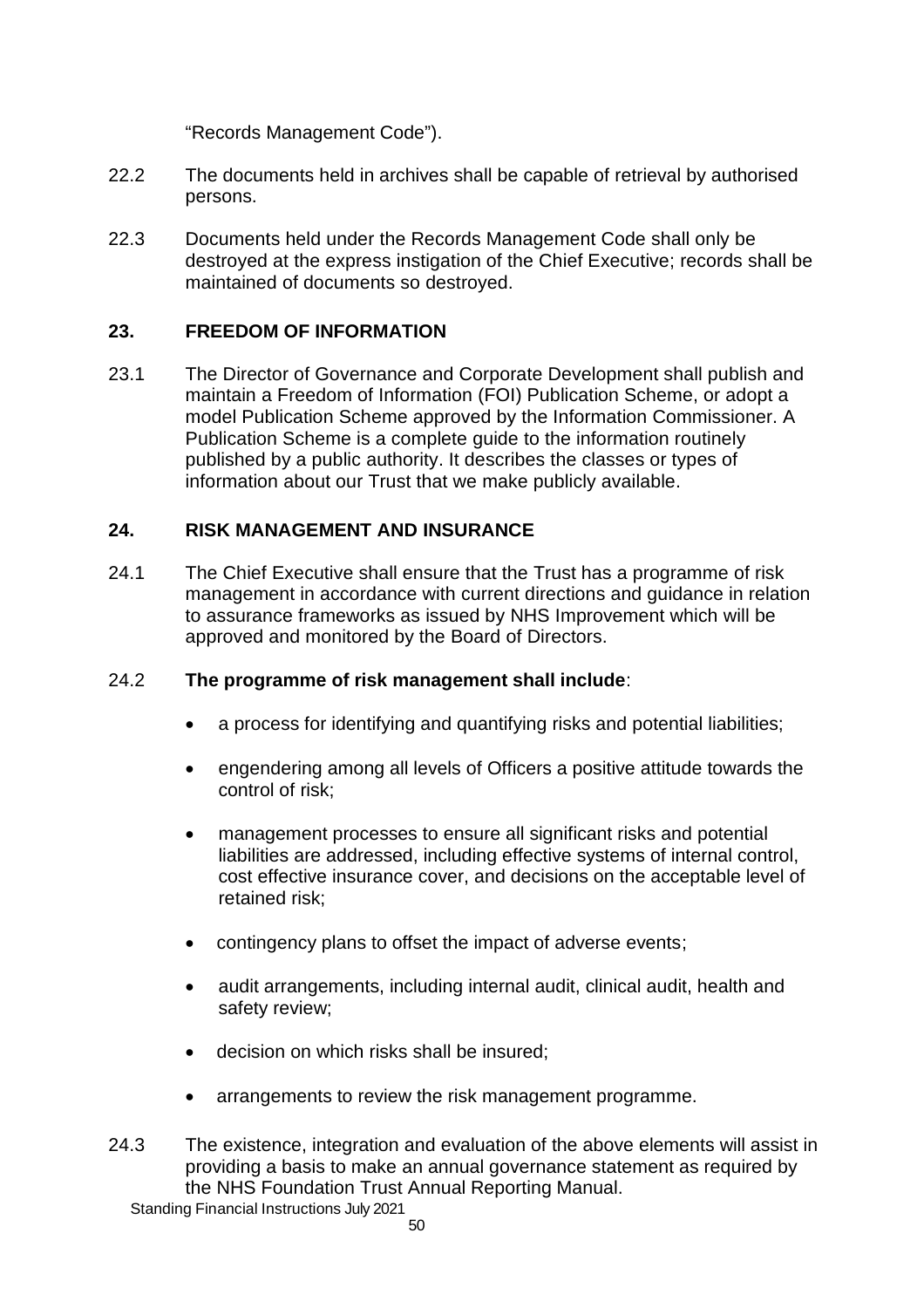- 24.4 The Board of Directors shall decide if the Trust will insure through the risk pooling schemes administered by the NHS Resolution or self-insure for some or all of the risks covered by the risk pooling schemes. If the Board of Directors decides not to use the risk pooling schemes for any of the risk areas (clinical, property and employers/third party liability) covered by the scheme this decision shall be reviewed annually.
- 24.5 The Trust may enter into insurance arrangements with commercial insurers in respect of vehicle and other insurance not covered by the NHS Resolution schemes;
- 24.6 Where income generation activities take place these activities should normally be insured against all risks using commercial insurance. If the income generation activity is also an activity normally carried out by the Trust for a NHS purpose the activity may be covered in the risk pool. Confirmation of coverage in the risk pool must be obtained from the NHS Resolution. In any case of doubt concerning a Trust's powers to enter into commercial insurance arrangements the Director of Finance should consult the NHS Resolution.
- 24.7 Where the Board decides to use the risk pooling schemes administered by the NHS Resolution the Director of Finance shall ensure that the arrangements entered into are appropriate and complementary to the risk management programme. The Director of Finance shall ensure that documented procedures cover these arrangements.
- 24.8 Where the Board decides not to use the risk pooling schemes administered by the NHS Resolution for one or other of the risks covered by the schemes, the Director of Finance shall ensure that the Board is informed of the nature and extent of the risks that are self-insured as a result of this decision. The Director of Finance will draw up formal documented procedures for the management of any claims arising from third parties and payments in respect of losses that will not be reimbursed.
- 24.9 All the risk-pooling schemes require members to make some contribution to the settlement of claims (the 'deductible'). The Director of Finance should ensure documented procedures also cover the management of claims and payments below the deductible in each case.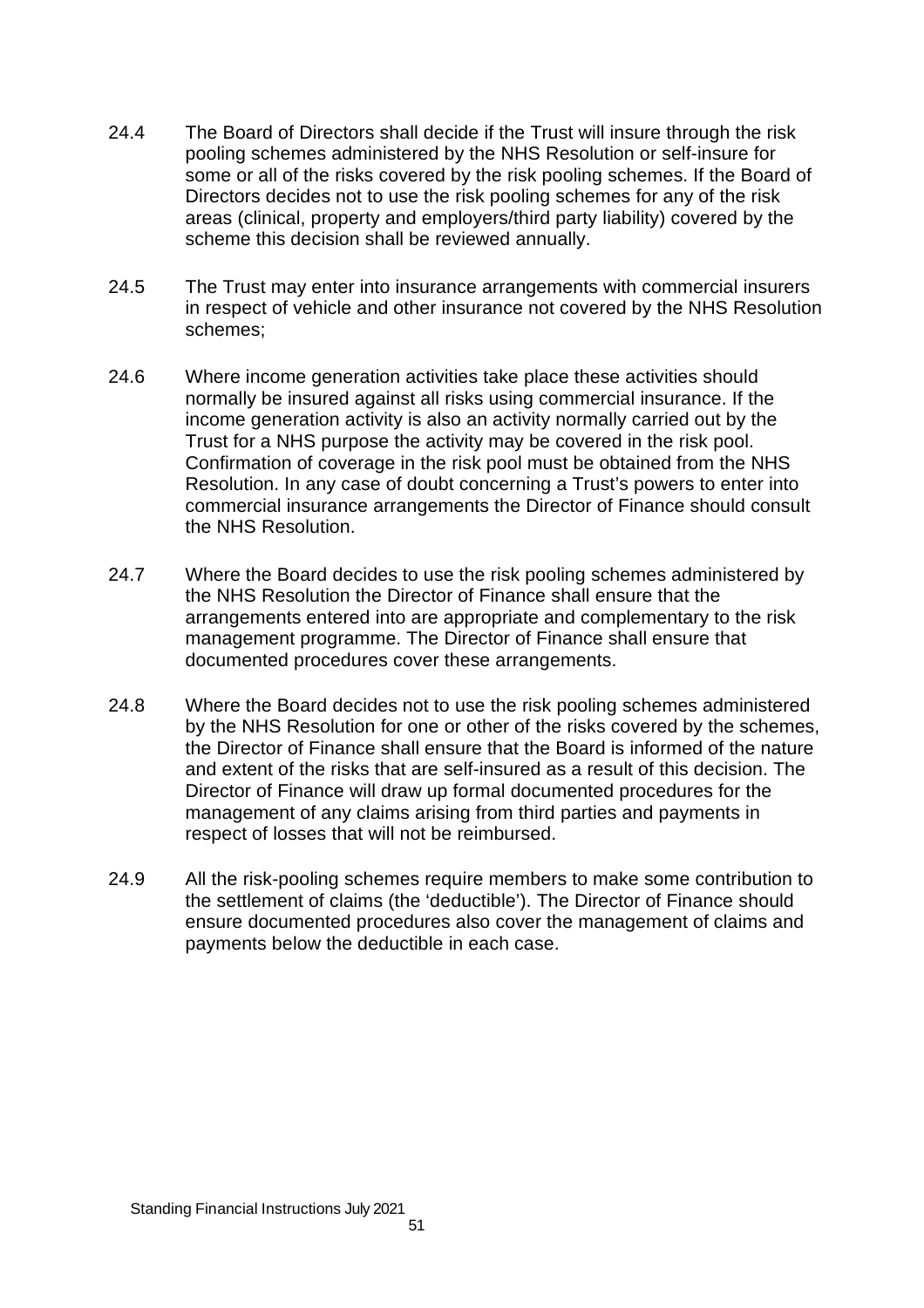# **SOMERSET NHS FOUNDATION TRUST FINANCIAL LIMITS – EASY REFERENCE GUIDE**

| Financial<br>Limit<br>£ | Ordering<br>Goods &<br>Services and<br>Authorising<br>Payments             | Capital<br>Expenditure                                                                | Charitable<br>Funds                        | Sale of<br>Equipment                                                                                  | Income in<br>dispute<br>(credit note)         | Losses<br>Write $-$<br>off/Special<br>Payments                        |
|-------------------------|----------------------------------------------------------------------------|---------------------------------------------------------------------------------------|--------------------------------------------|-------------------------------------------------------------------------------------------------------|-----------------------------------------------|-----------------------------------------------------------------------|
| $\mathbf 0$<br>250      | Authorised<br>signatory                                                    | Capital<br>Progress<br>Groups for<br>schemes<br>and<br>variances<br>up<br>to £150,000 | Charitable<br><b>Fund Budget</b><br>Holder | Business,<br>General<br>Managers<br>and<br><b>Directors</b><br>As above<br>with written<br>quotations | Head of<br>Financial<br><b>Services</b>       | Head of<br>Financial<br>Services/<br>Deputy<br>Director of<br>Finance |
| 1,000                   | <b>Budget Holders</b>                                                      |                                                                                       |                                            | As above<br>with prior                                                                                |                                               | Director of                                                           |
| 5,000                   | Directorate<br>Managers                                                    |                                                                                       | Director of<br>Finance                     | approval by<br>Director of<br>Finance                                                                 |                                               | Finance                                                               |
| 10,000                  |                                                                            |                                                                                       |                                            |                                                                                                       |                                               |                                                                       |
| 50,000                  | Board<br><b>Directors</b><br>/Head of Financial<br>Services/<br>Management |                                                                                       |                                            |                                                                                                       |                                               |                                                                       |
| 100,000<br>150,000      | Deputy Director<br>of Finance                                              | <b>Trust Board</b>                                                                    | Charitable<br>Fund<br>Committee            | <b>Trust</b><br>Board to<br>declare<br>surplus<br>followed by<br>full tendering<br>procedure          | Deputy<br>Director of<br>Finance              | Audit<br>Committee                                                    |
| > 750,000               | Director of<br>Finance/<br><b>Chief Executive</b>                          |                                                                                       |                                            |                                                                                                       | Director of<br>Finance/<br>Chief<br>Executive |                                                                       |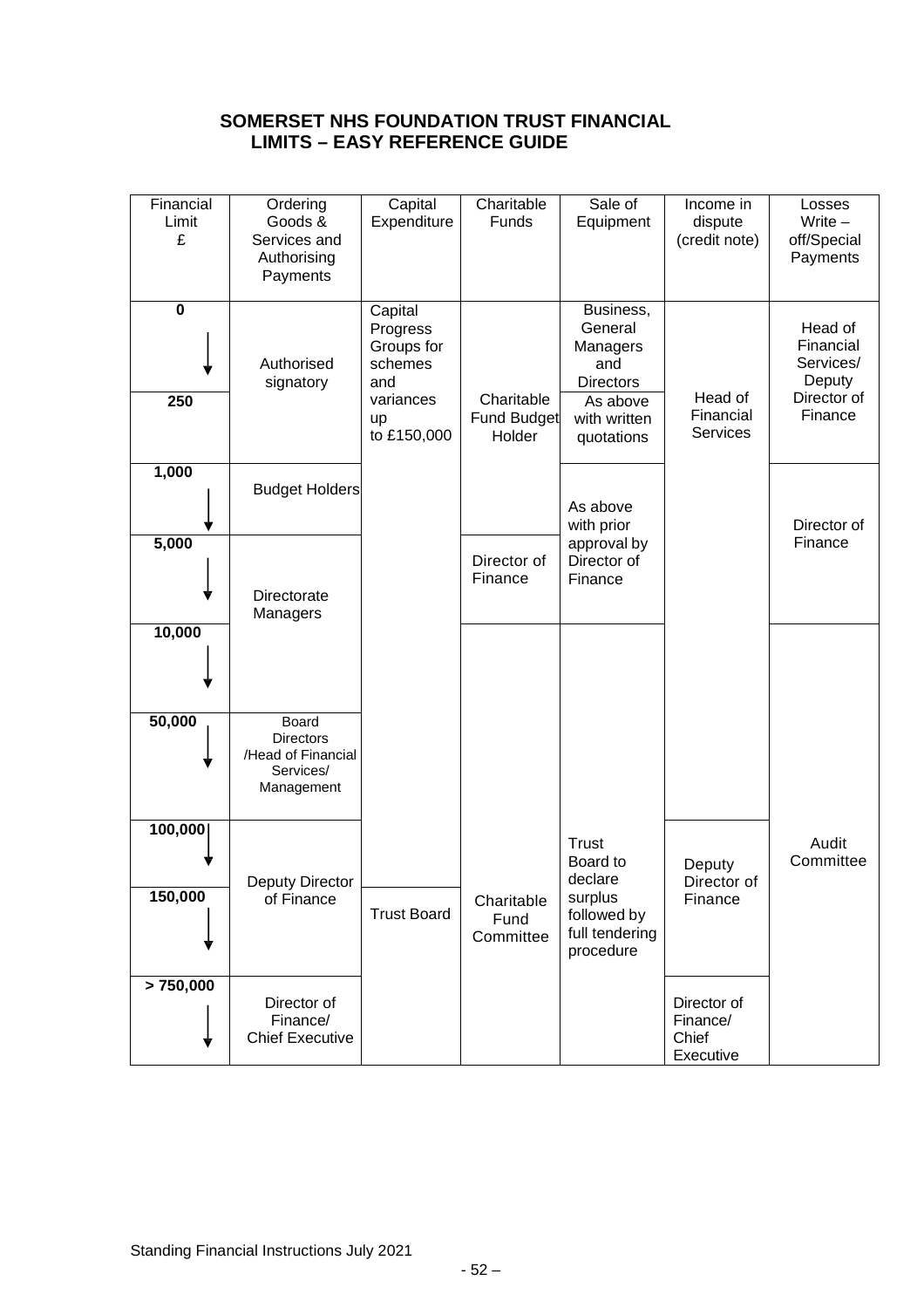#### **FINANCIAL LIMITS**

Paragraph 2 on page 5 under the heading Interpretation of these SFIs states that "wherever a financial limit is stipulated but no value is given, reference should be made to the Trust's decision on Financial Limits" The approved limits are set out below. The Board periodically reviews these Financial Limits:

| 1) Overall Financial Limits for sign off of invoices (subject to                           | <b>Up to Authorisation</b> |  |  |
|--------------------------------------------------------------------------------------------|----------------------------|--|--|
| observance of the provisions of the SFIs relating to                                       | Level £ (excl VAT)         |  |  |
| procurement                                                                                |                            |  |  |
| Authorised Secondary List Signatory (e.g. ward sisters)                                    | 1,000                      |  |  |
| Budget holders / other authorised main list signatories (e.g. Clinical<br>Service Manager) | 5,000                      |  |  |
| Directorate Managers or equivalent (including Pharmacy) and their<br>nominated deputies    | 50,000                     |  |  |
| <b>Board Director</b>                                                                      | 100,000                    |  |  |
| <b>Assistant Director of Finance</b>                                                       | 100,000                    |  |  |
| Deputy Director of Finance                                                                 | 750,000                    |  |  |
| Director of Finance/Chief Executive                                                        | Over 750,000               |  |  |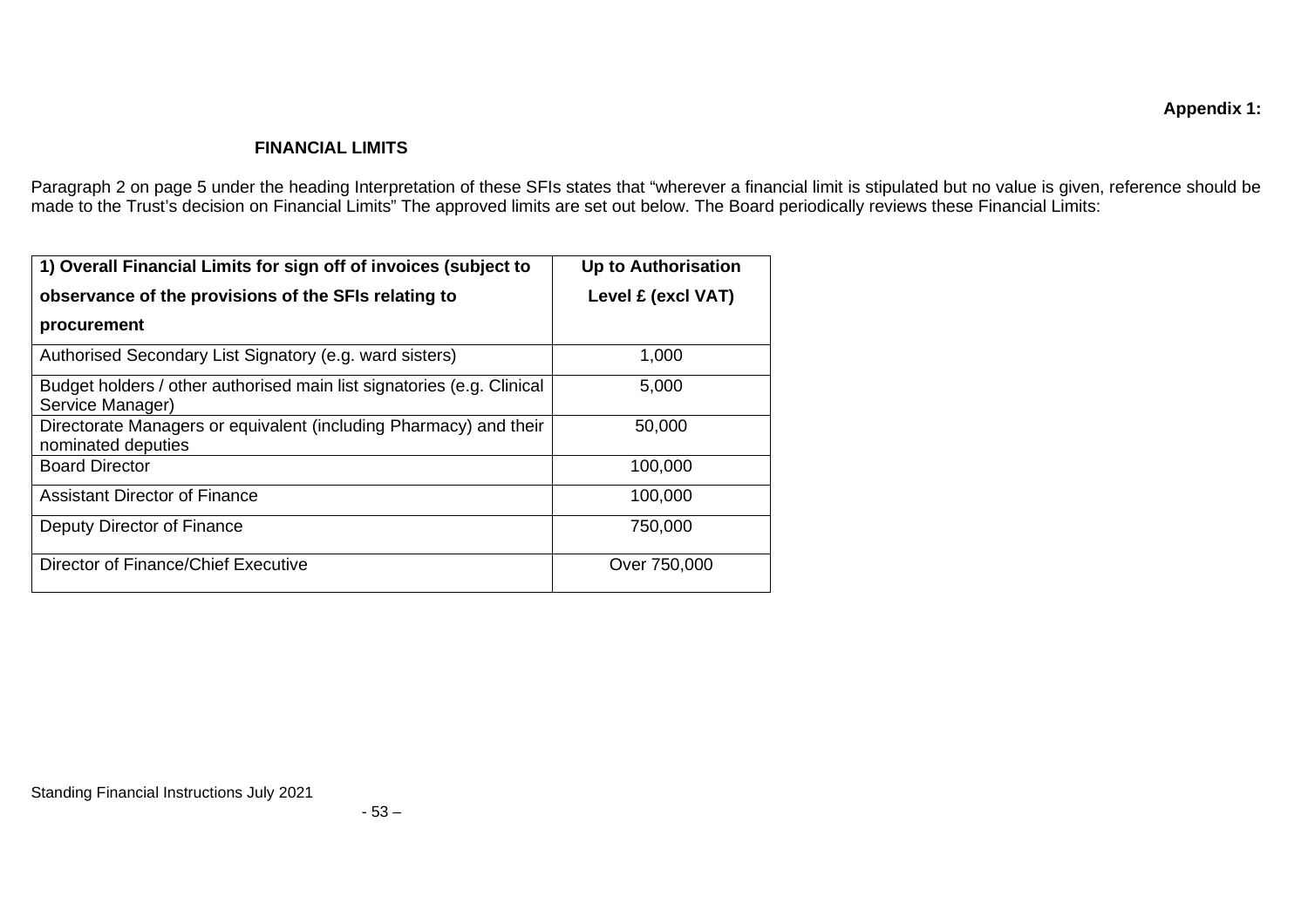| 2) Authorisation Limits For ordering (iProcurement)                                      | <b>Authorisation Level £</b> |
|------------------------------------------------------------------------------------------|------------------------------|
|                                                                                          | (excl VAT)                   |
| Requisitioner                                                                            | 0                            |
| Authorised Secondary List Signatory (e.g. ward sisters)                                  | 1,000                        |
| Budget holders/other authorised main list signatories (e.g. Clinical<br>Service Manager) | 5,000                        |
| Directorate Managers or equivalent (including Pharmacy)                                  | 50,000                       |
| <b>Board Director</b>                                                                    | 100,000                      |
| <b>Assistant Director of Finance</b>                                                     | 100,000                      |
| Deputy Director of Finance                                                               | 750,000                      |
| Director of Finance/Chief Executive                                                      | Over 750,000                 |

| 3) Procurement Limits                    | <b>Authorisation Level £ (excl</b> |  |
|------------------------------------------|------------------------------------|--|
|                                          | VAT)                               |  |
| <b>Request for Quotation</b>             | 10,000                             |  |
| <b>Request for Tender</b>                | 50,000                             |  |
| Requiring advertisement in Find a Tender | Current limit *                    |  |

**\***The levels are amended at a national level and set pre VAT. Advice should be sought from the Procurement Department as to the correct limit to apply in each situation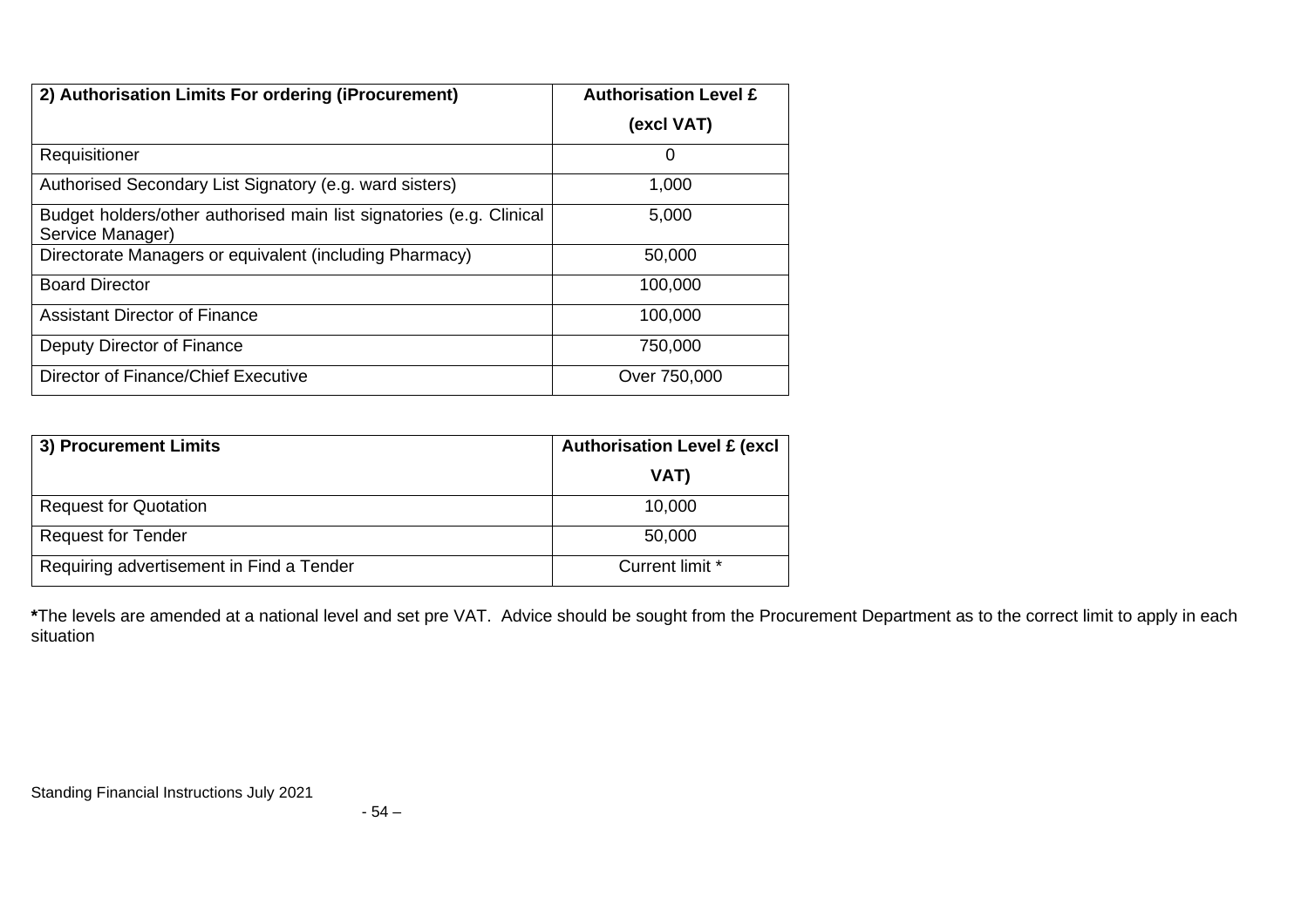| 3A) Procurement Department Limits                          | <b>Authorisation Level £ (ex</b> |
|------------------------------------------------------------|----------------------------------|
| (note: These amounts set out the limits applicable to      | VAT)                             |
| Procurement staff in executing orders that have been       |                                  |
| approved in accordance with sections 1,2,3&4 of appendix 1 |                                  |
| and Appendix 3)                                            |                                  |
| <b>Buyer</b>                                               | 10,000                           |
| Senior Buyer                                               | 50,000                           |
| Procurement Senior Management Team                         | 100,000                          |
| <b>Head of Procurement</b>                                 | Unlimited                        |

**Note: In the exceptional circumstances in which an authorised signatory wishes to delegate this responsibility to a more junior member of staff, this must be authorised by an Assistant Director of Finance (or above) for levels up to £200,000 (ex VAT) or by the Finance Director / Chief Executive Officer if this is above £200,000.**

| 4) Limits for entering of new contracts including products, services, maintenance,<br>leases, managed services |                                                         |                                                           |  |
|----------------------------------------------------------------------------------------------------------------|---------------------------------------------------------|-----------------------------------------------------------|--|
| <b>Level inc VAT</b>                                                                                           | a) If contract awarded to the<br>lowest bidder          | b) If contract is not awarded to<br>the lowest scored bid |  |
| £50,000 or below                                                                                               | Main List signatory                                     | Director of Finance or Chief<br>Executive                 |  |
| <b>Above £50,000</b>                                                                                           | Main List signatory and an<br><b>Executive Director</b> | Chief Executive and Chair<br>(and<br>reported to Board)   |  |
| Above £1m                                                                                                      | Approval by the Board                                   | Approval by the Board                                     |  |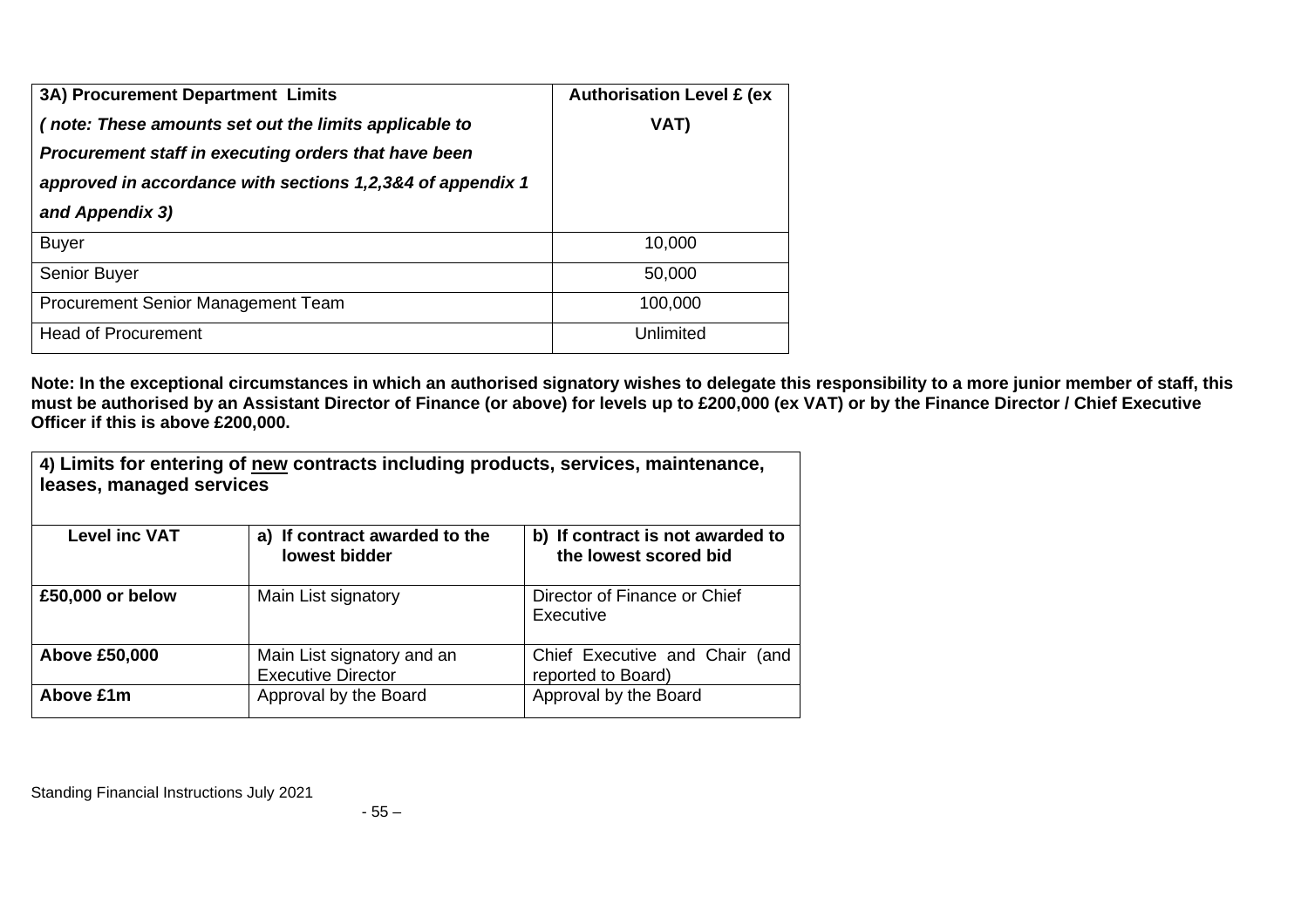| 5) Limits for entering of existing contracts and covered by delegated budgets or<br>within financial plan. Include products, services, maintenance, leases and managed<br>services for which the Trust already has had a contract in place |                                                         |                                                           |  |
|--------------------------------------------------------------------------------------------------------------------------------------------------------------------------------------------------------------------------------------------|---------------------------------------------------------|-----------------------------------------------------------|--|
| <b>Level inc VAT</b>                                                                                                                                                                                                                       | c) If contract awarded to the<br>lowest bidder          | d) If contract is not awarded<br>to the lowest scored bid |  |
| £50,000 or below                                                                                                                                                                                                                           | Main List signatory                                     | Director of Finance or Chief<br>Executive                 |  |
| <b>Above £50,000</b>                                                                                                                                                                                                                       | Main List signatory and an<br><b>Executive Director</b> | Director of Finance or Chief<br>Executive                 |  |
| <b>Above £100,000</b>                                                                                                                                                                                                                      | Main list signatory and Director<br>of Finance          | Director of Finance or Chief<br><b>Executive</b>          |  |